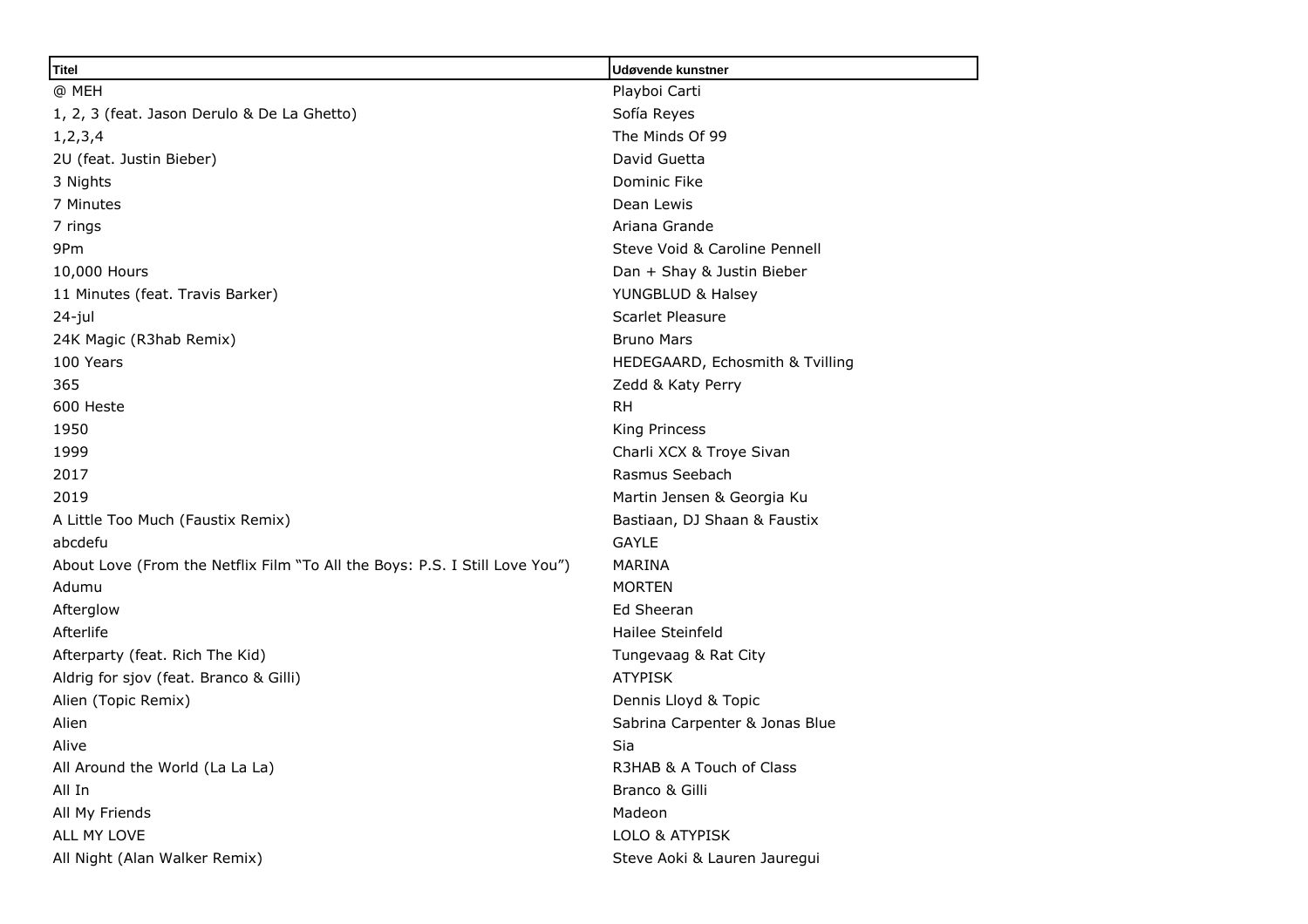All Night (feat. Ally Brooke) Afrojack And Afrojack Afrojack All Night Steve Aoki & Lauren Jauregui All the Other Boys **Kwamie Lives and Contract Contract Contract Contract Contract Contract Contract Contract Contract Contract Contract Contract Contract Contract Contract Contract Contract Contract Contract Contract Contr** All the Time **Zara Larsson** All We Got (feat. KIDDO) All We Got (feat. KIDDO) Alle Elsker Kærlighed (feat. Rasmus Nøhr) [2017] Burhan G Alle Skuffer Over Tid **The Minds Of 99** Almost Famous and the contract of the contract of the contract of the contract of the contract of the contract of the contract of the contract of the contract of the contract of the contract of the contract of the contract Alone With You (feat. Katie Pearlman) Alone Miss and HEDEGAARD & Conor Maynard Alone, Pt. II (RetroVision Remix) Alan Walker & Ava Max Alone, Pt. II Alan Walker & Ava Max Alone Alan Walker (Alan Walker Alan Walker Alan Walker Alan Walker Alan Walker Alan Walker Alan Walker Alan Wa Alright (feat. KIDDO) Alle Farben (feat. KIDDO) Alright (feat. Russell Dickerson) Clara Mae Altid På Milbo (1999) og stofnade af den stofnade af den stofnade af den stofnade af den stofnade af den stofn Always (feat. Philippine) Gavin James Always On My Mind (feat. Charlotte Haining) Shane Codd Shane Codd Andale Bassam Animal (feat. Jordan Powers & Bekah Novi) Vicetone Another Level **Sebastian Wibe** Sebastian Wibe Sebastian Wibe Sebastian Wibe Sebastian Wibe Sebastian Wibe Sebastian Wibe Sebastian Wibe Sebastian Wibe Sebastian Wibe Sebastian Wibe Sebastian Sebastian Sebastian Sebastian S Another Place **Bastille & Alessia Cara** Another Shot Vigiland Ansvar Jamaika Answerphone (feat. Yxng Bane) Banx & Ranx & Ella Eyre Anxiety (feat. Selena Gomez) Julia Michaels Anyone **Demi Lovato** Demi Lovato Anywhere Sigma and the Sigma and the Sigma and the Sigma and the Sigma and the Sigma and the Sigma and the Sigma Arabian Nights (2019) Will Smith Arcade (Sam Feldt Remix) **Duncan Laurence Duncan Laurence** Arcade Duncan Laurence Are You Sure? (feat. Ty Dolla \$ign) May and Maynard Kris Kross Amsterdam & Conor Maynard Ashes (Steve Aoki Deadpool Demix) Céline Dion Ashes Céline Dion Ashley Halsey Attention (Bingo Players Remix) and the control of the Charlie Puth Charlie Puth Attention **Charlie Puth**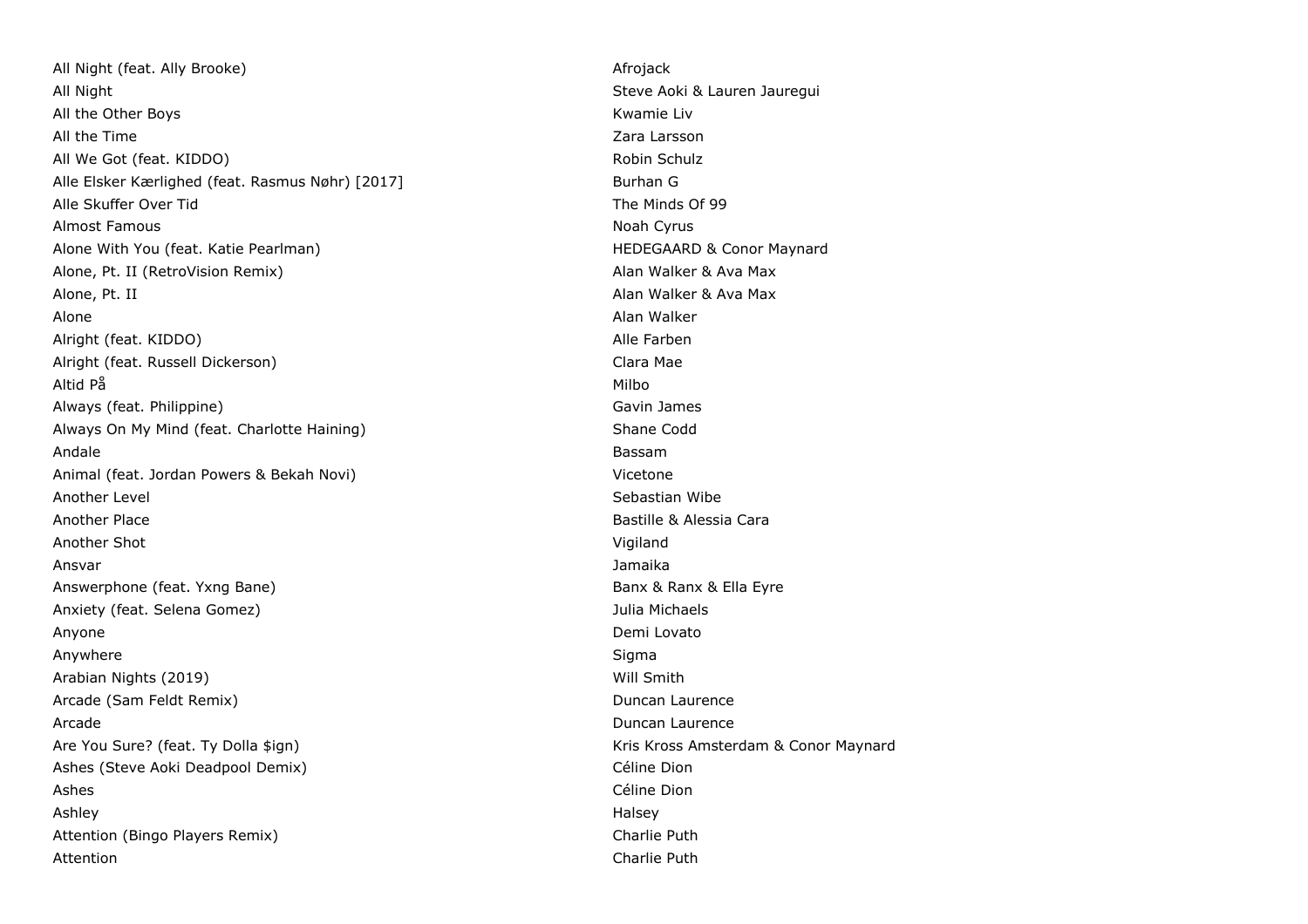Audio (feat. Sia, Diplo & Labrinth) LSD Avatar Nobel & Larry 44 **Back to Life DubVision & Afrojack** DubVision & Afrojack Back to You Selena Gomez and the Selena Gomez and the Selena Gomez and Selena Gomez and Selena Gomez and Selena Back To You and the Contract of the Contract of the Contract of the Madison Mars Bad Boy **CHUNG HA & Christopher** Bad Child Tones And I Bad Habits **Ed Sheeran** Bad Intentions (Faustix Remix) and all the state of the Mexander Oscar and Alexander Oscar Bad Intentions **Alexander Oscar Alexander Oscar Alexander Oscar Alexander Oscar** Bad Liar Selena Gomez (Selena Gomez (Selena Gomez (Selena Gomez (Selena Gomez (Selena Gomez (Selena Gomez (Selena Gomez (Selena Gomez (Selena Gomez (Selena Gomez (Selena Gomez (Selena Gomez (Selena Gomez (Selena Gomez (Sel Bad Timing **Hugo Helmig Bad Timing Hugo Helmig Hugo Helmig Hugo Helmig Hugo Helmig Hugo Helmig Hugo Helmig Hugo Helmig Hugo Helmig Hugo Helmig Hugo Helmig Hugo Helmig Hugo Helmig Hugo Helmig H** Bad Christopher Bad Things **Machine Gun Kelly & Camila Cabello** Machine Gun Kelly & Camila Cabello Baila Baila Baila Ozuna Baila Xabski & Papito Banana (feat. Shaggy) [DJ Fle - Minisiren Remix] Conkarah Bandit **Bandit** Bandit **Juice WRLD & YoungBoy Never Broke Again** Barking Ramz Be Alright **Dean Lewis Be Alright Dean Lewis** Be Kind **Marshmello & Halsey Marshmello & Halsey Marshmello & Halsey Marshmello & Halsey** Beat Konni Kass (1999) and the Second Second Second Second Second Second Second Second Second Second Second Second Second Second Second Second Second Second Second Second Second Second Second Second Second Second Second Se Beautiful (feat. Camila Cabello) Bazzi Beautiful Mistakes **Maroon 5 & Megan Thee Stallion** Beautiful People (feat. Khalid) Ed Sheeran Been Thru This Before (feat. Giggs, SAINt JHN) Marshmello & Southside Believe (feat. Justin Timberlake) Meek Mill and South American Meek Mill and Meek Mill Believer **Imagine Dragons Imagine Dragons** Ben and the state of the state of the state of the state of the state of the state of the state of the state o Best Thing I Never Had Beyoncé Better Days **Dermot Kennedy** Better Days Netter Days Netter Days Netter Days Netter Days Netter Days Netter Days Netter Apple of the Muller & Polo G Better Khalid Between Our Hearts (feat. CXLOE) Cheat Codes Big City, Bright Lights The Minds Of 99 Bikini Porn Tove Lo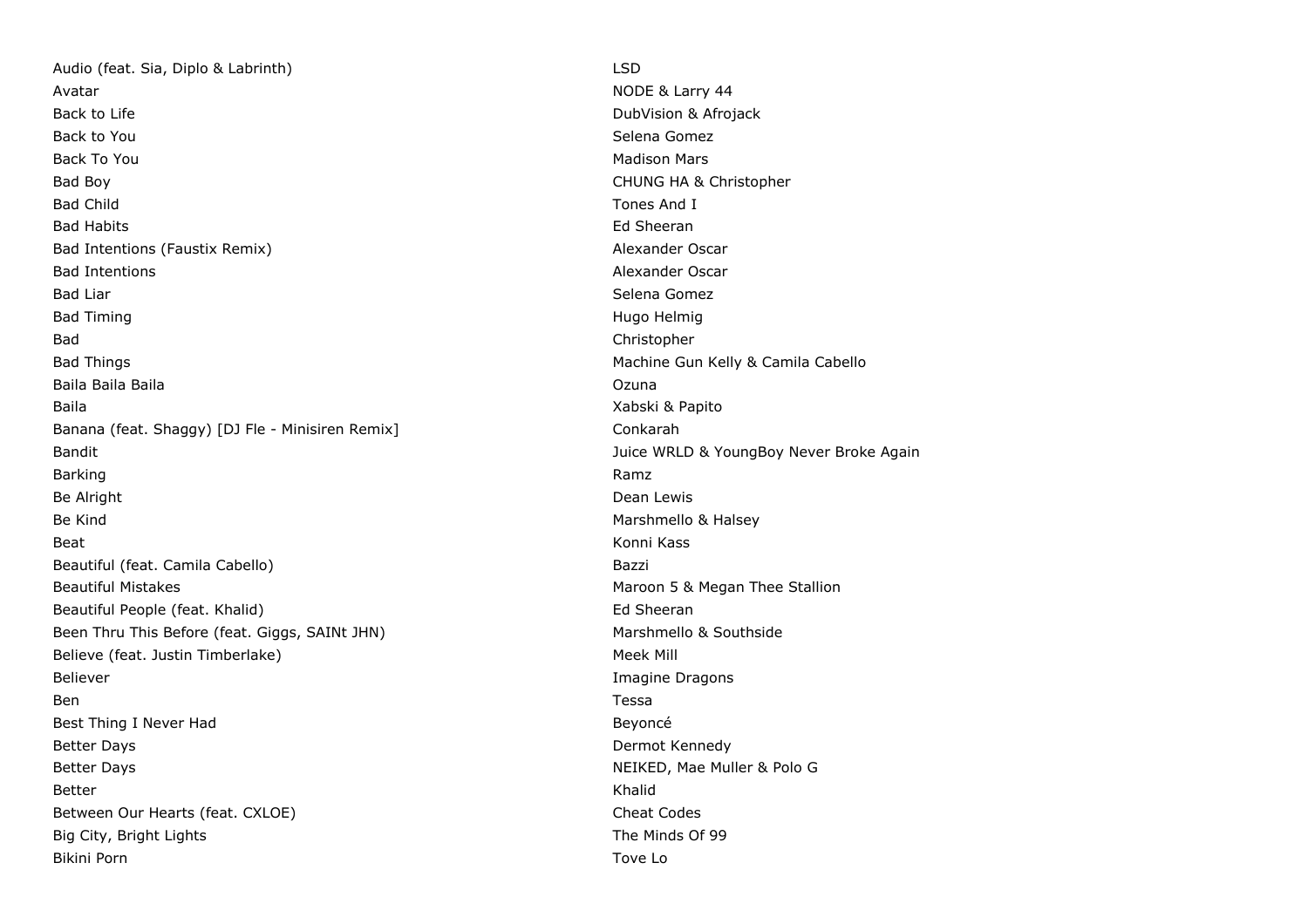Birthday **Anne-Marie** Anne-Marie (1999) and the set of the set of the set of the set of the set of the set of the set of the set of the set of the set of the set of the set of the set of the set of the set of the set of th BLACK PARADE **BULACK PARADE** Blæstegnen Tessa & Orgi-E Bli' Her Lidt Endnu **Rasmus Seebach** and The Rasmus Seebach and The Rasmus Seebach and The Rasmus Seebach and The Rasmus Seebach and The Rasmus Seebach and The Rasmus Seebach and The Rasmus Seebach and The Rasmus Seebach a Blitz, Baby Jung Blow Yves V & Marc Benjamin Blueberry Faygo Lil Mosey Blur (Felix Cartal Remix) and the matter of the matter of the matter of the matter of the matter of the matter Bodak Yellow Cardi B Body (feat. Brando) **Loud Luxury** Loud Luxury Bombay ZK Bones (feat. OneRepublic) and the contract of the Galantis Galantis Boo'd Up Ella Mai Borderline Tame Impala Born to Be Yours **Kygo & Imagine Dragons Born to Be Yours** Kygo & Imagine Dragons Boss Bitch Doja Cat **Bounce Back** Little Mix Boyfriend **Ariana Grande & Social House** Boyfriend Boys Don't Cry **Elias Boussnina** Brand New Day (2019 Version) Sting Sting Sting Sting Sting Sting Sting Sting Sting Sting Sting Sting Sting Sting Sting Sting Sting Sting Sting Sting Sting Sting Sting Sting Sting Sting Sting Sting Sting Sting Sting Sting S Break Up Song **Little Mix** and the Mix and the Mix and the Mix and the Mix and the Mix and the Mix and the Mix and the Mix and the Mix and the Mix and the Mix and the Mix and the Mix and the Mix and the Mix and the Mix and Breaking Me **The Internal Contract of the Internal Contract of the Internal Contract of the Internal Contract of the Internal Contract of the Internal Contract of the Internal Contract of the Internal Contract of the Inter** Breathe Astrid Structure and the Astrid Structure of the Astrid Structure and Structure and Structure and Structure and Structure and Structure and Structure and Structure and Structure and Structure and Structure and Stru Broken Strings (feat. Celsius) No Others and Strings (feat. Celsius) No Others and Strings (feat. Celsius) Buongiorno KIDD BURHAN G **BURHAN G** BURHAN G **BURHAN G** BURHAN G **BURHAN G** BURHAN G BURHAN G BURHAN G BURHAN G BURHAN G BURHAN G BURHAN G BURHAN G BURHAN G BURHAN G BURHAN G BURHAN G BURHAN G BURHAN G BURHAN G BURHAN G BURHAN G BURHAN G Burnout Calby Butter BTS By Your Side (feat. Tom Grennan) Calvin Harris Calvin Harris By Your Side (feat. Tom Grennan) [Acoustic] Calvin Harris Calvin Harris Byte **Martin Garrix & Brooks Martin Garrix & Brooks Martin Garrix & Brooks** Bål i Sammens og Sammens og Sammens og Sammens og Sammens og Sammens og Sammens og Sammens og Sammens og Samme Call Me (feat. Mimi) NEIKED Call Out My Name The Weeknd Call You Mine The Chainsmokers & Bebe Rexha Came Here For Love **Sigala & Ella Eyre** Sigala & Ella Eyre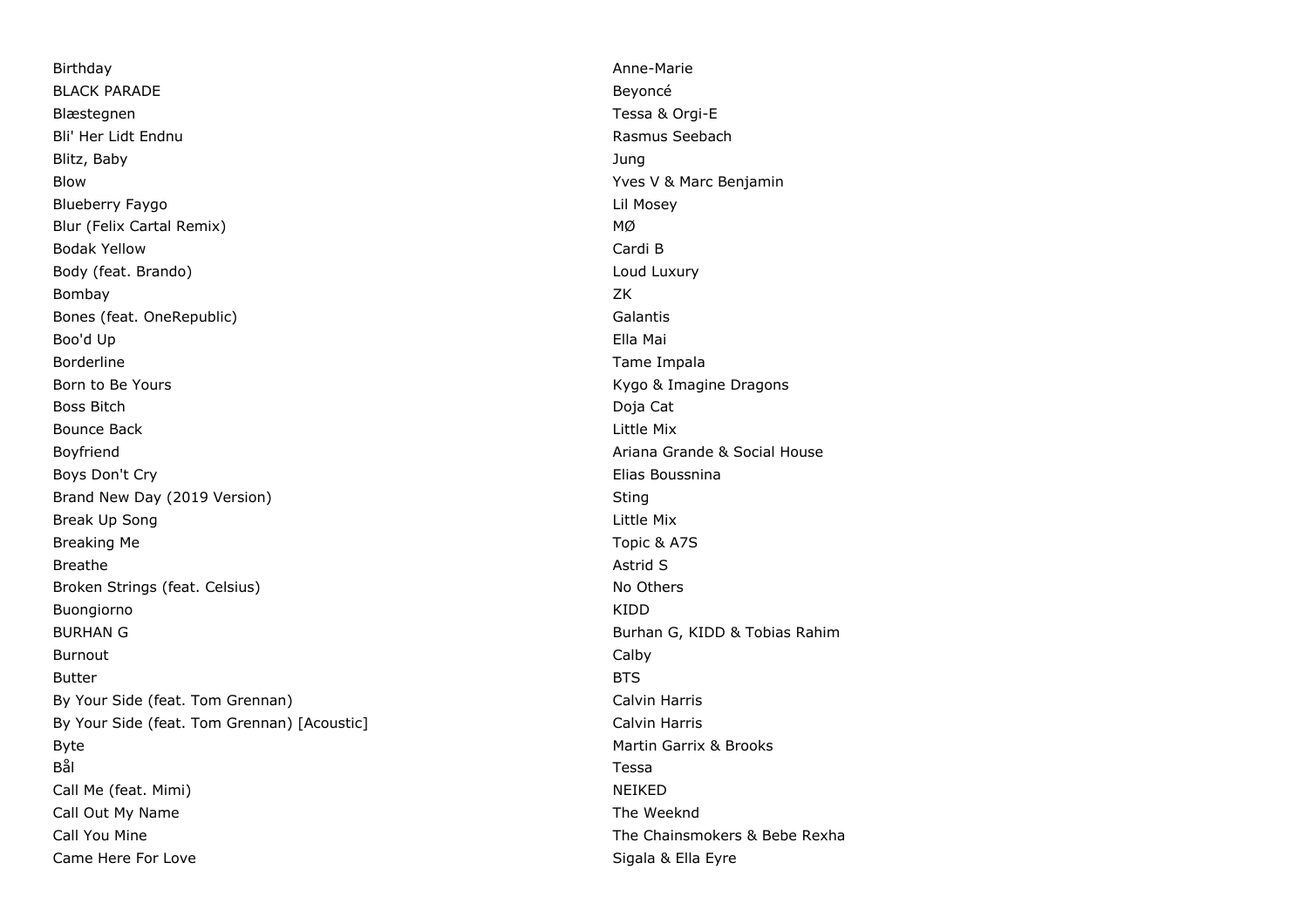Can't Come To The Phone Martin Jensen, Amber Van Day & N.F.I. Can't Sleep (Extended Version) and the Canton of the Ranji & Ghost Rider Capital Letters **Capital Letters Hailee Steinfeld & BloodPop®** Capricorn Elderbrook Careful Emelie Hollow & Nicklas Sahl Catch Fire (RIBOE Remix) Bjørnskov & RIBOE Celoso Lele Pons Censor Gulddreng Chained To The Rhythm (feat. Skip Marley) Market Market Market Market Market Market Market Market Market Market Chances (feat. Iman) Nector Chasing Stars (feat. James Bay) Alesso & Marshmello Cheating on You **Charlie Puth** Charlie Puth Chew On My Heart **James Bay** Chico Sleiman and the contract of the contract of the contract of the contract of the contract of the contract of the contract of the contract of the contract of the contract of the contract of the contract of the contract Chills june Chunks Phlake Ciao Adios Anne-Marie Cinderella ICEKIID Circle of Life / Nants' Ingonyama Lindiwe Mkhize & Lebo M Close to Me **Ellie Goulding, Diplo & Swae Lee** Cold Blood (feat. Jeffrey James) Tungevaag & Raaban Cold Heart (PNAU Remix) Elton John & Dua Lipa Cold Heart TooManyLeftHands Colorado **Milky Chance** Colourblind Colourblind Seeb & St. Lundi **Come Home** Sad Eye Sad Eye Sad Eye Sad Eye Sad Eye Sad Eye Sad Eye Sad Eye Sad Eye Sad Eye Sad Eye Sad Eye Sad Come Over (feat. Anne-Marie & Tion Wayne) and the Come over the Rudimental Comme ci comme ca (feat. Gilli) Basim Control Zoe Wees Corolla (feat. Branco) and Sinds Sinds Sinds Sinds Sinds Sinds Sinds Sinds Sinds Sinds Sinds Sinds Sinds Sinds Crazy Love **Future Animals** Crazy Love **Future Animals** Creep **Creep Creep Account Creep Account Creep** Account Creep Account Creep Account Creep Account Creep Account C Crocodile Tears (feat. Jens Hult) BUNT. Cry Gryffin & John Martin Daisies **Katy Perry** Constants and the Constantine Constantine Constantine Constantine Constantine Constantine Constantine Constantine Constantine Constantine Constantine Constantine Constantine Constantine Constantine Con Dance Monkey **The Contract of Contract Contract Contract Contract Contract Contract Contract Contract Contract Contract Contract Contract Contract Contract Contract Contract Contract Contract Contract Contract Contract Con**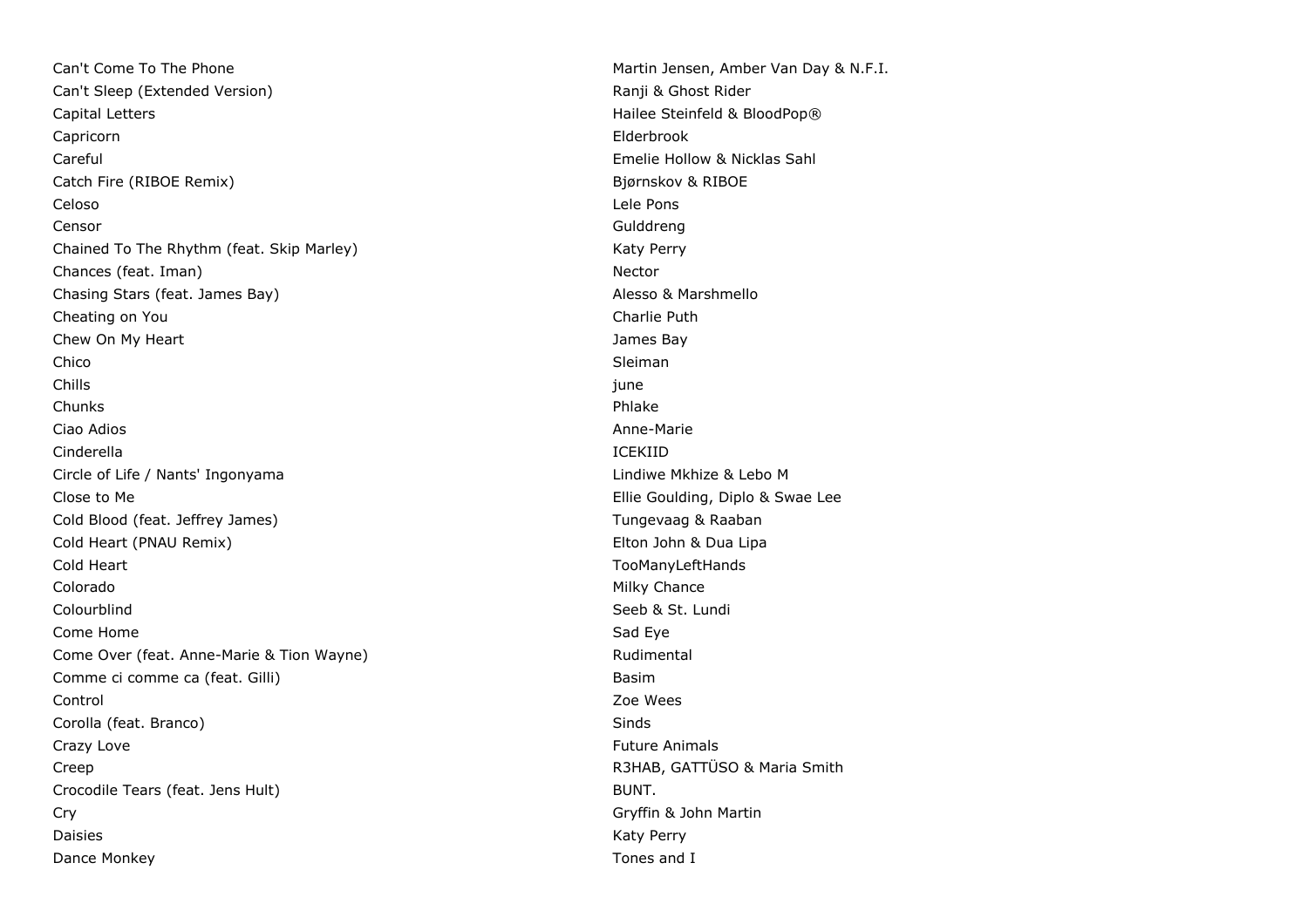| Dancer                                                                     | LEON                               |
|----------------------------------------------------------------------------|------------------------------------|
| Dancing In The Moonlight (feat. NEIMY)                                     | Jubël                              |
| Dancing with a Stranger                                                    | Sam Smith & Normani                |
| Danmarks Dynamite                                                          | Herrelandsholdet & Alphabeat       |
| Darker Than The Light That Never Bleeds (Chester Forever Steve Aoki Remix) | LINKIN PARK & Steve Aoki           |
| De Snakker (feat. Stepz)                                                   | <b>NODE</b>                        |
| De Ved Godt (feat. NODE)                                                   | Fouli                              |
| death bed (feat. beabadoobee) [coffee for your head]                       | Powfu                              |
| Deep End Freestyle                                                         | Sleepy Hallow & Foushee            |
| Demawa                                                                     | <b>NODE</b>                        |
| Despacito (feat. Daddy Yankee)                                             | Luis Fonsi                         |
| Despacito (Remix) [feat. Justin Bieber]                                    | Luis Fonsi & Daddy Yankee          |
| Det' Den Vibe                                                              | Nik & Jay                          |
| Det Er Knud Som Er Død                                                     | The Minds Of 99                    |
| Det Go'e                                                                   | Suspekt                            |
| Det Ku' Være Mig                                                           | Medina                             |
| Det Smukkeste                                                              | Medina                             |
| Detaljen (feat. Fouli)                                                     | TopGunn                            |
| Diamond Heart                                                              | Alan Walker & Sophia Somajo        |
| Dinero                                                                     | <b>Trinidad Cardona</b>            |
| Distorted Light Beam                                                       | <b>Bastille</b>                    |
| Doin Time                                                                  | Lana Del Rey                       |
| Don't Break the Heart                                                      | Tom Grennan                        |
| Don't Call Me Up                                                           | Mabel                              |
| Don't Call Me                                                              | brando                             |
| Don't Cry For Me                                                           | Alok, Martin Jensen & Jason Derulo |
| Don't Go Breaking My Heart                                                 | <b>Backstreet Boys</b>             |
| Don't Go Yet                                                               | Camila Cabello                     |
| Don't Kill My Vibe                                                         | Sigrid                             |
| Don't Say Goodbye (feat. Tove Lo)                                          | Alok & Ilkay Sencan                |
| Don't Start Now (Live in LA Remix)                                         | Dua Lipa                           |
| Don't Start Now                                                            | Dua Lipa                           |
| Don't U Know That I Care                                                   | Infernal                           |
| Don't You Hold Me Down                                                     | Alan Walker & Georgia Ku           |
| Don't Leave                                                                | Snakehips & MØ                     |
| Dopamine (feat. JHart)                                                     | Kungs                              |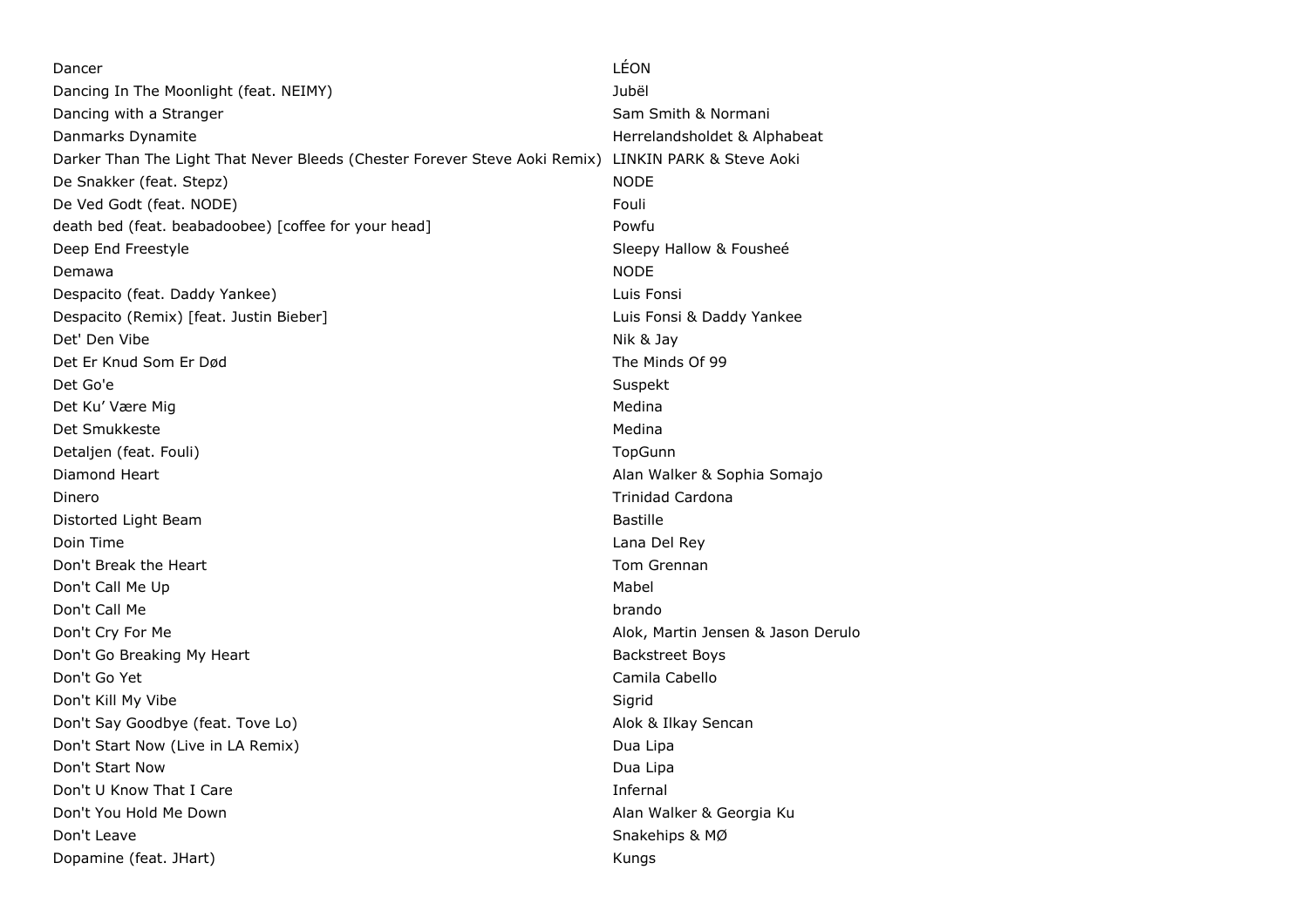| Down (feat. Gucci Mane)                                                | Fifth Harmony                       |
|------------------------------------------------------------------------|-------------------------------------|
| Down for Anything (feat. Karra)                                        | Sam Feldt & MÖWE                    |
| Down                                                                   | Marshmello                          |
| Downtown (All That MTRS Remix)                                         | R3HAB, Kelvin Jones & All That MTRS |
| Downtown (feat. Eric Nally, Melle Mel, Kool Moe Dee & Grandmaster Caz) | Macklemore & Ryan Lewis             |
| Drag Me Down                                                           | One Direction                       |
| Drama (feat. Sivas)                                                    | ZK                                  |
| Drama Free (feat. Lights)                                              | deadmau5                            |
| Dream Dream Dream                                                      | Madeon                              |
| Dream Glow (BTS World Original Soundtrack) [Pt. 1]                     | <b>BTS &amp; Charli XCX</b>         |
| Drip Too Hard                                                          | Lil Baby & Gunna                    |
| Drive (feat. Wes Nelson)                                               | Clean Bandit & Topic                |
| Driving                                                                | <b>Bless You</b>                    |
| Drop Top Porsche (feat. branco)                                        | Marco Rahim                         |
| Drown (feat. Clinton Kane) [Nicky Romero Remix]                        | Martin Garrix                       |
| Drown (feat. Clinton Kane)                                             | Martin Garrix                       |
| Drugs & The Internet                                                   | Lauv                                |
| Drunk Enough To                                                        | Nea                                 |
| Du Gør Det Godt (feat. Johnson & HEDEGAARD)                            | Basim                               |
| Dum Som Mig                                                            | Citybois                            |
| Dusk Till Dawn (feat. Sia) [Brooks Remix]                              | ZAYN                                |
| Dusk Till Dawn (feat. Sia)                                             | <b>ZAYN</b>                         |
| Dynamite                                                               | <b>BTS</b>                          |
| Døgnrytme                                                              | <b>Bro</b>                          |
| Easier (Seeb Remix)                                                    | 5 Seconds of Summer                 |
| Easier                                                                 | 5 Seconds of Summer                 |
| Eastside                                                               | benny blanco, Halsey & Khalid       |
| Easy                                                                   | Camila Cabello                      |
| Efter Mig                                                              | Jimilian & Skinz                    |
| Ego Death (feat. Kanye West, FKA twigs & Skrillex)                     | Ty Dolla \$ign                      |
| Electricity (feat. Diplo & Mark Ronson)                                | Silk City, Dua Lipa                 |
| Elsk Mig                                                               | Medina                              |
| Emil                                                                   | The Minds Of 99                     |
| Emotion                                                                | Astrid S                            |
| En Sang (feat. Gucci Mane)                                             | Emil Stabil                         |
| En verden af liv/Nants' Ingonyama                                      | Marie Carmen Koppel & Lebo M        |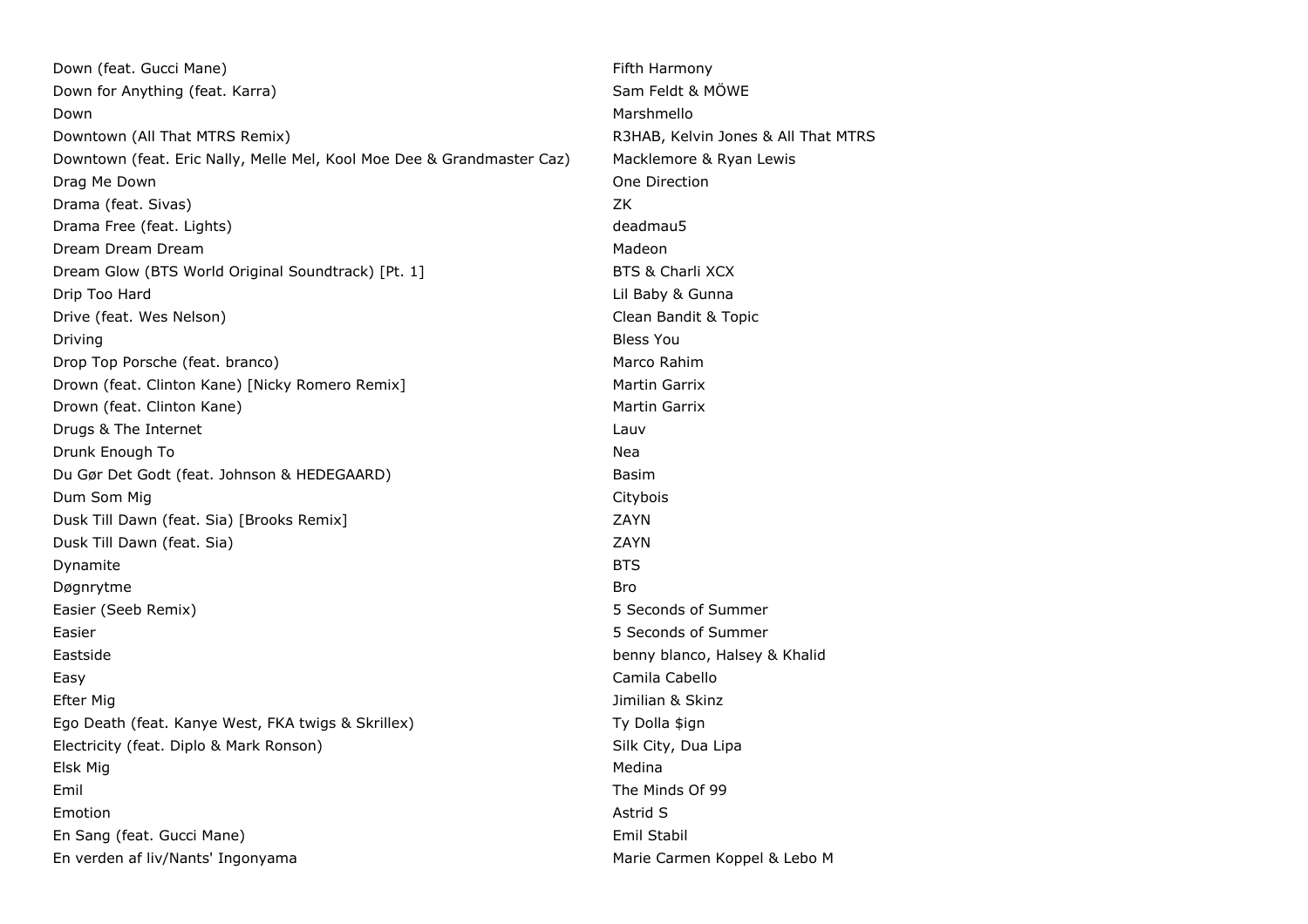Enjoy the Ride Erlando Enkelt Nat Anthon Edwards **Enkelt National Anthon Edwards** Er Her Artigeardit & Kesi Er Nettet Nede? Bro Eraser Ed Sheeran Errudumellahvad ICEKIID Et Lille Land Joey Moe Everybody Hates Me The Chainsmokers and the Chainsmokers and the Chainsmokers and the Chainsmokers and the Chainsmokers Everybody Bingo Players & Goshfather Everything Switch Disco **Everything** Switch Disco EveryTime I Cry (Pink Panda Remix) Ava Max EveryTime I Cry and the contract of the contract of the contract of the contract of the contract of the contract of the contract of the contract of the contract of the contract of the contract of the contract of the contra Fade Out **Seeb, Olivia O'Brien & Space Primates** Fade Boye & Sigvardt and Sigvardt and Sigvardt and Sigvardt and Sigvardt and Sigvardt and Sigvardt and Sigvardt and Sigvardt and Sigvardt and Sigvardt and Sigvardt and Sigvardt and Sigvardt and Sigvardt and Sigvardt and Si Faith (feat. Mr. Probz) **Galantis & Dolly Parton** Faith Martin Jensen Fakin It (feat. Ofelia K) Kaskade & Felix Cartal Fall So Hard Christopher Falling Down **Example 2008** 2012 12:30 The United States of the United States of the United States of the United States of the United States of the United States of the United States of the United States of the United Stat Fallit (feat. Sivas) **Isaac Kasule** Family Values **R3HAB & Nina Nesbitt** Fantasi Benjamin Rihan Far Away From Home (feat. Leony) Sam Feldt & VIZE Father of All... **Father of Allen Community** Controller and the Community Community Community Community Community Community Community Community Community Community Community Community Community Community Community Communit Feel Good (feat. Daya) Gryffin & ILLENIUM Feeling of Falling Cheat Codes & Kim Petras Cheat Codes & Kim Petras Feels in My Body **Icona Pop** Finde Tilbage Citybois and Citybois and Citybois and Citybois and Citybois and Citybois and Citybois and Citybois and Citybois and Citybois and Citybois and Citybois and Citybois and Citybois and Citybois and Citybois and **Fingers Crossed Agnes** Agnes Agnes Agnes Agnes Agnes Agnes Agnes Agnes Agnes Agnes Agnes Agnes Agnes Agnes Agnes Agnes Agnes Agnes Agnes Agnes Agnes Agnes Agnes Agnes Agnes Agnes Agnes Agnes Agnes Agnes Agnes Agnes Agnes Fire on Fire Sam Smith Sam Smith Sam Smith Sam Smith Sam Smith Sam Smith Sam Smith Fire (feat. NÉONHÈART) 3LAU & Said the Sky Fireproof (feat. Teddy Sky) [DIMA Remix] Vax Fireproof (feat. Teddy Sky) Vax Fireworks (feat. Moss Kena & The Knocks) entitled a state of the Purple Disco Machine First Time **Kygo & Ellie Goulding** First Time Daya and the Daya and the Daya and the Daya and the Daya and the Daya and Daya and Daya and Daya and Daya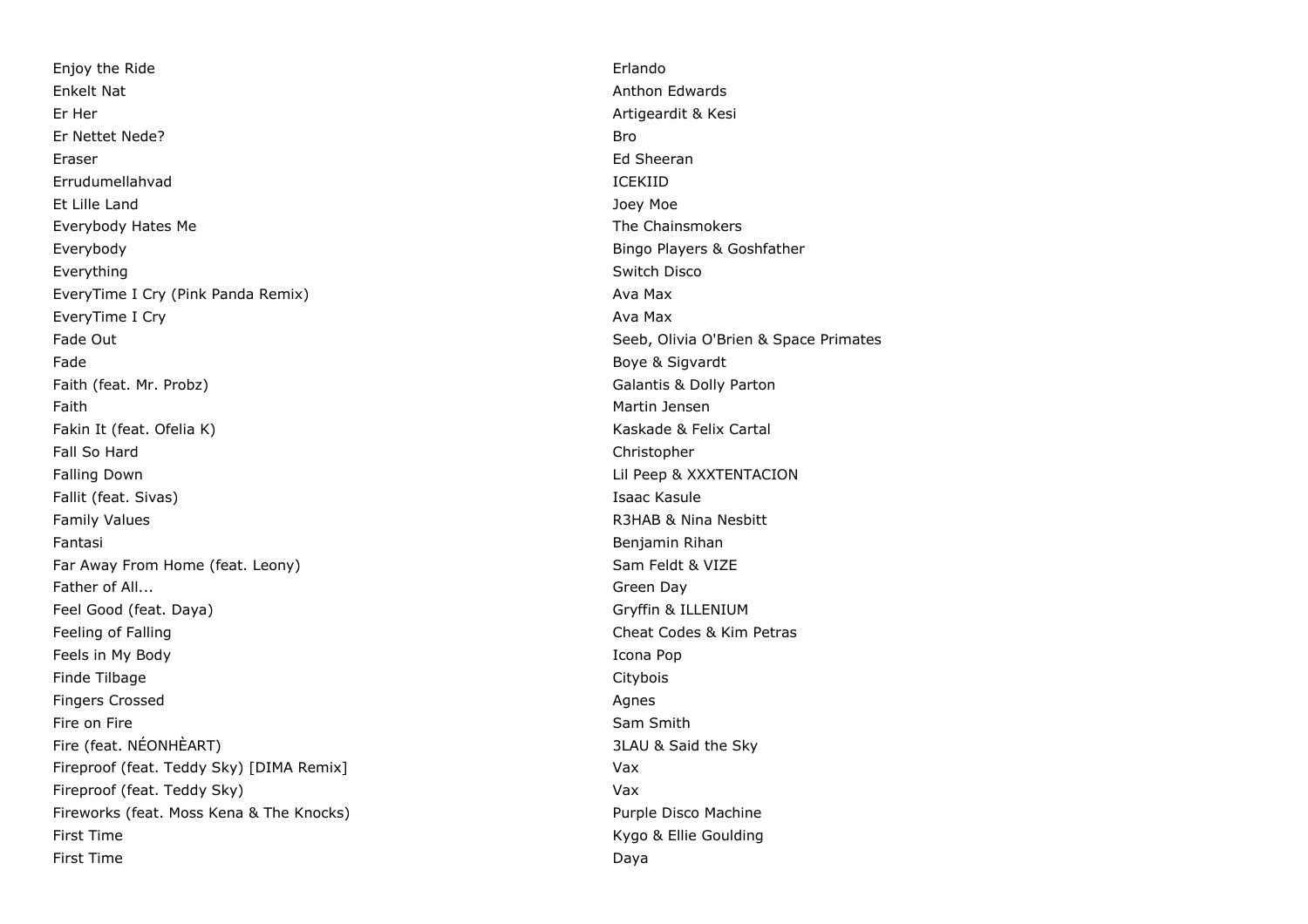Flames David Guetta & Sia Fly (feat. Leah Culver) and the control of the control of the Marshmello Marshmello Focus Ariana Grande Følelsen Kesi († 1908) føler mig selv 100 andreas odbjerg andreas odbjerg andreas odbjerg andreas odbjerg andreas odbjerg andreas odbjerg Folk Som Os **Highlands** Control of the Medina Control of the Medina Highlands Control of the Medina Control of the Medina Control of the Medina Control of the Medina Control of the Medina Control of the Medina Control of t Follow Me Niklas Follow Kito, ZHU & Jeremih Footprints Tom Gregory Tom Gregory Tom Gregory Tom Gregory Tom Gregory Tom Gregory Forgive or Forget (R3HAB Remix) and the state of the state of the state of the state of the state of the state of the state of the state of the state of the state of the state of the state of the state of the state of the Forgive or Forget **Ina Wroldsen** Ina Wroldsen Forunderligt Bro Four Walls Nicklas Sahl Fra Start ATYPISK Freaking Me Out **Available Contract Contract Contract Contract Contract Contract Contract Contract Contract Contract Contract Contract Contract Contract Contract Contract Contract Contract Contract Contract Contract Contra** Freaky Friday (feat. Chris Brown) Lil Dicky Free Fall Christopher Freedom Kygo & Zak Abel Freeze Me Death from Above 1979 Frero Gilli Friday (Wankelmut Remix) Theresa Rex Friday Night Vigiland FRIENDS (R3hab Remix) Marshmello & Anne-Marie Marshmello & Anne-Marie FRIENDS Marshmello & Anne-Marie Friends Justin Bieber & BloodPop® Future Calling Faustix, Zookeepers & Alexandra Stan Fy Faen **Hkeem & Temur** Hkeem & Temur Galway Girl (Martin Jensen Remix) and the state of the Sheeran Ed Sheeran Gazette Phlake Get Jacked KATO & TOBSIK Get Money (Motivation Session) and the Control of the Branco Branco Get To Know Me First **Molly Hammar, Julie Bergan & Awa** Getaway (feat. Angel Taylor) The Contract of the Contract of Tritonal Tritonal Ghost **Noah Cyrus** Noah Cyrus **Noah Cyrus** Noah Cyrus **Noah Cyrus** Noah Cyrus Noah Cyrus Noah Cyrus Noah Cyrus Noah Cyrus Noah Cyrus Noah Cyrus Noah Cyrus Noah Cyrus Noah Cyrus Noah Cyrus Noah Cyrus Noah Cyrus Noah Cyrus N Giant Calvin Harris, Rag'n'Bone Man (Calvin Harris, Rag'n'Bone Man (Calvin Harris, Rag'n'Bone Man Giants **Dermot Kennedy Contract Contract Contract Contract Contract Contract Contract Contract Contract Contract Contract Contract Contract Contract Contract Contract Contract Contract Contract Contract Contract Contract**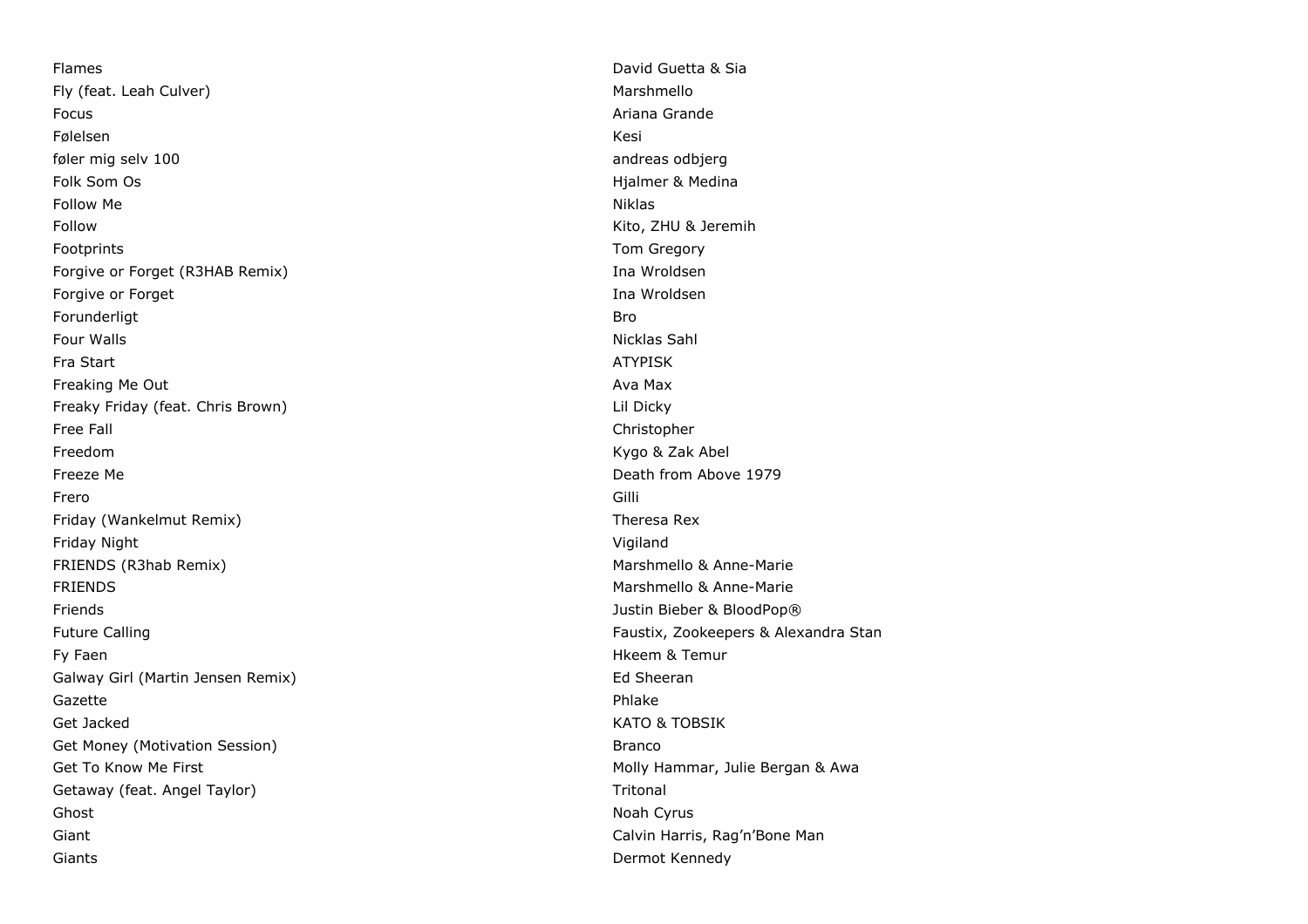Gimme Love (feat. Tilly) Solid Congress of the Congress of the Congress of the Congress of the Congress of the Congress of the Congress of the Congress of the Congress of the Congress of the Congress of the Congress of the Girlfriend Charlie Puth Girls (feat. Cardi B, Bebe Rexha & Charli XCX) Carli Rita Ora GIRLS GIRLS **GIRLS Icona Pop** Girls Like You (feat. Cardi B) Maroon 5 Girls Need Love (Remix) Summer Walker & Drake GIV MIG TID GIV MIG TID Give It To You (from Songland) and South American South Article 2014 and Michaels Glad He's Gone Towell and Towell and Towell and Towell and Towell and Towell and Towell and Towell and Towell and Towell and Towell and Towell and Towell and Towell and Towell and Towell and Towell and Towell and Towell an Glo På Mig Tessa Glorious Ella Henderson Go Back (feat. Hayley Warner) and the state of the extended the Hedegaard GO The Kid LAROI & Juice WRLD God Is a Dancer **Tiësto & Mabel** God's Plan Drake GoMore **Community** Community Community Community Community Community Community Community Community Community Community Community Community Community Community Community Community Community Community Community Community Com Gone Is the Night (feat. Jorge Blanco) Some Is the Night (feat. Jorge Blanco) Kris Kross Amsterdam Gonzo Suspekt GOOBA 6ix9ine Good as Hell (feat. Ariana Grande) [Remix] Lizzo Good As Hell Lizzo Good Mood (Original Song From Paw Patrol: The Movie) Adam Levine Good Thing **Zedd & Kehlani** Good To Goodbye (feat. Clara Mae) Christopher Christopher Good Together Scarlet Pleasure Controller Scarlet Pleasure Scarlet Pleasure Good Vibes **HRVY & Matoma** Goodbye (feat. Nicki Minaj & Willy William) Marketta Jason Derulo & David Guetta Goodbyes (feat. Young Thug) example and the set of the Post Malone Goofy MishCatt Graduation **benny blanco & Juice WRLD** GREECE (feat. Drake) and the control of the control of the control of the control of the control of the control of the control of the control of the control of the control of the control of the control of the control of th Green Light Lorde Grip (Alternative Version) Seeb & Bastille Grip (Jay Pryor Remix) Seeb & Bastille Grip Seeb & Bastille Growing Pains Alessia Cara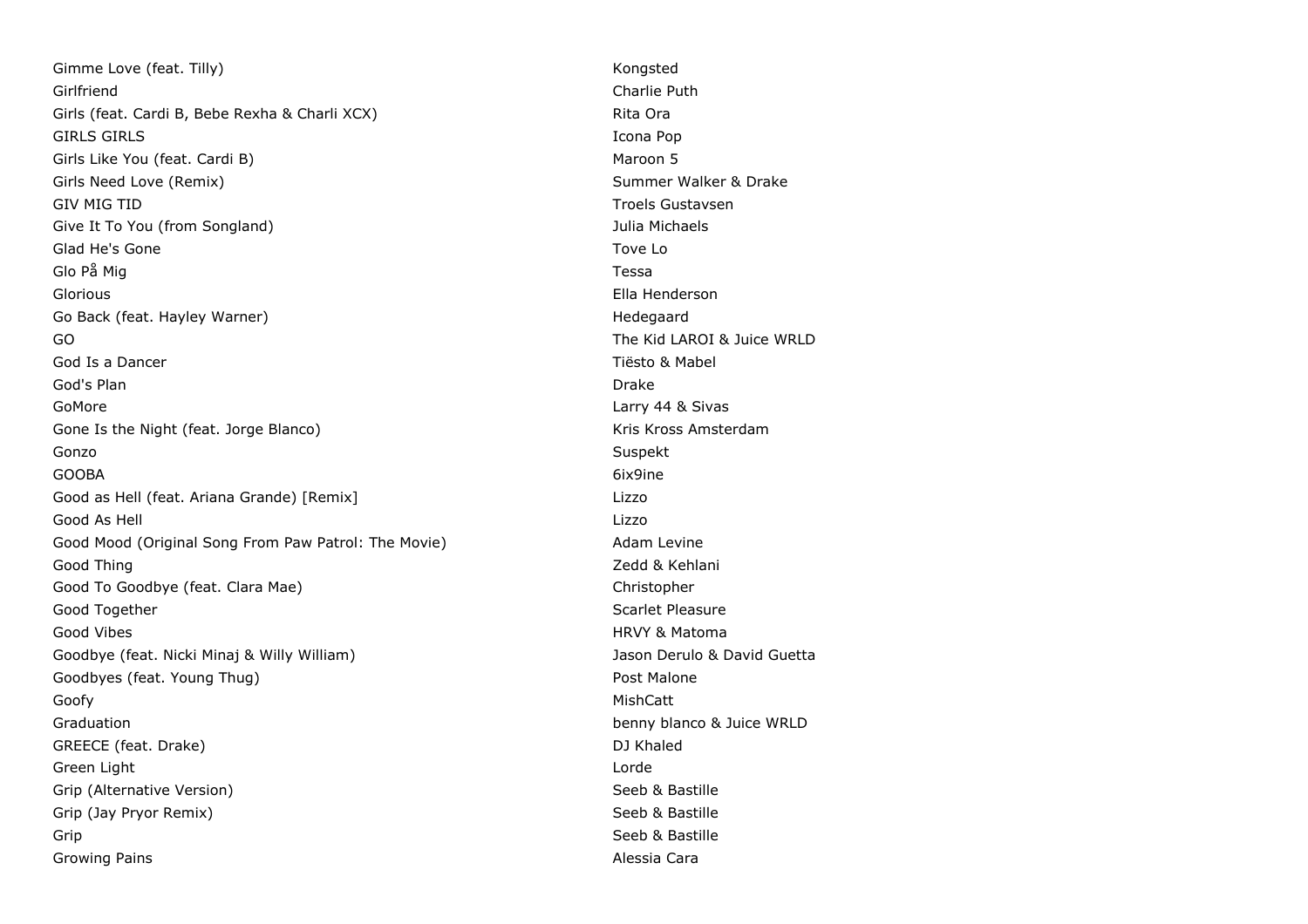#gtfo Kato Feat. Brandon Beal Guld Jul Gulddreng Habibi Aiwa Gilli Haloes TooManyLeftHands, Hartzon & Camilia Haloes Ina Wroldsen Hanging Upside Down Mekthonic Communication of the Mekdes Mekdes Mekdes Hanging With You are the state of the state of the Mads Langer of the Mads Langer Happier **Marshmello & Bastille** happiness (Dyro Remix) John K & Dyro Happy For You Lukas Graham Happy Now (R3HAB Remix) Manus (Randro Cavazza Kygo & Sandro Cavazza Happy Now **Kygo & Sandro Cavazza** Happy Place (feat. Cathrine Lassen) Faustix Harleys in Hawaii National Accounts and the Marian School and Marian School and Marian School and Marian School and Marian School and Marian School and Marian School and Marian School and Marian School and Marian School an Hate Me **Ellie** Goulding & Juice WRLD Havana Camo Hayati Baloosh Head & Heart (feat. MNEK) Joel Corry Head Above Water Avril Lavigne Communication of the Avril Lavigne Avril Lavigne Head Under Water (Blinkie Remix) **Bless You, Lost Boy & Blinkie** Head Under Water **Bless You & Lost Boy** Heading Home **Alan Walker & Ruben** Heading Home Alan Walker & Ruben Healing FLETCHER Hear Me Say Jonas Blue & LÉON Heard About Me Dimitri Vegas & Like Mike, Felix Jaehn & NEA Heartbreak Anthem Galantis, David Guetta & Little Mix Heartless (feat. Morgan Wallen) Diplo Heartlines (Cheat Codes Remix) and the matter of the Broods Broods and the Broods Broods and the Broods and the Broods and the Broods and the Broods and the Broods and the Broods and the Broods and the Broods and the Brood Heartlines (MOUNT Remix) and the matter of the state of the state of the state of the state of the state of the state of the state of the state of the state of the state of the state of the state of the state of the state Heaven On My Mind Becky Hill & Sigala Heaven Cheat Codes Heavy (feat. Kiiara) [Nicky Romero Remix] LINKIN PARK Hele Danmark Op At Stå (feat. Herrelandsholdet) [VM-sang 2018] Thomas Helmig Hele Vejen Nik & Jay Hele Verden Fra Forstanden Niels Brandt Niels Brandt Helt Sikker Gulddreng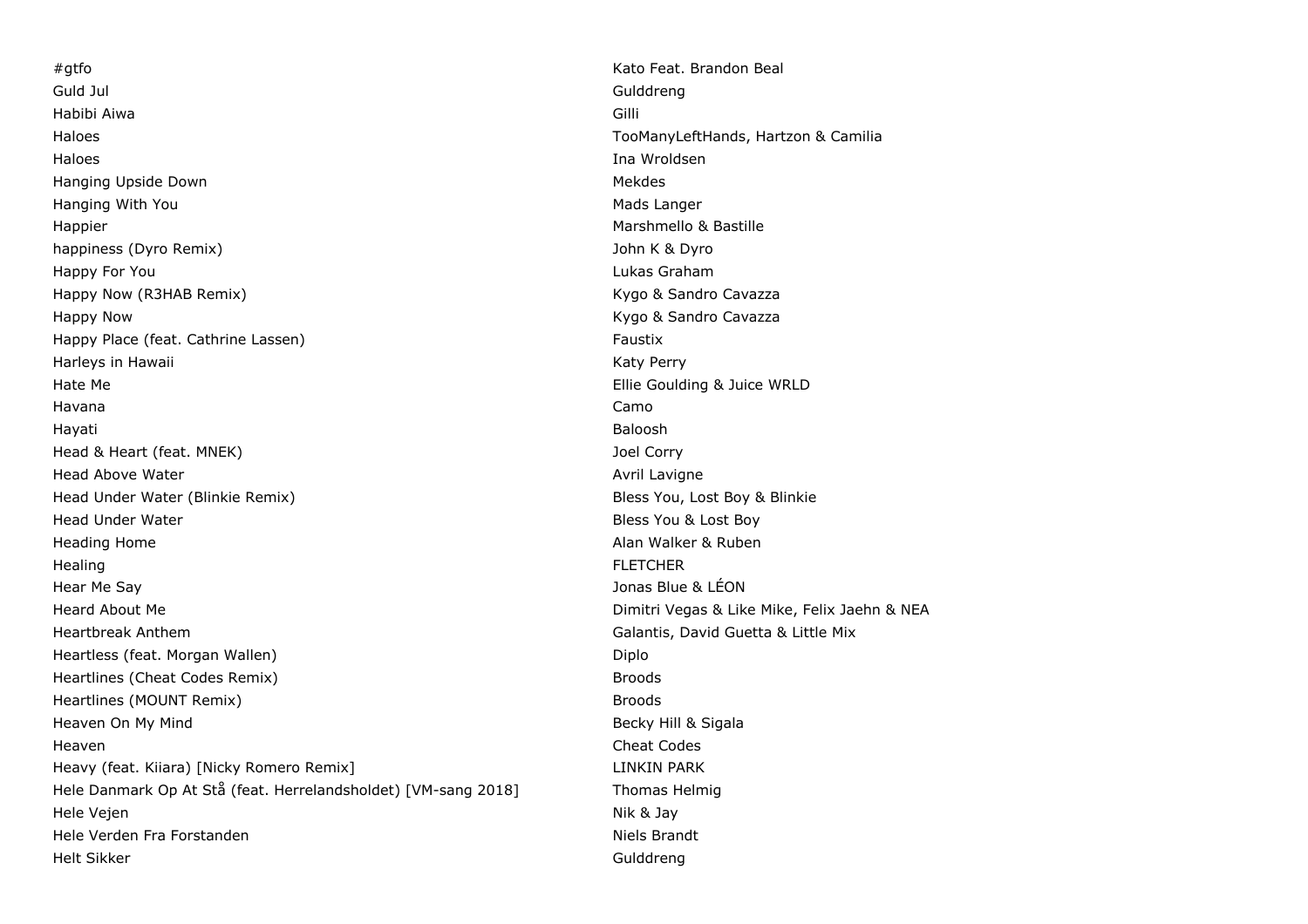Here for You (feat. Ella Henderson) and the state of the state of the Kygo Here With Me (feat. CHVRCHES) Marshmello HEY CHILD X Ambassadors Hey MaMaMa Tritonal Hey Baby (feat. Deb's Daughter) Dimitri Vegas, Like Mike & Diplo High on You (Sigma VIP) Sigma & John Newman High on You Sigma & John Newman New You Sigma & John Newman New You Sigma & John Newman Higher Ground (feat. John Martin) Martin Garrix Martin Garrix Higher Love **Kygo & Whitney Houston** HIGHEST IN THE ROOM **Travis Scott Travis Scott** Højre Og Venstre (feat. Ericka Jane) Skinz Skinz Skinz Skinz Hold On Tight R3HAB & Conor Maynard Holder Fast (feat. Gilli & Lukas Graham) and the state of the Hennedub Holding On Medina and the Contract of the Medina and the Medina and the Medina and the Medina and Medina and Medina Holiday KSI Hollywood's Bleeding **Post Malone** Post Malone Home (feat. Buster Moe) Steerner Steerner Steerner Honeymoon Fades **Sabrina Carpenter** Sabrina Carpenter Sabrina Carpenter hot girl bummer blackbear blackbear blackbear blackbear blackbear Hot Stuff Kygo & Donna Summer Hotline Bling **Drake Drake Drake Drake Drake Drake Drake Drake Drake Drake** How Do You Sleep? Sam Smith How To Be Lonely **Rita Ora** Rita Ora **Rita Ora** Rita Ora Rita Ora Rita Ora Rita Ora Rita Ora Rita Ora Rita Ora Rita Ora Rita Ora Rita Ora Rita Ora Rita Ora Rita Ora Rita Ora Rita Ora Rita Ora Rita Ora Rita Ora Rita Ora Rit How Will I Know Whitney Houston & Clean Bandit How You Like That BLACKPINK Human Rag'n'Bone Man Hurricane Infernal Hurricane Ofenbach & Ella Henderson Hurt (feat. DeathbyRomy) Lost Kings Hurt Me Låpsley Hurtige Hænder (Acoustic Version - Moyo Live P3) The Minds Of 99 Hurts So Good (Maximillian & Kina Version) and Astrid S, Maximillian & Kina Hustle P!nk Hvil I Fred (feat. Jamaika) Xander Hvor Er Du Henne Bror (feat. ATYPISK) Shaka Loveless & Wafande Hyggesang **The Community Community Community** Community Community Community Community Community Community Community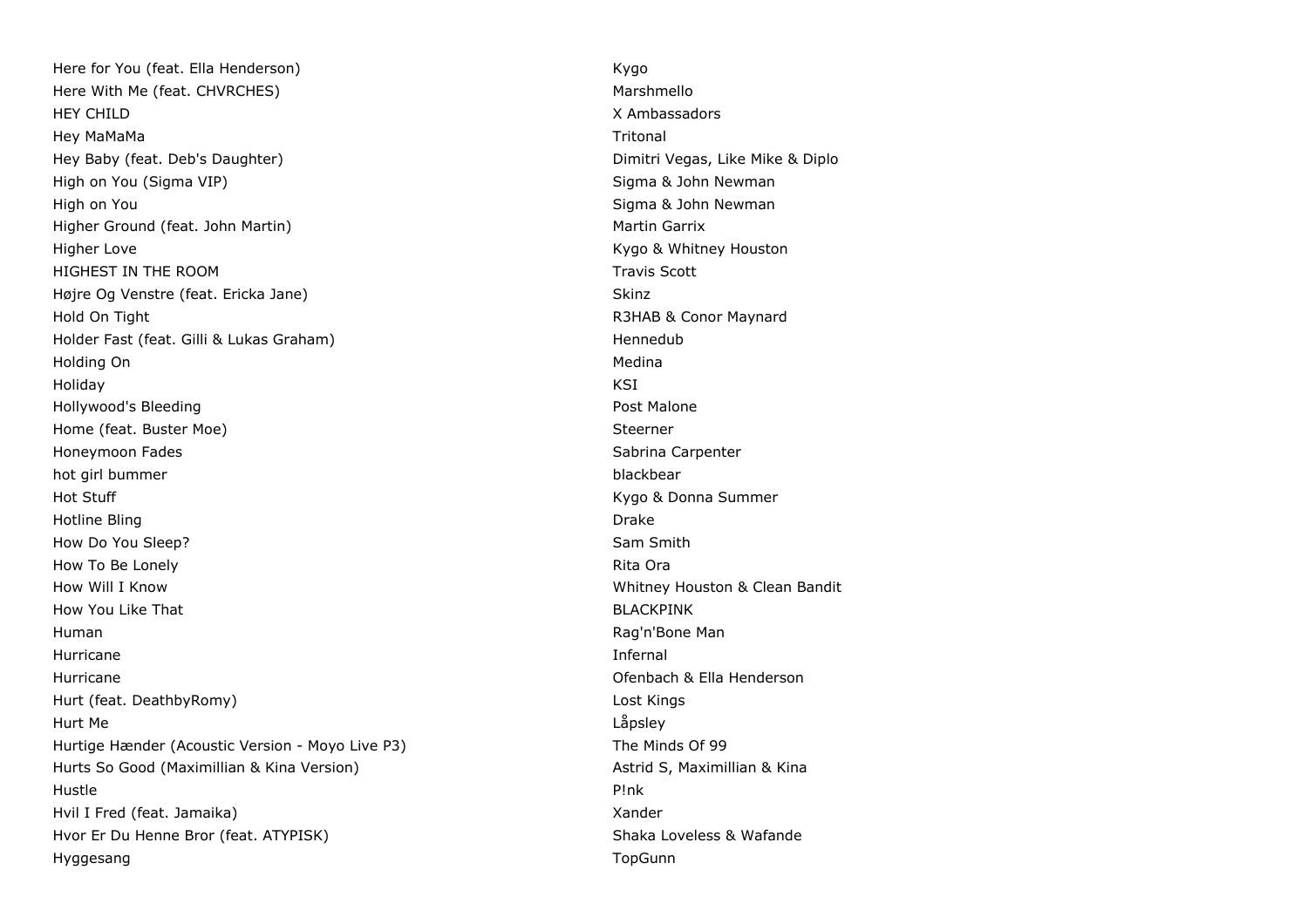Hypnotized Purple Disco Machine & Sophie and the Giants I Am What I Am (Copenhagen 2021 WorldPride anthem) Aqua I Am What I Am (Pellegrini Remix) and the state of the state of the state of the state of the state of the state of the state of the state of the state of the state of the state of the state of the state of the state of th I Can Feel Alive (feat. A R I Z O N A) R3HAB I Can't Get Enough benny blanco, Tainy, Selena Gomez & J Balvin I Dare You **Kelly Clarkson** I Don't Want You Riton & RAYE I Follow Rivers (feat. SUD) The Superintensity of the Superintensity of the Helion, Mike Emilio & Vigiland I Like Me Better Lauvene and the United States of the United States and Lauvene and Lauvene and Lauvene and Lauv I Love It Cheat Codes & DVBBS I Love Me **Demi Lovato** Demi Lovato I Love You (Chace Remix) Axwell Λ Ingrosso I Love You (feat. Kid Ink) Axwell Λ Ingrosso I Luv U (R3HAB VIP Remix) Sofia Carson & R3HAB I Luv U Sofia Carson & R3HAB I Min Zone Skinz (1999) and the set of the set of the set of the set of the set of the Skinz (1999) and the set i miss u Jax Jones & Au/Ra i morgen er der også en dag andreas odbjerg andreas odbjerg I Put a Spell on You Annie Lennox I Still Have Faith In You ABBA I Think She Knows (feat. My Marianne) [Interlude] Twelve Twelve I Wish (feat. Mabel) Joel Corry I Don't Wanna Live Forever (Fifty Shades Darker) The Case of the CAYN & Taylor Swift I Got You Bebe Rexha Ice Cream MIKA IDK You Yet Alexander 23 If I Can't Have You **Shawn Mendes** Shawn Mendes If I Killed Your Night Nicklas Sahl Nicklas Sahl Nicklas Sahl Nicklas Sahl Nicklas Sahl If I'm Lucky **Jason Derulo** Jason Derulo If It Weren't For You Christopher If The World Should Ever Stop JP Cooper If You Really Love Me (How Will I Know) South Assembly David Guetta, MistaJam & John Newman Iko Iko (My Bestie) [feat. Small Jam] Justin Wellington & Digital Farm Animals I'll Be There **THOBY** I'll Be There **I'll Be There** Jess Glynne ily (i love you baby) [feat. Emilee] Surf Mesa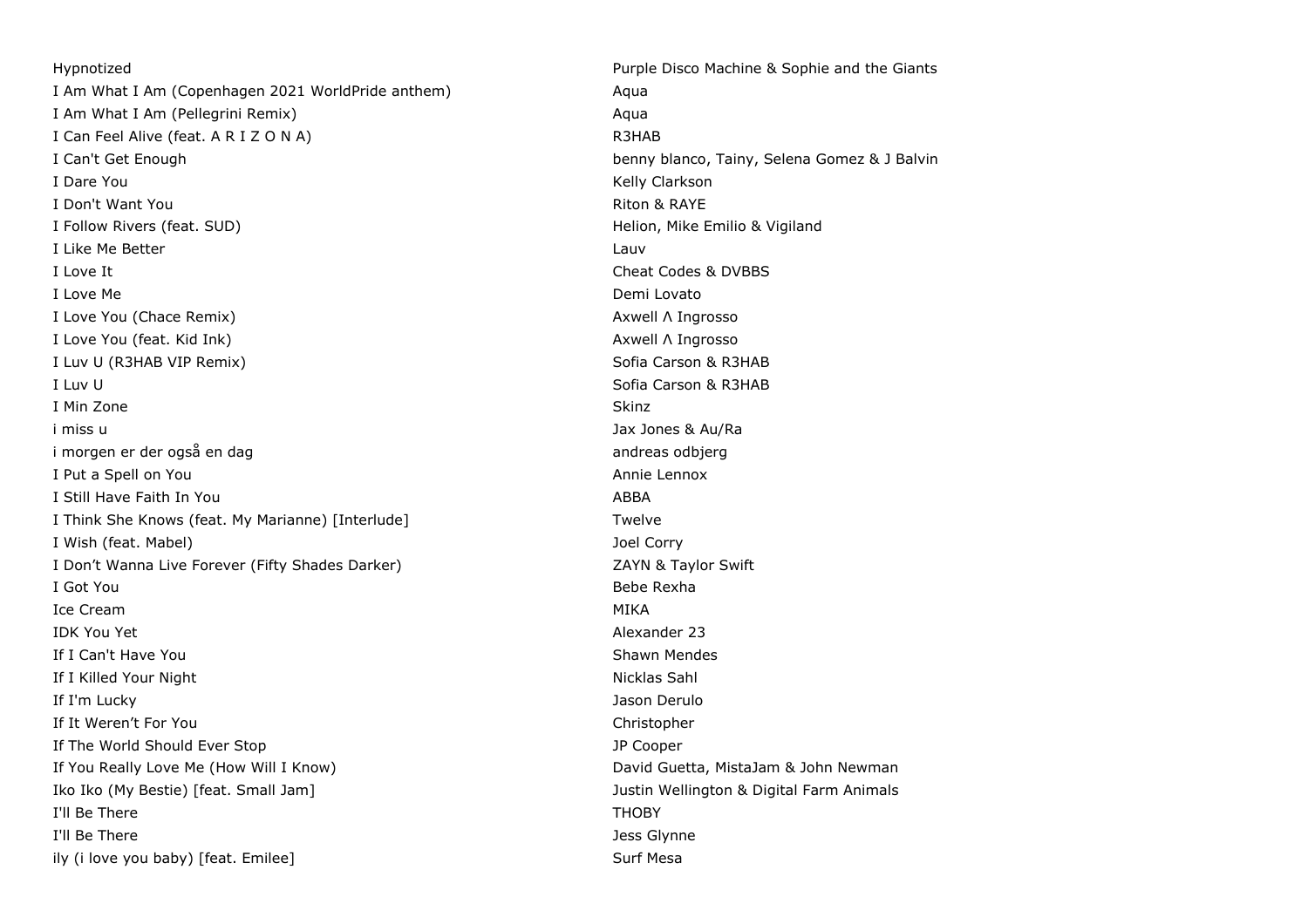I'm Back Jada I'm not Pretty (feat. Bebe Rexha) [Remix] JESSIA I'm not Pretty JESSIA I'm Ready **Sam Smith & Demi Lovato** Company of the Sam Smith & Demi Lovato i'm so tired... Lauv & Troye Sivan I'm Stuck Noah Cyrus and the United Studies of the United Studies of the United Studies of the United Studies of the United Studies of the United Studies of the United Studies of the United Studies of the United Studies of I'm Upset Drake Drake Drake Drake Drake Drake Drake Drake Drake Drake Drake Drake Drake Drake Drake Drake Drake **Impact SG Lewis, Robyn & Channel Tres** In And Out Of Love and the Medina and the Medina and the Medina and the Medina and the Medina and Medina and Me In My Blood Shawn Mendes In My Mind **Alok & John Legend** In My Mind Dynoro & Gigi D'Agostino Inhale Duke Dumont & Ebenezer Inside Friend (feat. John Mayer) Leon Bridges Inside My Head (Voices) Instagram (feat. Afro Bros & Natti Natasha) Instagram (feat. Afro Bros, Natti Natasha & Dimitri Vegas) [R3HAB Remix] Instruction (feat. Demi Lovato & Stefflon Don) Jax Jones Irony Christopher Issues (Alan Walker Remix) **Issues** (Alan Walker Remix) Issues Julia Michaels It Gets Better Swedish House Mafia It Ain't Me **Kygo & Selena Gomez** It's You (feat. Gavin) [Boye & Sigvardt Remix] Askling It's You (feat. Gavin) Askling and the Control of the Control of the Control of the Control of the Control of the Control of the Control of the Control of the Control of the Control of the Control of the Control of the Con It's You Ali Gatie Jackie Chan (feat. Preme & Post Malone) Tiesto & Dzeko Jakke Citybois Jeg drømte om en rød lavthængende sol and Rasmus Walter **Jeg Har En Pige Skinz** Jeg Skal Nok Vente JUNG Jolene (JFMee Remix) Alexander Brown & Aura July Noah Cyrus and the Community of the Community of the Community of the Community of the Community of the Community of the Community of the Community of the Community of the Community of the Community of the Community o Jump (feat. Trippie Redd) Julia Michaels Jumpsuit twenty one pilots JUNGLE MellemFingaMuzik

Don Diablo Yankee rankee, David Guetta & Daddy, David Guetta & Daddy, David Guetta & Daddy, David Guetta & Daddy, David Guetta & Yankee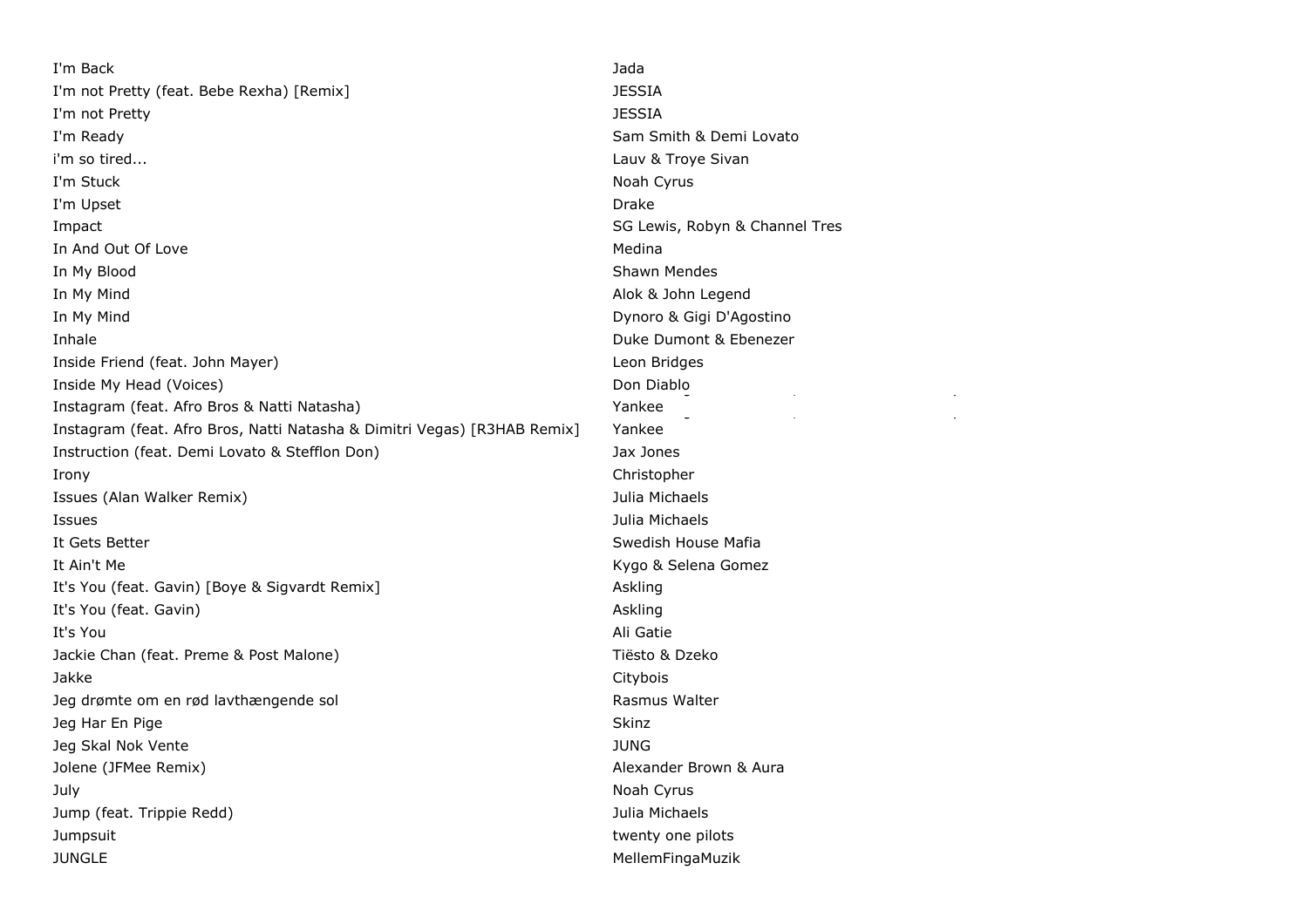**Jungle 2018 Drew Sycamore** Drew Sycamore 2018 **Drew Sycamore** Just For One Night (feat. Astrid S) and the state of the Blonde Blonde Just You and I Tom Walker Just Hold On Steve Aoki & Louis Tomlinson Ked Af Det Gulddreng and Gulddreng and Gulddreng and Gulddreng and Gulddreng and Gulddreng and Gulddreng and Gulddreng and Gulddreng and Gulddreng and Gulddreng and Gulddreng and Gulddreng and Gulddreng and Gulddreng and G KIKI (feat. Gilli) LOLO Kindness  $_{\text{MQ}}$ Kings & Queens, Pt. 2 (feat. Lauv & Saweetie) Ava Max Kings & Queens **Available Contracts** Available Contracts and Available Contracts Available Contracts Available Contracts and Available Contracts and Available Contracts and Available Contracts and Available Contracts and A Kiss Me More (feat. SZA) Doja Cat Kiss My (Uh Oh) **Anne-Marie & Little Mix** Anne-Marie & Little Mix Klovne RH Knees Are Trembling (feat. Joakim Wilow) example a metal of the Faustix Know No Better (feat. Travis Scott, Camila Cabello & Quavo) Major Lazer Kolde Nætter Gilli Koldt Hjalmer († 1905)<br>1908 - Amerikaans Staatsburg, Suid-Afrikaans († 1916) Kom Over Kesi L.U.V Gilli La Cintura Alvaro Soler La Criminal de la contrattura de la contrattura de la contrattura de la mateixa de la mateixa de la mateixa de La Fami Fouli Ladies Night Sys Bjerre LALALA (Sut Min P\*k) Jesu Brødre Larger Than Life **Value 2018** 2019 12:30 12:30 12:30 12:30 12:30 12:30 12:30 12:30 12:30 12:30 12:30 12:30 12:30 12:30 12:30 12:30 12:30 12:30 12:30 12:30 12:30 12:30 12:30 12:30 12:30 12:30 12:30 12:30 12:30 12:30 12:30 1 Last Hurrah Bebe Rexha Lasting Lover **Sigala & James Arthur** Sigala & James Arthur Lay by Me **Ruben** Ruben and the Ruben and the Ruben and the Ruben and the Ruben and the Ruben and the Ruben and the Ruben and the Ruben and the Ruben and the Ruben and the Ruben and the Ruben and the Ruben and the Ruben an Lay Lay (feat. NODE) **Pay** Leap Of Faith Christopher Christopher Christopher Christopher Christopher Christopher Christopher Christopher Lease On Life **Andy Grammer Contract Contract Contract Contract Contract Contract Contract Contract Contract Contract Contract Contract Contract Contract Contract Contract Contract Contract Contract Contract Contract Con** Leave The World Behind **DVBBS**, GATTÜSO & Alida Leave Moody Legende (feat. Skinz) and the control of the control of the Gulddreng Gulddreng Lemon (feat. Drake) [Drake Remix] N.E.R.D & Rihanna Lemon N.E.R.D & Rihanna Lemonade (feat. NAV) **Internet Money, Gunna & Don Toliver Internet Money, Gunna & Don Toliver**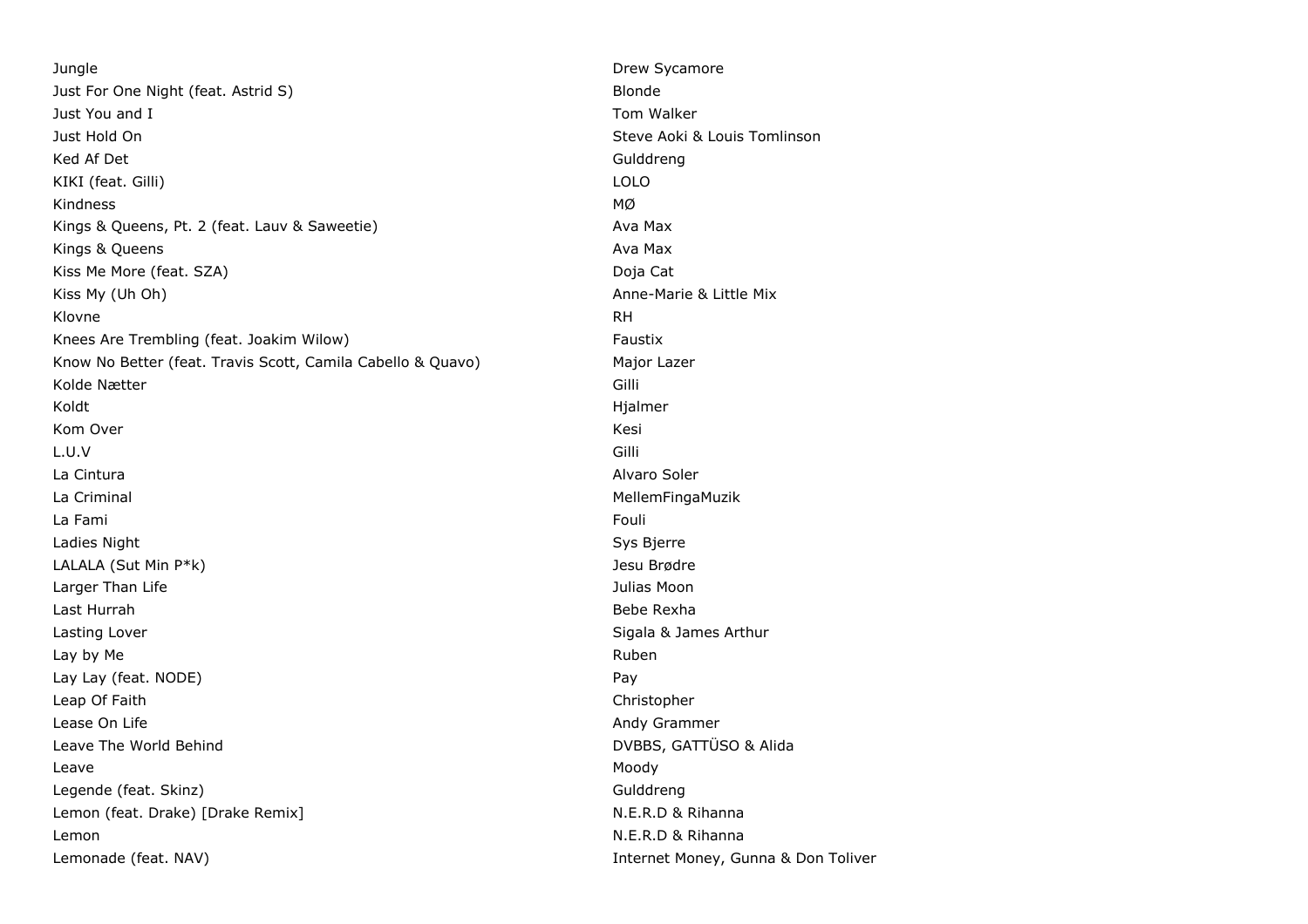Less Of A Man Zak Abel 2012 12:00 12:00 12:00 12:00 12:00 12:00 12:00 12:00 12:00 12:00 12:00 12:00 12:00 12:0 Let Go (feat. Kiesza) **Italog (feat. Kiesza)** Italog (feat. Kiesza) Let Me Down Slowly **Alec Benjamin Alec Benjamin** Let Me Live (feat. Anne-Marie & Mr Eazi) and a more controlled a Rudimental & Major Lazer Let Me Love You (feat. Justin Bieber) [Don Diablo Remix] DJ Snake & Don Diablo Let Me Love You (feat. Justin Bieber) [Marshmello Remix] DJ Snake & Marshmello Let Me Love You (feat. Justin Bieber) [Zedd Remix] DJ Snake & Zedd Let Them Know (Dimitri From Paris Remix) Mabel & Dimitri From Paris And Aris And Aris And Aris Aris Aris Aris A Let Them Know Nabel and Them American Control of the Mabel and Them Mabel and Mabel and Mabel and Mabel and Mabel and Mabel and Mabel and Mabel and Mabel and Mabel and Mabel and Mabel and Mabel and Mabel and Mabel and Mabe Let Us Love **Topic, Vigiland & Christopher** Christopher Topic, Vigiland & Christopher Let's Be Friends Carly Rae Jepsen Let's Love David Guetta & Sia Letters Lucas & Steve Level of Concern twenty one pilots and twenty one pilots of Concern twenty one pilots of twenty one pilots of the twenty one pilots of the twenty one pilots of the twenty one pilots of the twenty one pilots of the twenty o Levitate Me SAVEUS Liar Camila Cabello Lie for You (feat. A Boogie wit da Hoodie & Davido) Snakehips & Jess Glynne Lie to Me (feat. Julia Michaels) 5 Seconds of Summer Lie Lukas Graham Life's a Bitch (L.A.B) Nina Nesbitt Lifestyle (feat. Adam Levine) Jason Derulo Lifetime (Chill Mix) Vera & Jada Lifetime (feat. Ty Dolla \$ign & 070 Shake) Superson Swedish House Mafia Lige Bange Medina and the Contract of the Contract of the Contract of the Medina and Medina and Medina and Medina Lige Nu Hjalmer Light Of Love **Florence** + the Machine Lights Up Harry Styles Lights Out (Too Drunk) (feat. Hayley) DJ Katch Like I Do David Guetta, Martin Garrix & Brooks Like I Love You Theresa Rex Like It Is Kygo, Zara Larsson & Tyga Like Jonny Däpp Good N8 & Famoe Limbo Scarlet Pleasure Live to Survive (MNEK Remix) and the state of the matrix of the MØ & MNEK Live to Survive MØ Livet Er For Kort Jimilian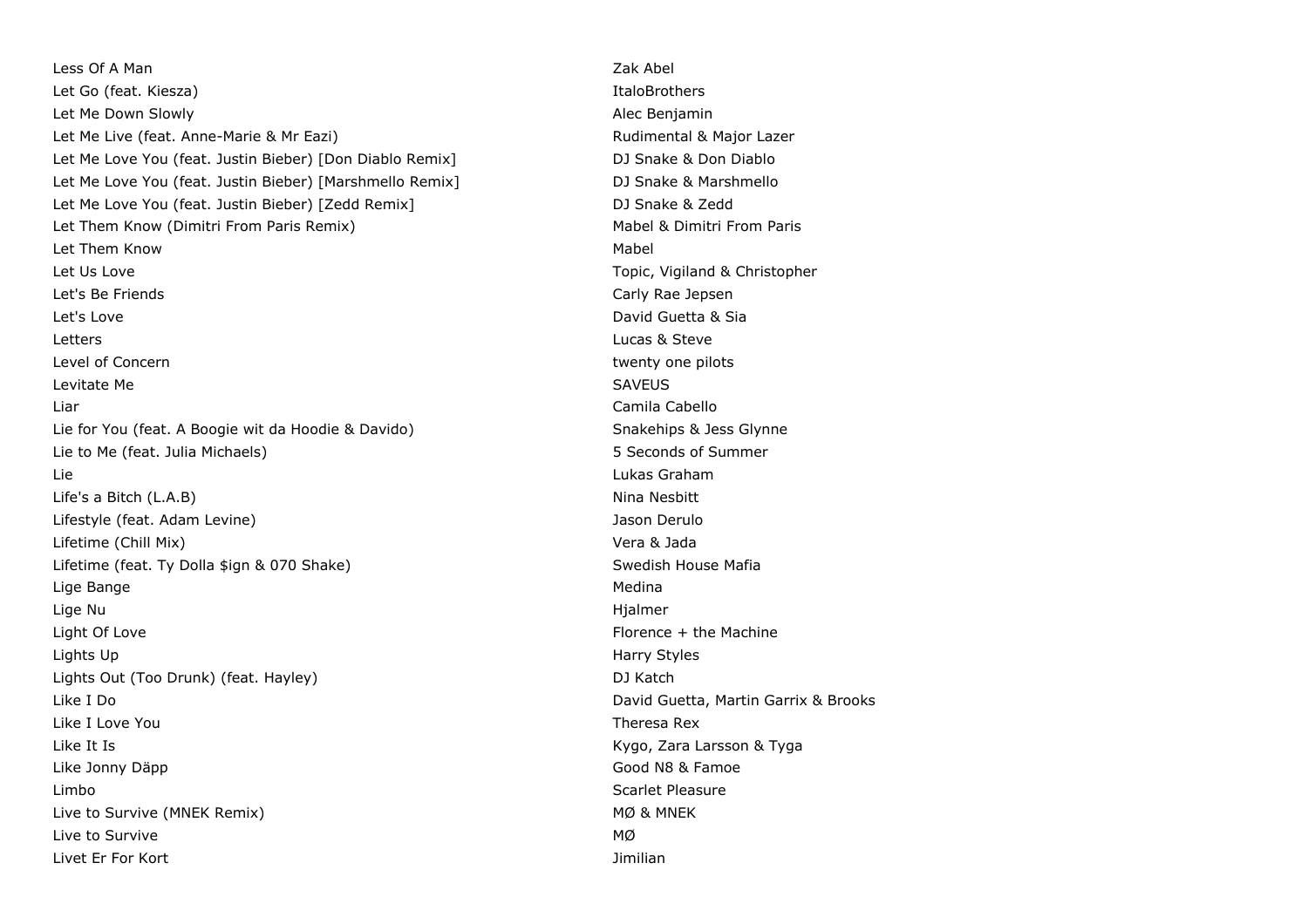Lockdown Anderson .Paak Locked Away (feat. Adam Levine) R. City **London Town Branco & Gilli** Lonely Joel Corry Lonely Diplo & Jonas Brothers Look At Her Now Selena Gomez Looking for Me Paul Woolford, Diplo & Kareen Lomax Lose Control Control Meduza, Becky Hill & GOODBOYS Lose Myself Faustix and the Contract of the Contract of the Contract of Taustix Faustix Faustix Lose Somebody **Contract Contract Contract Contract Contract Contract Contract Contract Contract Contract Contract Contract Contract Contract Contract Contract Contract Contract Contract Contract Contract Contract Contract** Lose You to Love Me Selena Gomez and the Selena Gomez and Selena Gomez and Selena Gomez Lost in Japan (Remix) Shawn Mendes & Zedd Lost in Japan Shawn Mendes and Shawn Mendes and Shawn Mendes Shawn Mendes and Shawn Mendes Shawn Mendes Shawn Mendes Lost in the Fire Gesaffelstein & The Weeknd Love Letters Chris Burton Love Like This Maximillian Love Me Land Zara Larsson Love Me Now (feat. Zoe Wees) and the state of the state of the state of the state of the state of the state of the state of the state of the state of the state of the state of the state of the state of the state of the sta Love No More Loud Luxury & anders love nwantiti (feat. Axel & DJ Yo) [Remix] CKay Love Runs Out **Martin Garrix, G-Eazy & Sasha Alex Sloan** Love To Lose Sandro Cavazza & Georgia Ku love u again Olivia Holt & R3HAB Love U Marshmello Love You Right Walk Off the Earth & Lukas Graham lovely Billie Eilish & Khalid Lovesick (feat. Liza Owen) SUR State of the Superior Superior Superior Superior Superior Superior Superior Superior Superior Superior Superior Superior Superior Superior Superior Superior Superior Superior Superior Superio Loyal Brave True (From "Mulan") and the control of the control of the Christina Aguilera Lullaby (Martin Jensen Remix) Sigala, Paloma Faith & Martin Jensen Lullaby Sigala & Paloma Faith Lust for Life (feat. The Weeknd) Lana Del Rey Lyvesangen Gulddreng Længe Leve Drømmene Nik & Jay Machine Aleesia & Eqzod Mad for It (feat. Casso) The Cassovich Cassovich Cassovich Cassovich Cassovich Cassovich Cassovich Cassovich Cassovich Cassovich Cassovich Cassovich Cassovich Cassovich Cassovich Cassovich Cassovich Cassovich Cassovich Cas Mad Love (feat. Becky G) Mad Love (feat. Becky G)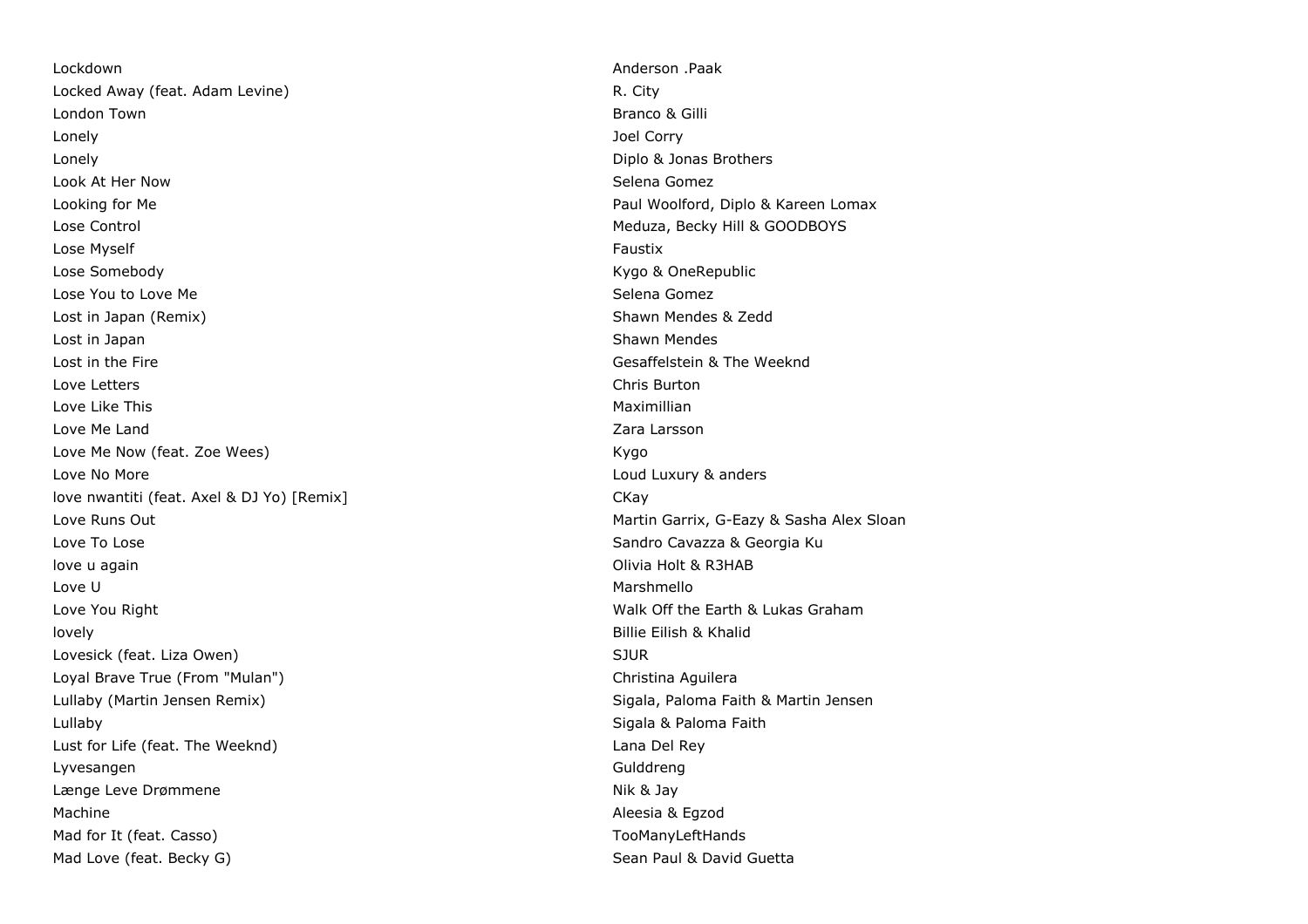Made You Love Me **Infernal** Magnolia Magnolia Morte and Morte and Morte and Morte and Morte and Morte and Morte and Morte and Morte and Morte and Morte and Morte and Morte and Morte and Morte and Morte and Morte and Morte and Morte and Morte and Mort Make It Right (feat. Lauv) [EDM Remix] BTS Make It Right (feat. Lauv) BTS Make Me (Cry) [feat. Labrinth] Noah Cyrus Noah Cyrus Noah Cyrus Noah Cyrus Noah Cyrus Make Up (feat. Ava Max) [MOTi Remix] Vice & Jason Derulo Make Up (feat. Ava Max) Solution of the Contract of the Vice & Jason Derulo Make You Happy (feat. Richard Smitt) Tungevaag Malibu (Le Boeuf Remix) Skinz Malibu Miley Cyrus and the Miley Cyrus Community of the Miley Cyrus Community of the Miley Cyrus Community of the Miley Cyrus Community of the Miley Cyrus Community of the Miley Cyrus Community of the Miley Cyrus Community Malibu Skinz Mama (feat. William Singe) Sharehold School and School and School and School and School and School and School and School and School and School and School and School and School and School and School and School and School an Mamacita (feat. Benny Jamz) **Kesi** Kesi Mama's Boy Theresa Rex Mango King Maria Magdalena **Infernal** Mariah NODE Marilyn Monroe **Astrid S** Me Gusta Shakira & Anuel AA Medellín **Madonna & Maluma** Memories Maroon 5 Messy Kiiara Mi Amor Fætr & Bro Mi Gente Jackson and The Julian Communication of the Jackson School and Jackson Jackson Jackson Jackson Jackson Jackson Jackson Jackson Jackson Jackson Jackson Jackson Jackson Jackson Jackson Jackson Jackson Jackson Jackso MIA (feat. Drake) Bad Bunny Bad Bunny Midnight (feat. Liam Payne) Alesso and the state of the state of the Alesso and Alesso and Alesso Midnight (The Hanging Tree) [feat. Jalja] Midnight HOSH & 1979 Midnight Sky **Midnight Sky** Midnight Sky **Midnight Sky** Miley Cyrus **Midnight Sky Miley Cyrus** Mind Games **Nicolas Haelg** Nicolas Haelg Nicolas Haelg Nicolas Haelg Nicolas Haelg Nicolas Haelg Nicolas Haelg Nicolas Haelg Nicolas Haelg Nicolas Haelg Nicolas Haelg Nicolas Haelg Nicolas Haelg Nicolas Haelg Nicolas Haelg Mine Venner Er Sindssyge Manuel Communication and Malte Ebert Mine **Bazzi** Miss Me More 3LAU Miss You Cashmere Cat, Major Lazer & Tory Lanez Missing U Robyn a Bryth a Bryth a Bryth a Bryth a Bryth a Robyn Robyn Robyn Robyn a Robyn Robyn Robyn Robyn Robyn Robyn Robyn Robyn Robyn Robyn Robyn Robyn Robyn Robyn Robyn Robyn Robyn Robyn Robyn Robyn Robyn Robyn Robyn Mistakes (Paul Woolford Remix) Jonas Blue & Paloma Faith Mistakes Jonas Blue & Paloma Faith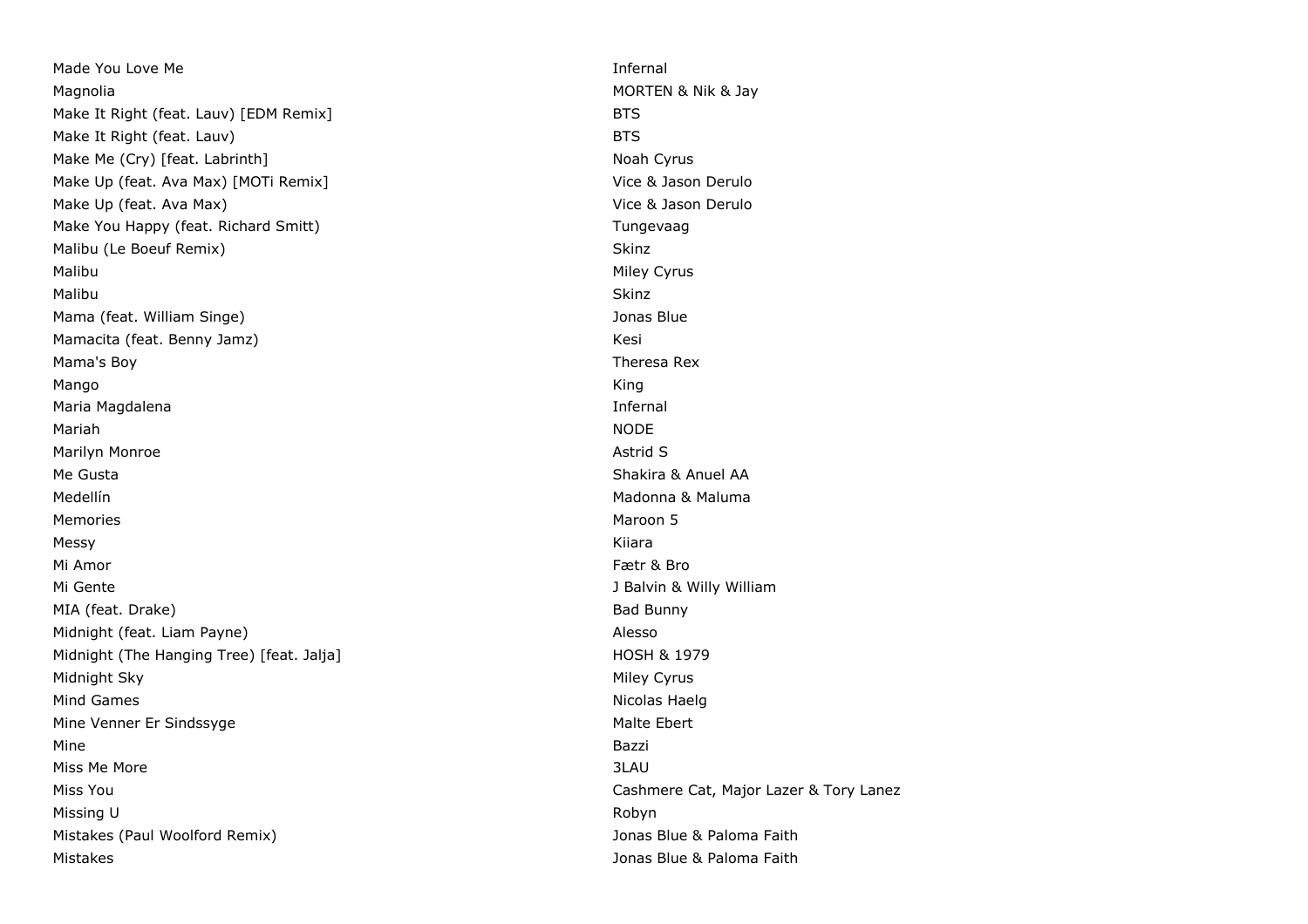Mmm Yeah (feat. Pitbull) Austin Mahone and Austin Mahone Mon Ami RH Mon p'tit loup Gilli Money Suncity Monogamy Christopher Monophobia (feat. Rob Swire) deadmau5 Monster Shawn Mendes & Justin Bieber Monte Carlo Jimilian & Fouli MONTERO (Call Me By Your Name) Lil Nas X Mood Ring (By Demand) [Pride Remix] Britney Spears Britney Spears Mood Swings The Styrke Styrke Styrke Styrke Styrke Styrke Styrke Styrke Styrke Styrke Styrke Styrke Styrke Styrke Styrke Styrke Styrke Styrke Styrke Styrke Styrke Styrke Styrke Styrke Styrke Styrke Styrke Styrke Styrke Sty Moonlight Gaullin More Than a Woman Faustix & Will Grands More Than Words (feat. MNEK) [George Mensah Remix] SLEEPWALKRS More Than Words (feat. MNEK) SLEEPWALKRS More Than You Know (Acoustic) Axwell Λ Ingrosso More Than You Know Axwell Λ Ingrosso More Sam Ryder Sam Ryder Sam Ryder Sam Ryder Sam Ryder Sam Ryder Sam Ryder Sam Ryder Most Girls **Hailee Steinfeld** Moth To A Flame Swedish House Maria & The Weeknd Mother **Charlie Puth** Mother's Daughter Miley Cyrus and Miley Cyrus and Miley Cyrus and Miley Cyrus and Miley Cyrus and Miley Cyrus Motion Emotional Oranges Motions KATO Motivation **Normani** Motley Crew **Post Malone** my future **Billie Eilish Example 2018 Contract Contract Contract Contract Contract Contract Contract Contract Contract Contract Contract Contract Contract Contract Contract Contract Contract Contract Contract Contract** My My My! (Throttle Remix) My My My My My Sivan My My My! Troye Sivan Na Na Na Trey Songz | Na Na Trey Songz | Na Na Trey Songz | Na Na Trey Songz | Na Na Trey Songz | Na Na Trey Songz | Na Na Trey Songz | Na Na Trey Songz | Na Na Trey Songz | Na Na Na Trey Songz | Na Na Na Na Na Na Na Na Na næ Ude Af Kontrol & Pattesutter Nasty Sommer **KEWAN LIGGER BEATET NORMAL, Tessa & Clara** KEWAN LIGGER BEATET NORMAL, Tessa & Clara Natalie Don't RAYE Natural Imagine Dragons Need You Faustix and the Contract of the Contract of the Contract of the Contract of the Contract of the Contract of the Contract of the Contract of the Contract of the Contract of the Contract of the Contract of the Contr Nemt Gulddreng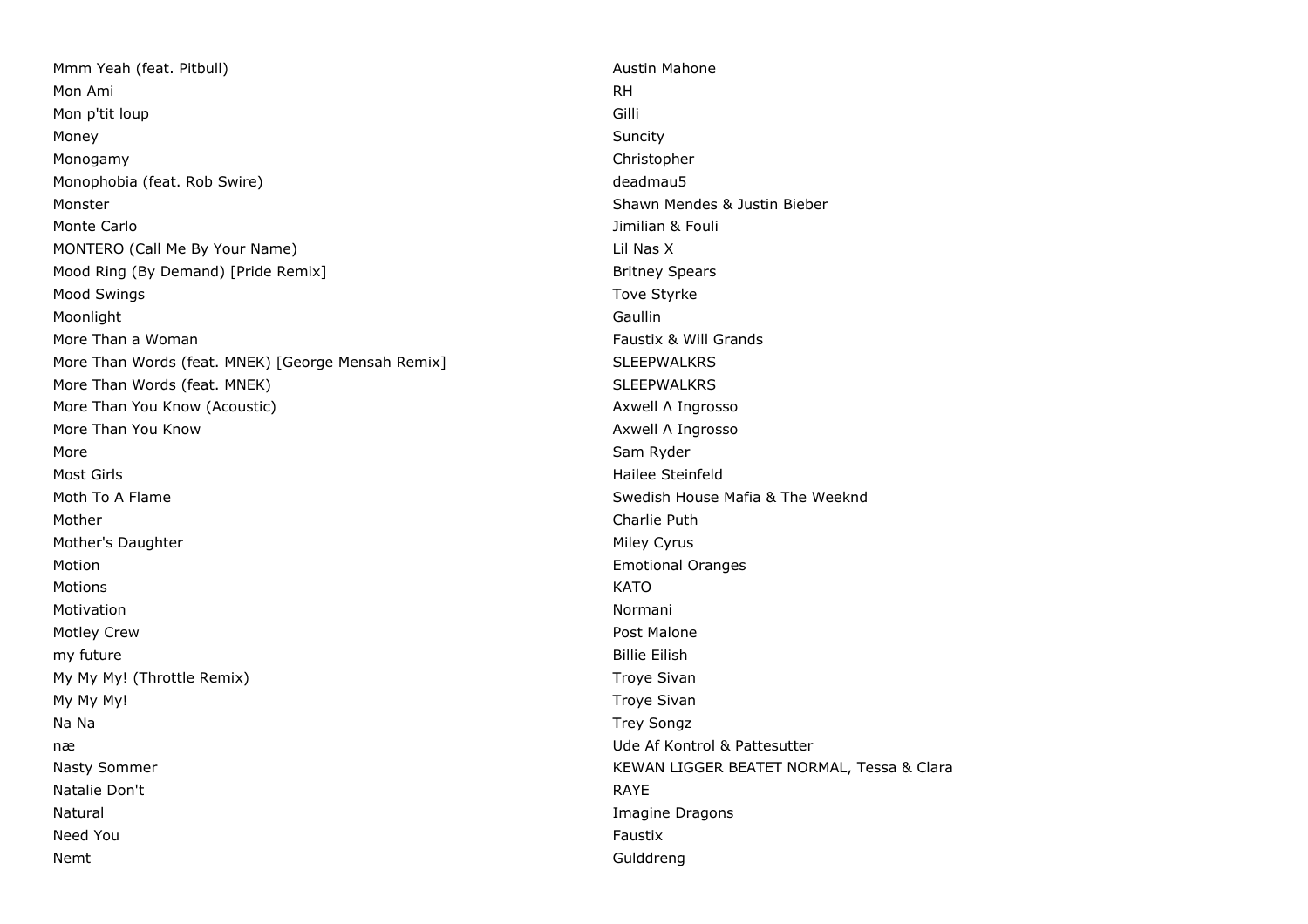Never Be the Same (feat. Rosie Darling) The Same School School and Tritonal Never Change **Don Diablo** Don Diablo **Don Diablo** Don Diablo Never Forget You Zara Larsson & MNEK Never Go Back **Dennis Lloyd** Dennis Lloyd Never Going Home **Kungs** Kungs Kungs Kungs Kungs Kungs Kungs Kungs Kungs Kungs Kungs Kungs Kungs Kungs Kungs Kungs Kungs Kungs Kungs Kungs Kungs Kungs Kungs Kungs Kungs Kungs Kungs Kungs Kungs Kungs Kungs Kungs Kungs Kungs Never Let You Down (feat. Steve Appleton) [Extended Mix] Trobi Never Love You Again (with Little Big Town & Bryn Christopher) Cheat Codes, Bryn Christopher & Little Big Town Never Really Over **Katy Perry** According to the Matter of the Matter of the Matter of the Matter of the Matter of the Matter of the Matter of the Matter of the Matter of the Matter of the Matter of the Matter of the Matter Never Seen the Rain Tones And I Never Surrender Matoma & Steve Garrigan Never Worn White Katy Perry Superintendent Control of the Katy Perry Superintendent Control of the Katy Perry Nevermind Dennis Lloyd New Eyes Nicklas Sahl and the United States of the United States of the Nicklas Sahl and the Nicklas Sahl and the Nicklas Sahl and the Nicklas Sahl and the Nicklas Sahl and the Nicklas Sahl and the Nicklas Sahl and the Nic New Light **New Light** John Mayer Nice For What **Drake** Drake **Drake** Drake **Drake** Drake **Drake** Drake **Drake** Drake **Drake** Nice to Meet Ya Niall Horan Niall Horan Niall Horan Niall Horan Niall Horan Niall Horan Nights Like This (feat. Ty Dolla \$ign) Nights All the Kehlani Nights With You (Cheat Codes Remix) MØ Nights with You MØ NO FUGAZI KEWAN LIGGER BEATET NORMAL & Carmon No Guidance (feat. Drake) Chris Brown No One Compares to You Jack & Jack & Jack & Jack & Jack & Jack & Jack & Jack & Jack & Jack & Jack & Jack & Jack & Jack & Jack & Jack & Jack & Jack & Jack & Jack & Jack & Jack & Jack & Jack & Jack & Jack & Jack & Jack & Jac No Promises (feat. Demi Lovato) Cheat Codes No Regrets **NEA & SHY Martin** No Sleep (feat. Bonn) Martin Garrix No Stylist (feat. Drake) French Montana **French Montana** no tears left to cry and the control of the control of the control of the control of the control of the control of the control of the control of the control of the control of the control of the control of the control of th No Therapy (feat. Nea & Bryn Christopher) Felix Jaehn No Time To Die Billie Eilish in der Schwarze aus der Billie Eilish in der Billie Eilish in der Billie Eilish i No Words (feat. Belle Humble) Sander van Doorn Nobody Can Save Me **LINKIN PARK CONSUMING THE LINK OF A LINKIN PARK** Nobody Martin Jensen & James Arthur Nobody's Lover (feat. Lord Siva) Clara Norskov (Echo My Shout) Mattias Kolstrup Mattias Kolstrup Mattias Kolstrup Mattias Kolstrup Not a Bad Thing Justin Timberlake and Thing Justin Timberlake and Thing Justin Timberlake and Thing Justin Timberlake Nothing Breaks Like a Heart (feat. Miley Cyrus) [Don Diablo Remix] Mark Ronson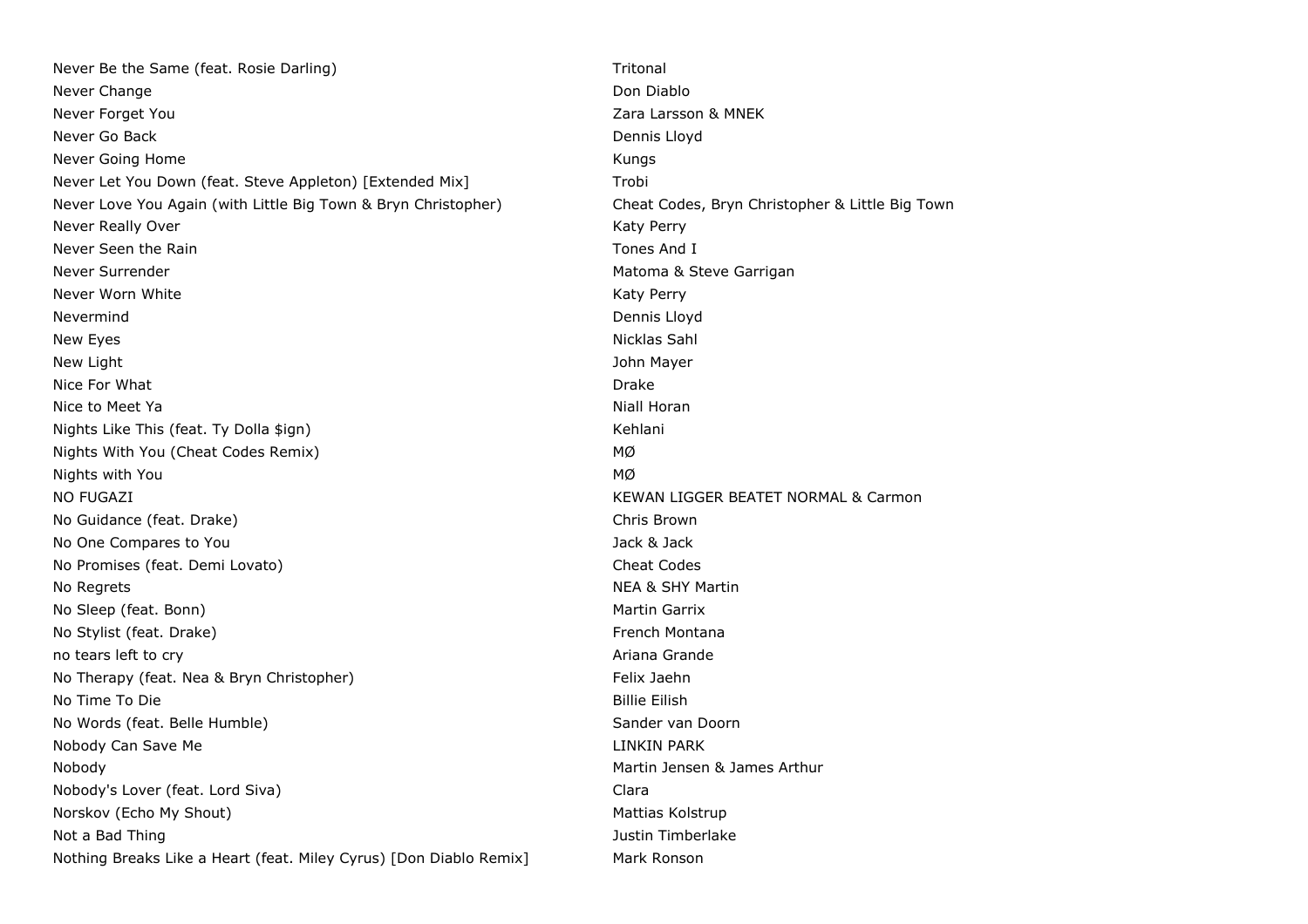| Nothing Breaks Like a Heart (feat. Miley Cyrus) | Mark Ron          |
|-------------------------------------------------|-------------------|
| Chad Smith)                                     | Miley Cyr         |
| Nothing to Regret                               | Robinson          |
| Noticed                                         | Lil Mosey         |
| <b>Nudes</b>                                    | Jada              |
| Number                                          | Alexande          |
| Ny Dag                                          | Stepz             |
| Ny Og Næ                                        | Pauline           |
| NÅR DU DØR                                      | AM'AL             |
| Obsessed (Tiësto Remix)                         | Dynoro &          |
| Obsessed                                        | Ina Wrold         |
| Ocean (feat. Khalid)                            | Martin Ga         |
| Øve Os På Hinanden                              | Fyr Og Fl         |
| OK Not to Be OK                                 | Marshme           |
| OK                                              | TooMany           |
| Old Town Road (feat. Billy Ray Cyrus) [Remix]   | Lil Nas X         |
| Omvendt                                         | Pil & andı        |
| On a Roll                                       | Ashley O          |
| On My Life                                      | Cheat Co          |
| One Kiss                                        | Calvin Ha         |
| One Night                                       | Griff             |
| One Right Now                                   | Post Malc         |
| Only The Young (Featured in Miss Americana)     | Taylor Sv         |
| Only Us                                         | <b>SERA</b>       |
| Only Wanna Be With You (Pokémon 25 Version)     | Post Malc         |
| Only One (Radio Edit)                           | Sigala &          |
| <b>OTW</b>                                      | Khalid, 6         |
| Ouch                                            | Phlake            |
| Oui                                             | Sivas, NC         |
| Our Hearts                                      | Rami & T          |
| Our Song                                        | Anne-Mar          |
| OUT OUT (feat. Charli XCX & Saweetie)           | Joel Corry        |
| Over Dig                                        | Burhan G          |
| Over It (feat. Veronica)                        | <b>Felix Cart</b> |
| Over Now                                        | Calvin Ha         |
| Over Till It's Over                             | Bove & S          |

Mark Ronson Miley Cyrus Lil Mosey Alexander Oscar Dynoro & Ina Wroldsen Ina Wroldsen & Dynoro Martin Garrix Fyr Og Flamme Marshmello & Demi Lovato TooManyLeftHands Pil & andreas odbjerg Ashley O Cheat Codes Calvin Harris, Dua Lipa Post Malone & The Weeknd Taylor Swift Post Malone Sigala & Digital Farm Animals Khalid, 6LACK & Ty Dolla \$ign Sivas, NODE & Gilli Rami & Tom Bailey Anne-Marie & Niall Horan Joel Corry & Jax Jones Felix Cartal & Veronica Calvin Harris, The Weeknd Boye & Sigvardt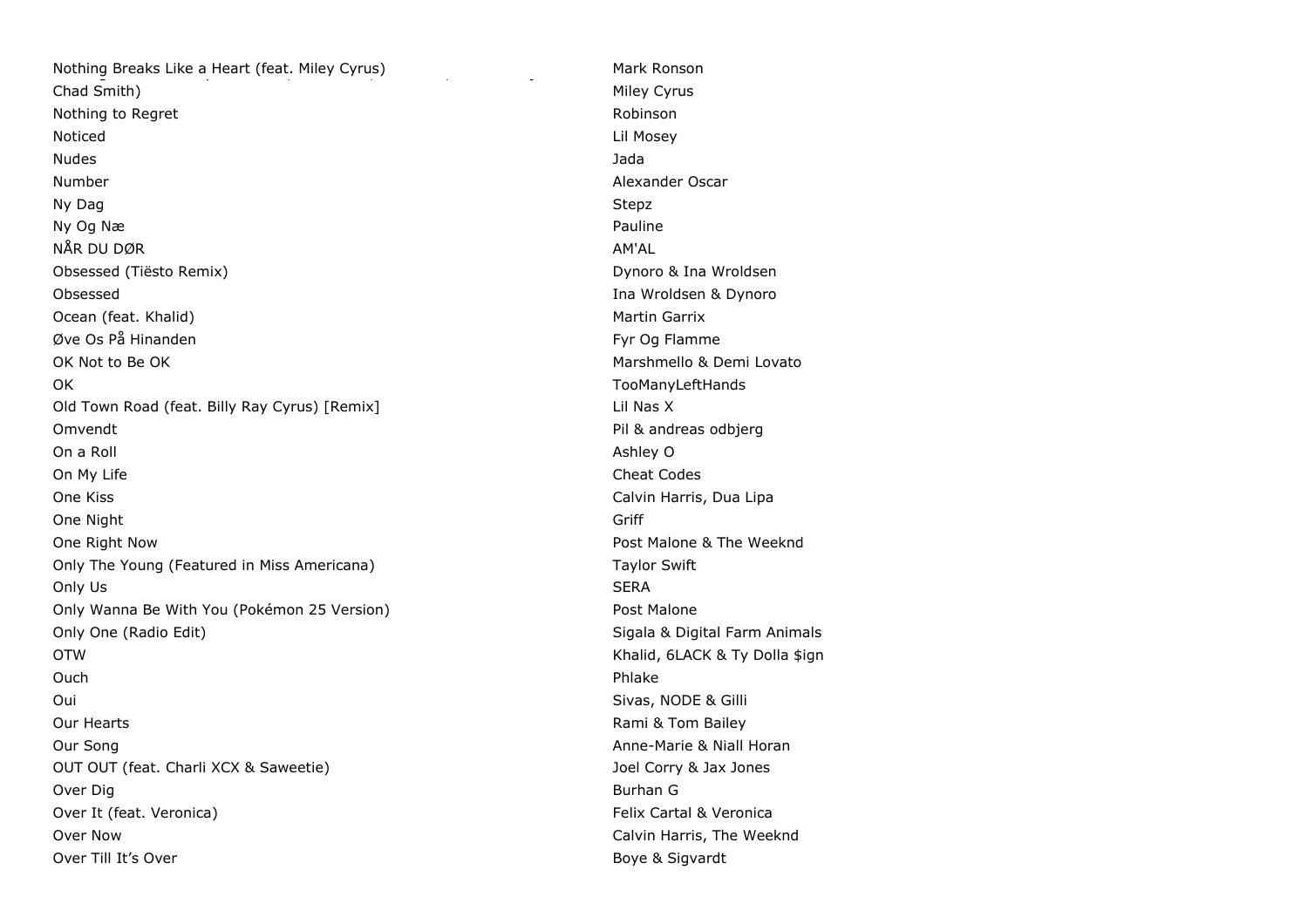Paradis (Lige Her) Nik & Jay Paradise Awaits **ZHU** Paradise **Alan Walker, K-391 & Boy In Space** Party Girl StaySolidRocky and StaySolidRocky and StaySolidRocky and StaySolidRocky Past Life Trevor Daniel & Selena Gomez Past Life Trevor Daniel & Selena Gomez Peer Pressure (feat. Julia Michaels) James Bay Pepas (Tiësto Remix) Farruko & Tiësto Remix) Pepas Farruko Piece Of Me Gryffin & LOVA Piece Of Your Heart (feat. GOODBOYS) Meduza Pizza Martin Garrix Planet (feat. Alexander Oscar) Hayes (Feat. Alexander Oscar) Planets **Nicklas Sahl** Play Jax Jones & Years & Years Please Don't Lie **Hugo Helmig** Hugo Helmig Hease Don't Lie Hugo Helmig Hease Don't Lie Hugo Helmig Helmig Helmig Please Me Cardi B & Bruno Mars Polaroid Jonas Blue, Liam Payne & Lennon Stella Policeman Eva Simons Feat. Konshens Pomegranate **Proposed and Contract and Contract and Contract and Contract and Contract and Contract and Contract and Contract and Contract and Contract and Contract and Contract and Contract and Contract and Contract and C** Pool (feat. TopGunn) Citybois Communication of the Citybois Citybois Citybois Citybois Citybois Citybois Citybois Citybois Citybois Citybois Citybois Citybois Citybois Citybois Citybois Citybois Citybois Citybois Citybois POP (Himlen over København) annotation annotation annotation annotation annotation annotation annotation annot POP/STARS (feat. Jaira Burns) (and the control of the control of the control of the control of the control of the control of the control of the control of the control of the control of the control of the control of the con POPSTAR (feat. Drake) and the control of the control of the control of the control of the control of the control of the control of the control of the control of the control of the control of the control of the control of t Power Over Me **Dermot Kennedy Power Over Me** Dermot Kennedy Pray (feat. Logic) Sam Smith Pregnant Phlake Phase Phase Phase Phase Phase Phase Phase Phase Phase Phase Phase Phase Phase Phase Phase Phase Phase Phase Phase Phase Phase Phase Phase Phase Phase Phase Phase Phase Phase Phase Phase Phase Phase Phase Ph Pretty Girl (Cheat Codes X Cade Remix) Maggie Lindemann Pretty Please **Jackson Wang & Galantis** Pretty Please Pretty Shining People George Ezra Promise **Hugo Helmig Promise** Hugo Helmig **Helmig Hugo Helmig Hugo Helmig Hugo Helmig Hugo Helmig Hugo Helmig Hugo Helmig Hugo Helmig Hugo Helmig Hugo Helmig Hugo Helmig Hugo Helmig Hugo Helmig** Promises Calvin Harris, Sam Smith Promises **Diplo, Paul Woolford & Kareen Lomax** Psycho (feat. Ty Dolla \$ign) Post Malone Post Malone

Ping Pong Ryan Riback Lowkiss & MC Flipside feat. Stef Cima Push it to the limit Sivas & Lord Sivas & Lord Sivas & Lord Sivas & Lord Sivas & Lord Sivas & Lord Siva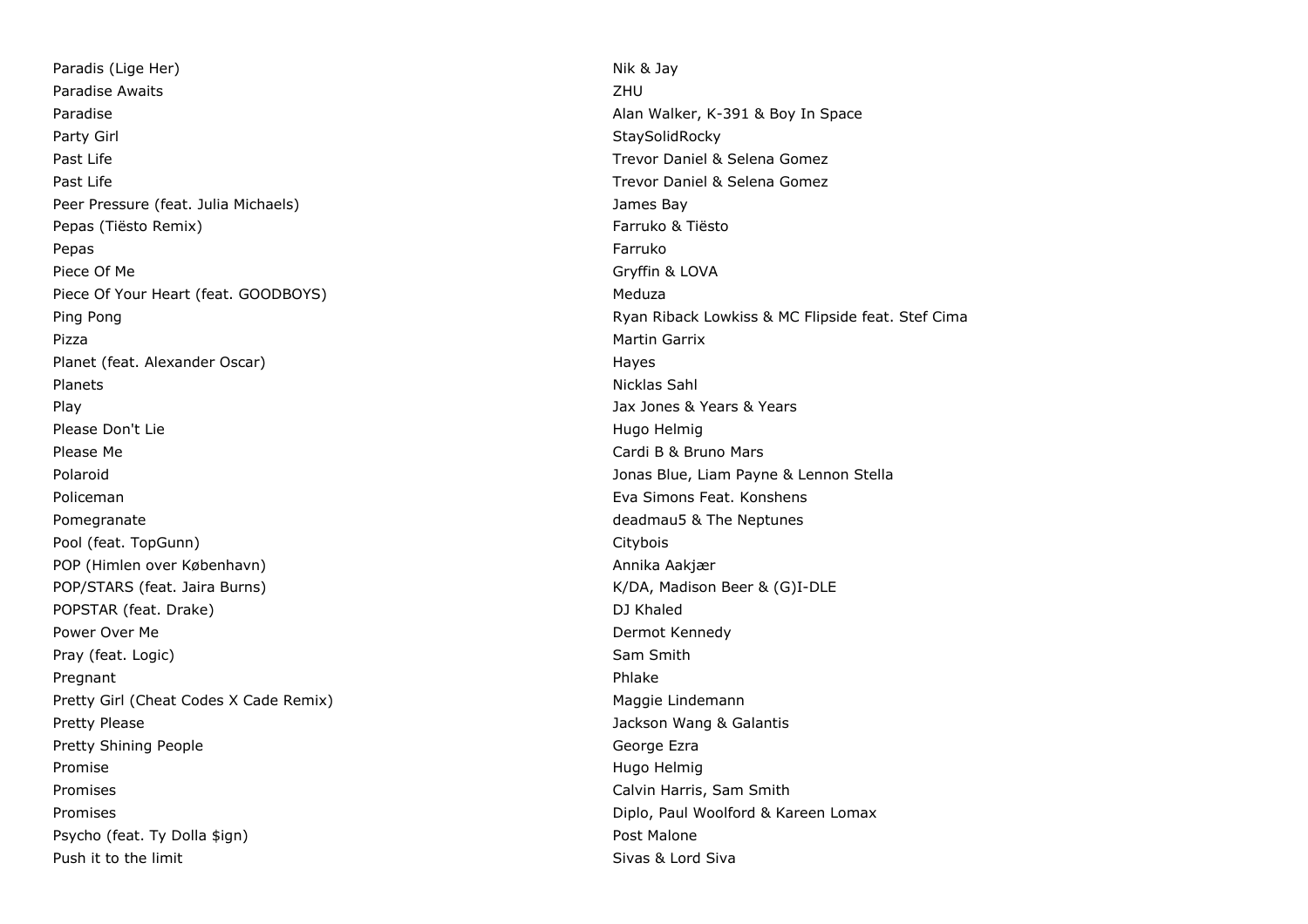Quarter Past Midnight Bastille R.E.D. (feat. Gilli & 6ix9ine) Sleiman Sleiman Ransom Lil Tecca Rare Selena Gomez (Selena Gomez (Selena Gomez (Selena Gomez (Selena Gomez (Selena Gomez (Selena Gomez (Selena Gomez (Selena Gomez (Selena Gomez (Selena Gomez (Selena Gomez (Selena Gomez (Selena Gomez (Selena Gomez (Selena Rather Be Alone **Robin Schulz, Nick Martin & Sam Martin** Robin Schulz, Nick Martin & Sam Martin Rather Be **Malte Ebert Rather Be** Malte Ebert **Malte Ebert** React **The Pussycat Dolls** Ready **Alessia Cara** Real Life **Christopher** Christopher Christopher Christopher Christopher Christopher Christopher Christopher Christopher Christopher Christopher Christopher Christopher Christopher Christopher Christopher Christopher Christ REMEDY Alesso Remember This Jonas Brothers Remember **Becky Hill & David Guetta** Becky Hill & David Guetta Remind Me to Forget **Kygo & Miguel** Remind Me to Forget Rescue Me **OneRepublic** Revolution (feat. Guordan Banks) and the state of the state of twins and the EC Twins Rica (feat. Kesi & Sivas) Gilli Ride It Regard Riot (feat. Trove) **Arcando** Arcando Arcando Arcando Arcando Arcando Arcando Arcando Arcando Arcando Arcando Arcando Ripples and the control of the control of the control of the control of the control of the control of the control of the control of the control of the control of the control of the control of the control of the control of Rise (feat. Jack & Jack) Jonas Blue RITMO (Bad Boys for Life) **The Black Eyed Peas & J Balvin** River **Tom Gregory River Tom Gregory Tom Gregory** Rockabye (feat. Sean Paul & Anne-Marie) Clean Bandit Rooftops (Aber) [feat. Sorana] Tobtok Roses (Imanbek Remix) SAINt JHN SAINt JHN Rover (feat. DTG) S1mba 3. The S1 mba 3. The S1 mba 3. S1 mba 3. S1 mba 3. S1 mba 3. S1 mba 3. S1 mba 3. S1 mba Roxanne **Arizona Zervas** Arizona Zervas et al Arizona Zervas et al Arizona Zervas et al Arizona Zervas et al Arizona Zervas et al Arizona Zervas et al Arizona Zervas et al Arizona Zervas et al Arizona Zervas et al Arizona Ruin My Life **Zara Larsson** Run 1999 - Joji Karl Bahan, Kabupatén Ing Kabupatén Jawa Kabupatén Jawa Kabupatén Jawa Ja Run **Communist Communist Communist Communist Communist Communist Communist Communist Communist Communist Communist Communist Communist Communist Communist Communist Communist Communist Communist Communist Communist Communi** Running Back To You Martin Jensen, Alle Farben & Nico Santos Running Out **Matoma & Astrid Structure Community** Control of Matoma & Astrid Structure Matoma & Astrid Structure Sad Boy (feat. Ava Max & Kylie Cantrall) R3HAB & Jonas Blue Sad in Scandinavia Samuel Communication of the Seeb & Zak Abel Salvation KOPS

Risk It All Ella Henderson, House Gospel Choir & Just Kiddin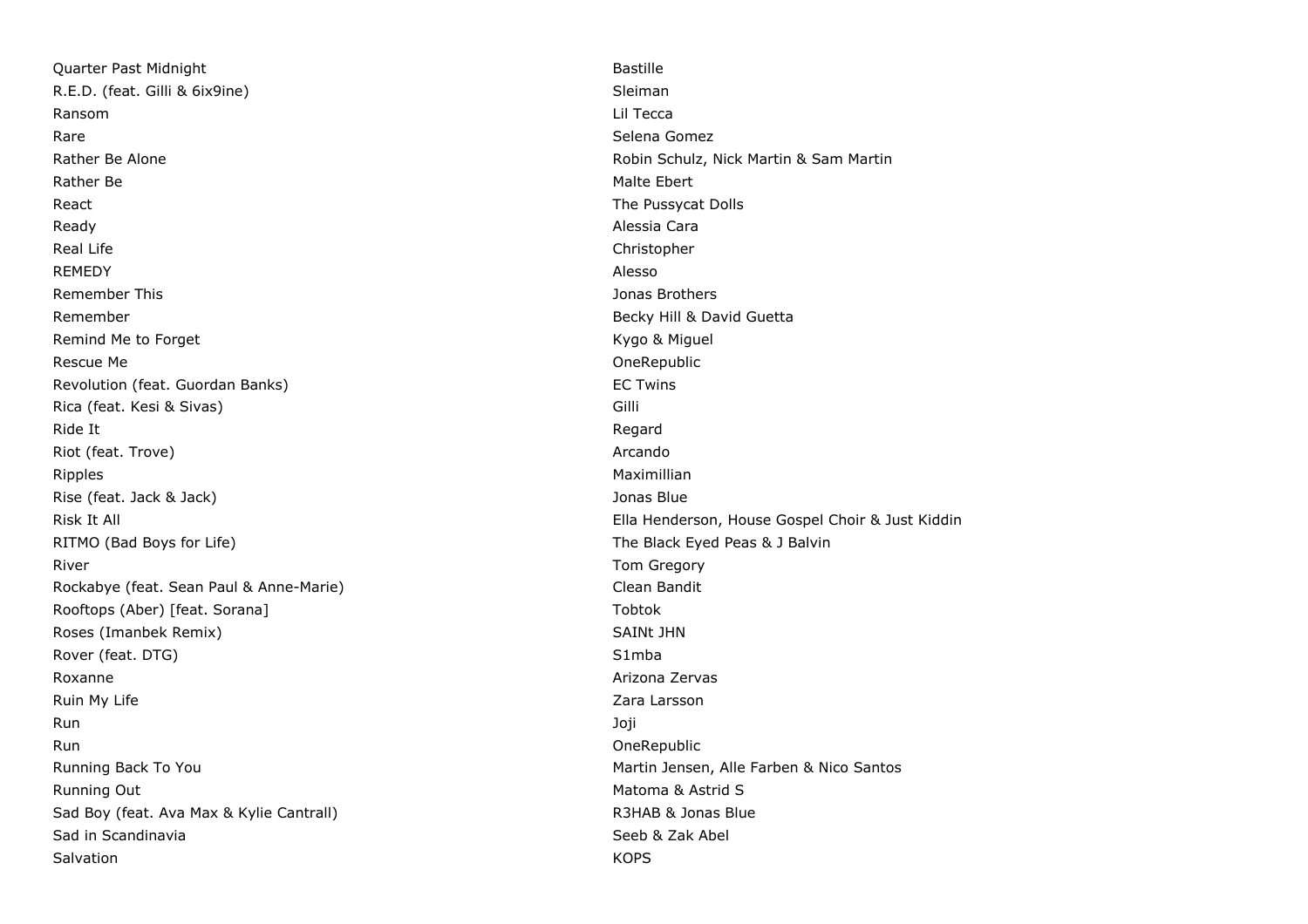Saml Det Op Thomas Helmig Samme Vej Karl William & Burhan G Sanctify **Sanctify** Sanctify **Years & Years & Years & Years & Years** 3. Savage Love (Laxed - Siren Beat) Jawsh 685 x Jason Derulo Savage Remix (feat. Beyoncé) Megan Thee Stallion Saved My Life Sia Say a Little Prayer and the Say a Little Prayer and the Say a Little Prayer and the Say a Little Prayer and the S Say It Back **Nicklas Sahl** Nicklas Sahl Nicklas Sahl Nicklas Sahl Nicklas Sahl Nicklas Sahl Nicklas Sahl Nicklas Sahl Nicklas Sahl Nicklas Sahl Nicklas Sahl Nicklas Sahl Nicklas Sahl Nicklas Sahl Nicklas Sahl Nicklas Sahl Say You Won't Let Go (Luca Schreiner Remix) Say You Won't Let Go (Luca Schreiner Remix) Scared to Be Lonely (Brooks Remix) Martin Garrix & Dua Lipa Scared To Be Lonely **Martin Garrix & Dua Lipa** Martin Garrix & Dua Lipa Secret (feat. Summer Walker) 21 Savage Secrets **Regard & RAYE** Senorita Shawn Mendes & Camila Cabello September Song JP Cooper Ser Du Mig Medina and Ser Du Medina and Ser Du Medina and Ser Du Medina and Ser Du Medina and Ser Du Medina and Ser Du Medina and Ser Du Medina and Ser Du Medina and Ser Du Medina and Ser Du Medina and Ser Du Medina and Se Shadows Alphabeat Shameless Shameless Sandro Cavazza Shameless Camila Cabello Camila Cabello Camila Cabello Camila Cabello Camila Cabello Camila Cabello Share That Love (feat. G-Eazy) Lukas Graham Shed a Light **Robin Schulz, David Guetta & Cheat Codes Shed a Light** Robin Schulz, David Guetta & Cheat Codes Shorty Ringer Josef Og Elias Show You Love (feat. Hailee Steinfeld) [George Kwali Remix] KATO & Sigala Show You Love (feat. Hailee Steinfeld) [Martin Jensen Remix] KATO & Sigala Show You Love (feat. Hailee Steinfeld) Manual Manual Manual Manual KATO & Sigala Sick Boy **The Chainsmokers** Sick Boy Sidechick Carmon & Jamaika Sidste Timer Sivas and Sivas and Sivas and Sivas and Sivas and Sivas and Sivas and Sivas and Sivas and Sivas and Sivas and Sivas and Sivas and Sivas and Sivas and Sivas and Sivas and Sivas and Sivas and Sivas and Sivas and Sig MIg Citybois Silence (feat. Khalid) Marshmello Marshmello Silver and Gold (feat. Sam Fischer & Pink Sweat\$) Yung Bae Simple **Simple Florida Georgia** Line Sing **Ed Sheeran** Sit Next to Me (Stereotypes Remix) Sit Next to Me People Sixteen **Ellie Goulding** skør ble stoffen i den stoffen i den stoffen i den stoffen i den stoffen i den stoffen i den stoffen i den sto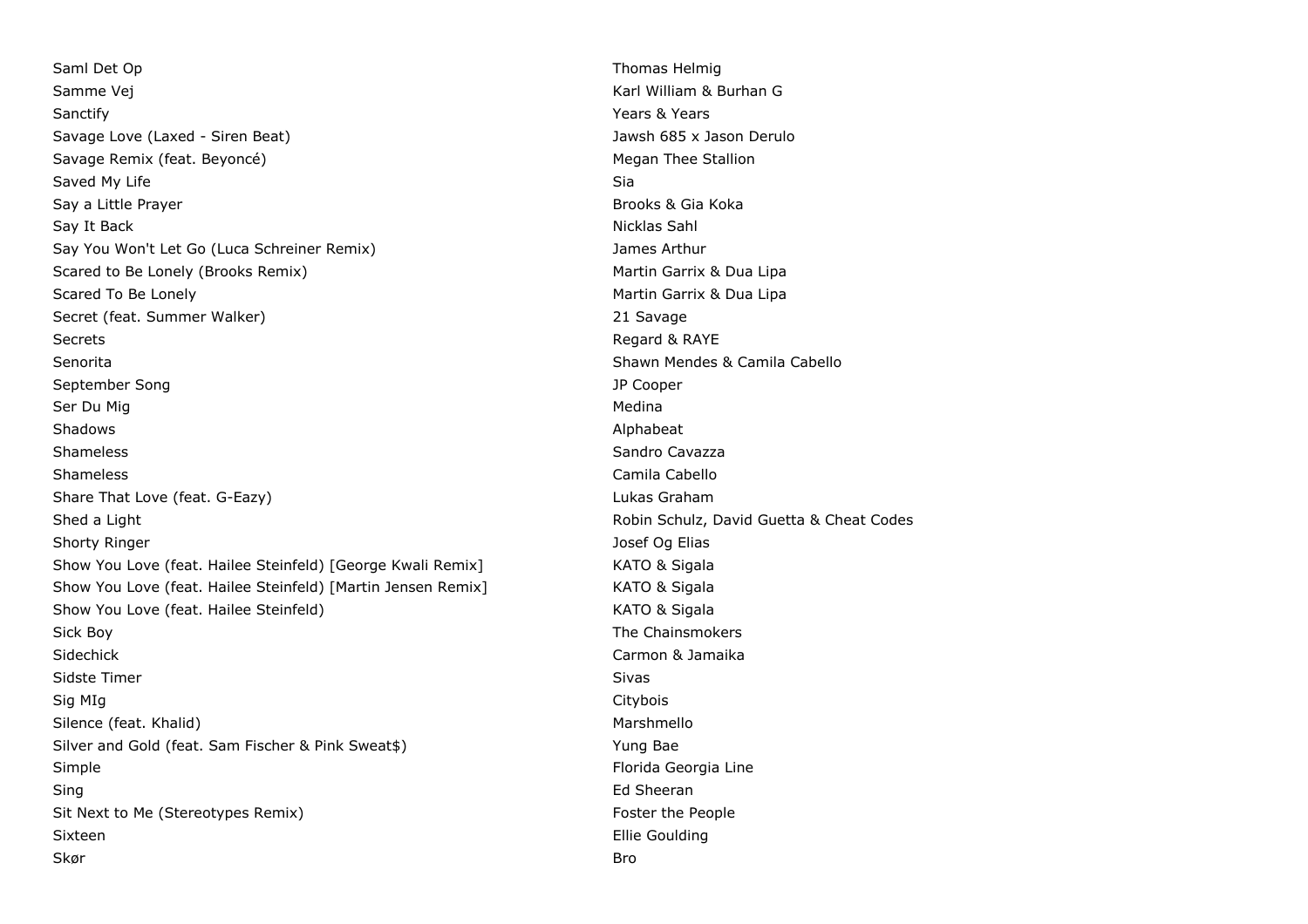Sky Walker (feat. Travis Scott) Miguel Miguel Miguel Miguel Miguel Miguel Miguel Miguel Miguel Miguel Miguel Miguel Skyline MÖWE (1999) - Skyline MÖWE (1999) - Skyline MÖWE (1999) - Skyline MÖWE Sleeping With a Friend Neon Trees Slide Away **Miley Cyrus** Slide Away **Miley Cyrus** Slide Away Slide (feat. Frank Ocean & Migos) Calvin Harris Calvin Harris Slow Down JULIET Slow Hands **Niall Horan Animation** (Niall Horan Animation of Niall Horan Animation of Niall Horan Animation of Ni Small Talk **Katy Perry** Small Talk **Katy Perry** Small Talk **Katy Perry** Smid Tøjet **Jimilian** SNAP! Cisilia Snik Snak Gilli So Am I Ava Max and the South Ava Max and the South Ava Max and the South Ava Max and the South Ava So Close (feat. Georgia Ku) NOTD, Felix Jaehn & Captain Cuts So Heavy I Fell Through the Earth (Art Mix) Grimes So Sick (feat. blackbear) Kiiara Kiiara Kiiara Kiiara Kiiara Kiiara Kiiara Kiiara Kiiara Kiiara Kiiara Kiiara So Weak (feat. Joe Cardigan) Treyy G & Klave Soaked LÉON Solhverv Lord Siva Solkongen The Minds Of 99 Solo (feat. Demi Lovato) Clean Bandit Solo Dance **Martin Jensen** Martin Jensen Martin Jensen Martin Jensen Martin Jensen Martin Jensen Martin Jensen Ma SOM DU SMILER AM'AL AM'AL AM'AL AM'AL AM'AL AM'AL AM'AL AM'AL AM'AL AM'AL AM'AL AM'AL AMERICAN AMERICAN AMERICAN AMERICAN AMERICAN AMERICAN AMERICAN AMERICAN AMERICAN AMERICAN AMERICAN AMERICAN AMERICAN AMERICAN AMERICAN A Som Fluer The Minds Of 99 Some Say (Felix Jaehn Remix) Nearly Nearly Nearly Nearly Nearly Nearly Nearly Nearly Nearly Nearly Nearly Nearly Nearly Nearly Nearly Nearly Nearly Nearly Nearly Nearly Nearly Nearly Nearly Nearly Nearly Nearly Nearly Near Some Say Nearly 1980 and 2008 and 2008 and 2008 and 2008 and 2008 and 2008 and 2008 and 2008 and 2008 and 2008 and 2008 and 2008 and 2008 and 2008 and 2008 and 2008 and 2008 and 2008 and 2008 and 2008 and 2008 and 2008 and Somebody Else Somebody Else Scarlet Pleasure Scarlet Pleasure Scarlet Pleasure Somebody **The Chainsmokers & Drew Love** Companion Companion Companion Companion Companion Companion Companion Comp Somebody's Watching Me Chico Rose & 71 Digits Someone Else Alexander Oscar Alexander Oscar Alexander Oscar Alexander Oscar Someone New Astrid S Something for Nothing **Something Community** Community Community Community Community Community Community Community Community Community Community Community Community Community Community Community Community Community Communit Something Just Like This (Alesso Remix) Something Just Like This (Alesso Remix) The Chainsmokers & Coldplay Something To Say **James** Something To Say Sometimes 2020 **Alphabeat** Somewhere Over the Rainbow / What a Wonderful World Robin Schulz, Alle Farben & Israel Kamakawiwo'ole Sooner or Later **Hugo Helmig** Sooner or Later **Hugo Helmig**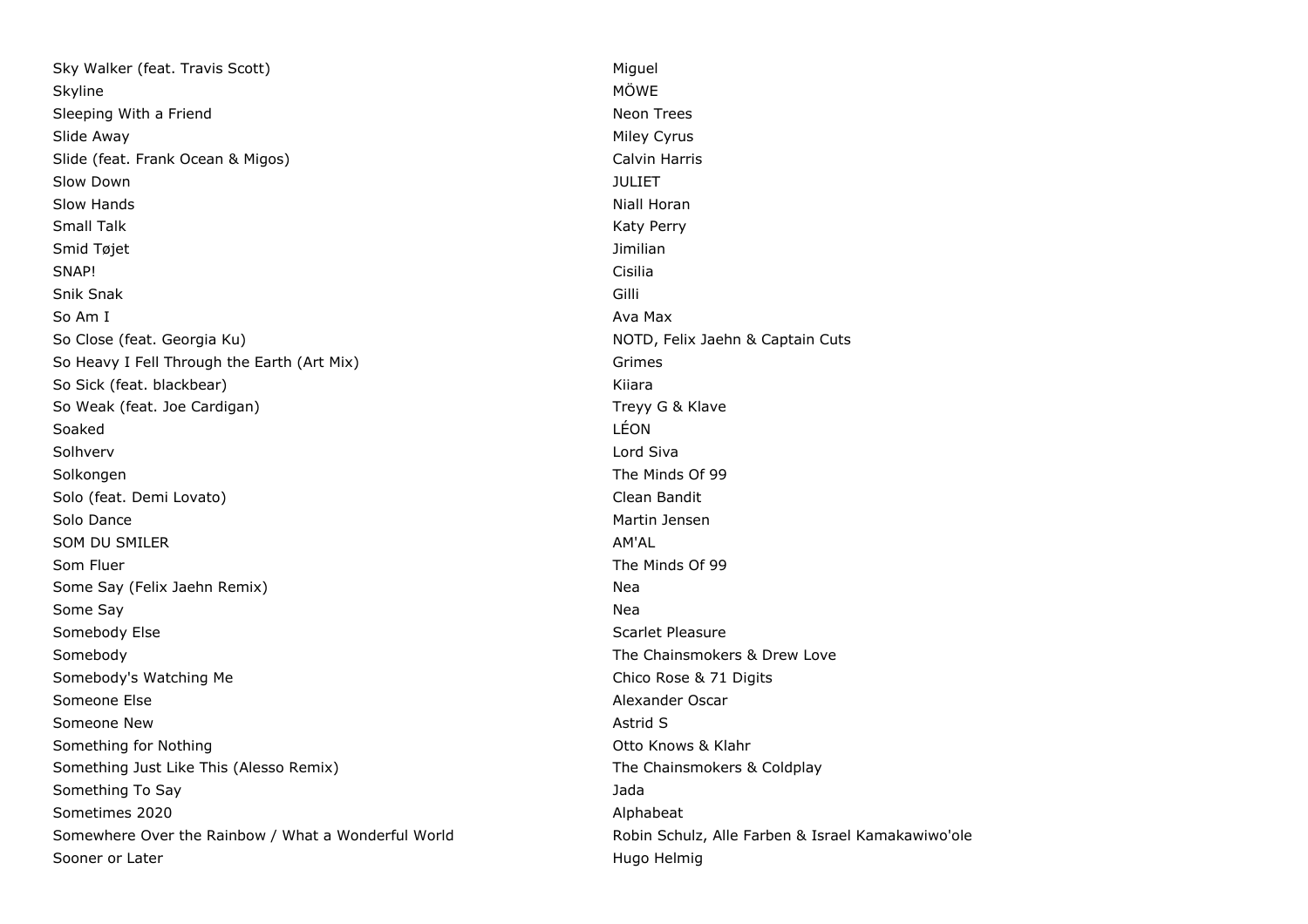Sorry **Solution Community** Sorry **Joel Corry Joel Corry** SOS Scarlet Pleasure Space **Becky Hill** Section 2014 **Space** Becky Hill Becky Hill Becky Hill Becky Hill Becky Hill Becky Hill Becky Hill Becky Hill Becky Hill Becky Hill Becky Hill Becky Hill Becky Hill Becky Hill Becky Hill Becky Hill Becky Speechless (feat. Erika Sirola) Speed Me Up (From "Sonic the Hedgehog") Spotless **Martin Garrix & Jay Hardway** Spotlight **Spotlight** Jessie Ware Spread Love (Paddington) [feat. DVNO] Boston Bun Boston Bun Boston Bun Stack It Up (Acoustic) **Liam Payne** Stack It Up (feat. A Boogie wit da Hoodie) example a state of the Liam Payne Stand by Me **Stand by Me** John Newman star-crossed Kacey Musqraves **Kacey Musqraves** Stargazing (feat. Justin Jesso) Kygo (Feat. 1999) Stay (Don't Go Away) [feat. Raye] David Guetta David Guetta Stay Cheat Codes & Bryce Vine Stay Together Noah Cyrus and the University of the University of the Noah Cyrus and Noah Cyrus and Noah Cyrus Stay **State Caracter Caracter Caracter Caracter Caracter Caracter Caracter Caracter Caracter Caracter Caracter Caracter Caracter Caracter Caracter Caracter Caracter Caracter Caracter Caracter Caracter Caracter Caracter Car** STAY The Kid LAROI & Justin Bieber Steal My Clothes (feat. Bea Miller) Manual Assembly Clothes (feat. Bea Miller) Kito Still Be Friends (feat. Tory Lanez & Tyga) G-Eazy Stop Nu Gulddreng and Stop Nu Gulddreng and Stop Nu Gulddreng and Stop Nu Gulddreng and Stop Nu Gulddreng and Stop Nu Gulddreng and Stop Nu Gulddreng and Stop Nu Gulddreng and Stop Nu Gulddreng and Stop Nu Gulddreng and St STOR MAND (feat. andreas odbjerg) STOR MAND (feat. andreas odbjerg) Strangers In The Night **Example 2018** Strangers In The Night Strangers Sigrid Communication and the Sigrid Communication and the Sigrid Communication and Sigrid Strapped FOOL **FOOL** Strip That Down (feat. Quavo) Liam Payne Strongest and the strongest in the strongest of the strongest and the strongest of the strongest and the strongest and the strongest and the strongest and the strongest and the strongest and the strongest and the strongest Stuck with U Ariana Grande & Justin Bieber Stunnin' (feat. Harm Franklin) Curtis Waters Curtis Waters Stupid Feelings 220 KID & LANY Sucker Jonas Brothers Summer Air **ItaloBrothers** Summer Air **Italog** Summer Days (feat. Macklemore & Patrick Stump) Martin Garrix Summer Days (Galantis Remix) A R I Z O N A Summer Feelings (feat. Charlie Puth) Lennon Stella Summer Fling Nina Nesbitt Nina Nesbitt Nina Nesbitt Nina Nesbitt Nina Nesbitt Nina Nesbitt Nina Nesbitt Nina Nesbitt Nina Nesbitt Nina Nesbitt Nina Nesbitt Nina Nesbitt Nina Nesbitt Nina Nesbitt Nina Nesbitt Nina Nesbitt N

Robin Schulz Yachty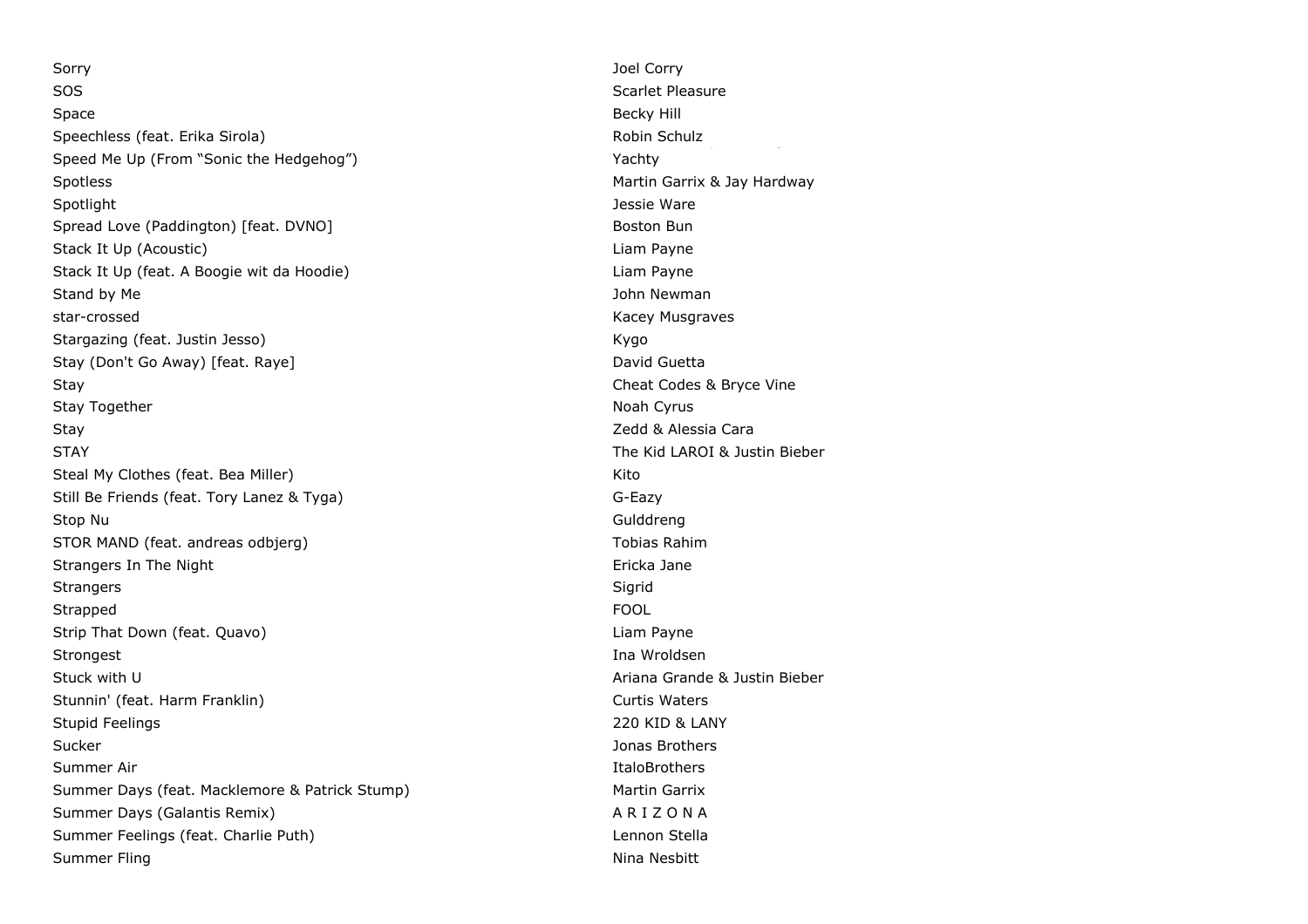Summer Of Love Shawn Mendes & Tainy Summer Calvin Harris Communication and Calvin Harris Calvin Harris Calvin Harris Calvin Harris Calvin Harris C Summer's Over Chris Burton Summertime (feat. San Holo) **Yellow Claw** Yellow Claw Sun Seeker Junge 3 and Seeker Junge Junge 3 and Seeker Junge 3 and Seeker Junge 3 and Seeker Junge 3 and Martin Sunflower (Spider-Man: Into the Spider-Verse) entitled a set of the Malone & Swae Lee Sunlight **Alexander Oscar** Alexander Oscar Alexander Oscar Alexander Oscar Sunny Days (feat. Josh Cumbee) Armin van Buuren Armin van Buuren Sunny Papa Ya Sunshine **OneRepublic** Super Mario Noble 1999, and the state of the state of the state of the state of the NODE survivin' Bastille Svag Victor Leksell and the Svag Victor Leksell and the Victor Leksell and the Victor Leksell and the Victor Leksell Swalla (feat. Nicki Minaj & Ty Dolla \$ign) Jason Derulo Swan Song (From the Motion Picture "Alita: Battle Angel") Dua Lipa Sweet but Psycho (Morgan Page Remix) Ava Max Sweet but Psycho Ava Max Sydpå Brognes i Sydpå Brognes i Sydpå Brognes i Sydpå Brognes i Sydpå Brognes i Sydpå Brognes i Sydpå Brognes Symphony (feat. Zara Larsson) Clean Bandit Så Længe Vi Danser Tættere End Vi Tror (feat. Tessa, Leonard Vi Tror (feat. Tessa, Rasmus Seebach, Jada, Rasmus Seebach, Jada, Rasmus Seebach, Jada, Rasmus Seebach, Jada, Rasmus Seebach, Jada, Rasmus Seebach, Jada, Rasmus Benjamin Hav, Clara & Don Stefano) example a part of the P3 Take Care of You Ella Henderson and Take Care of You Take Care of You **Ella Henderson** Take It Back **Drew Sycamore Take It Back** Drew Sycamore **Drew Sycamore** Take It Home **Mabel Take It Home** Mabel **Mabel Mabel Mabel Mabel Mabel** Take My Breath The Weeknd Take You Dancing Jason Derulo Jason Derulo Jason Derulo Take Yourself Home Troye Sivan Troye Sivan Takeaway (feat. Lennon Stella) The Chainsmokers & Illenium Taki Taki (feat. Selena Gomez, Ozuna & Cardi B) DJ Snake Talk To You (feat. Laurell) [Sidelmann Summer Radio Edit] Sidelmann & Calper Talk Khalid Tanker Basim Taste (feat. Offset) The Contract of the Contract of the Contract of Tyga Tears for Later **Teams** for Later All the Don Diablo & Galantis Teeth **5** Seconds of Summer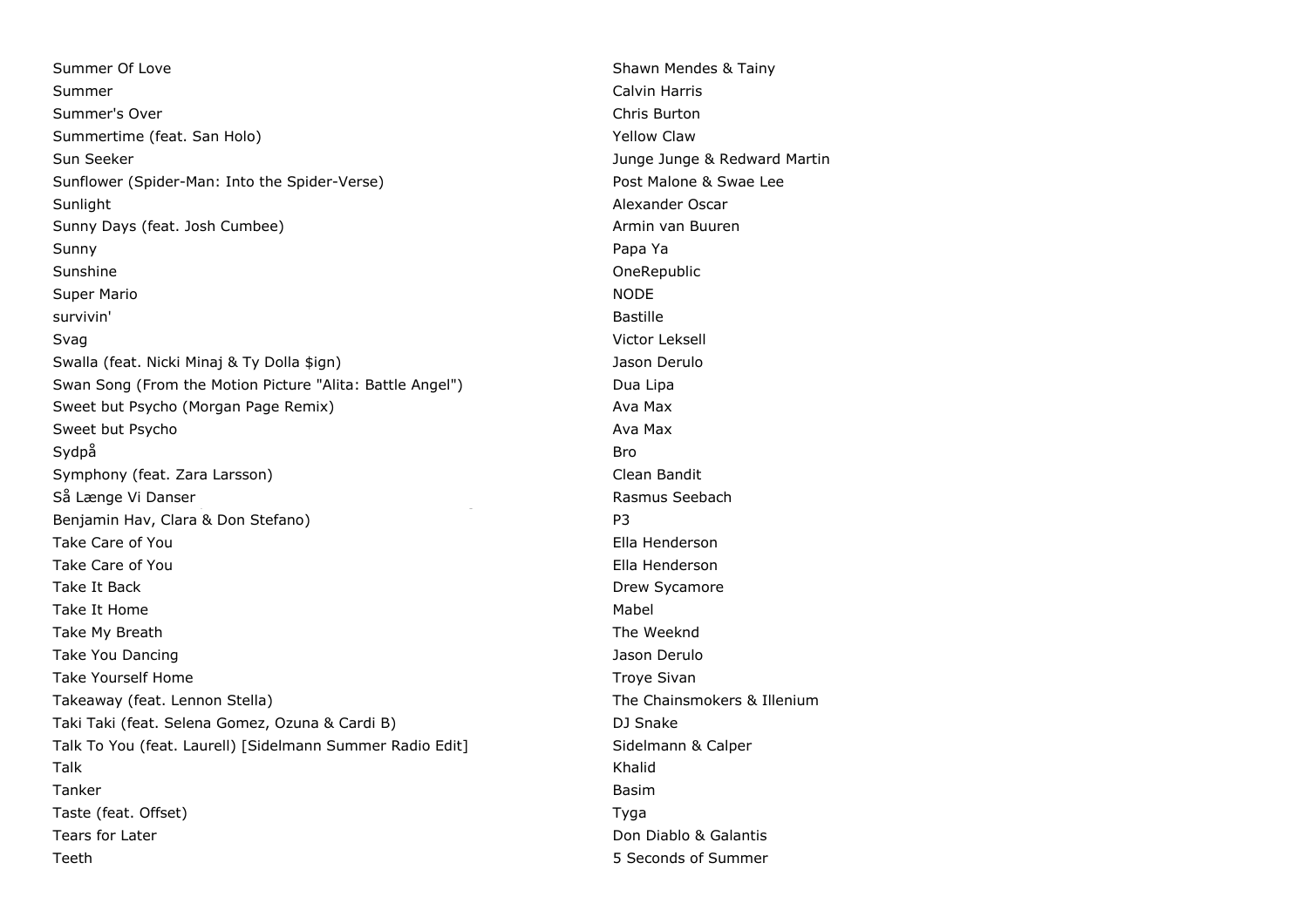Tell It To My Heart (feat. Hozier) Meduza and the Meduza and Meduza and Meduza and Meduza Tell Me About It **Ella Eyre** That's How You Know (feat. Kid Ink & Bebe Rexha) Nico & Vinz That's Me **Hedegaard** The Bones (with Hozier) Maren Morris & Hozier Morris & Hozier The Business Tiësto The Feeling Gabry Ponte & Henri PFR The Longest Road (feat. Lissie) [Deadmau5 Remix Edit] Morgan Page The Middle **The Middle 2008** 2008 2012 2014 2014 2016 2017 2018 2019 2014 2017 2018 2019 2018 2019 2018 2019 201 The Motto Tiësto & Ava Max The One The One The Chainsmokers and the Chainsmokers and the Chainsmokers and the Chainsmokers and the Chainsmokers The Other Side Same School School School School School School School School School School School School School School School School School School School School School School School School School School School School School The Riddle (feat. Lateshift) Sam Feldt Sam Feldt THE SCOTTS TRAVIS CONTEXT THE SCOTTS, Travis Scott & Kid Cudi The Spectre **Alan Walker** Controller Alan Walker Alan Walker Therapy **Boy In Space & NOTD** There For You **Martin Garrix & Troye Sivan** There's No Way (feat. Julia Michaels) Lauv There's Nothing Holdin' Me Back Shawn Mendes These Days (feat. Jess Glynne, Macklemore & Dan Caplen) [AJR Remix] Rudimental These Days (feat. Jess Glynne, Macklemore & Dan Caplen) Rudimental Think About Us (feat. Ty Dolla \$ign) Think About Us (feat. Ty Dolla \$ign) Think Before I Talk Astronomy and Talk Astronomy and Talk Astronomy and Talk Astronomy and Talk Astronomy and Talk This City (Luca Schreiner Remix) Sam Fischer & Luca Schreiner This City Sam Fischer Sam Fischer Sam Fischer Sam Fischer Sam Fischer Sam Fischer Sam Fischer Sam Fischer Sam Fischer This Feeling (feat. Kelsea Ballerini) The Chainsmokers This Is It (feat. Dave Thomas Junior) Dennis Kruissen This Time I Know It's For Real (feat. Nadia Gattas) Le Boeuf Thousand Faces **Don Diablo & Andy Grammer** Thrill (feat. Melii) Feels Thunderclouds (feat. Sia, Diplo & Labrinth) [Lost Frequencies Remix] LSD Tick Tock (feat. 24kGoldn) Clean Bandit & Mabel Tie Me Down Gryffin & Elley Duhé Til Banken Natasja, Tessa & Karen Mukupa Til Mit Unge Jeg (Arigato) Nik & Jay Tilbage **Kesi & Hennedub** Kesi & Hennedub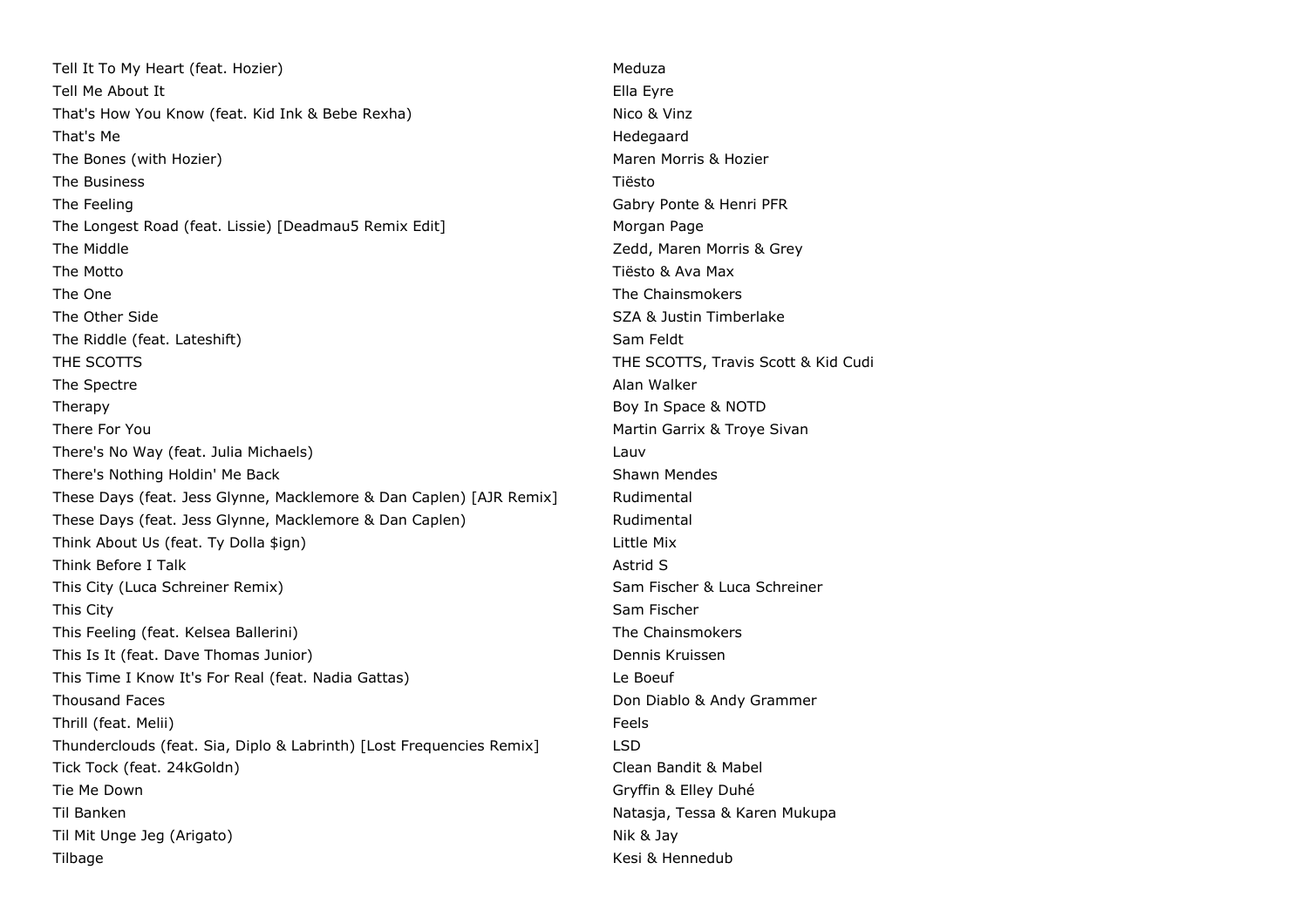| Tilfældigt (feat. Benny Jamz)                                  | Basim                         |
|----------------------------------------------------------------|-------------------------------|
| Tints (feat. Kendrick Lamar)                                   | Anderson .Paak                |
| Tired (feat. Gavin James)                                      | Alan Walker                   |
| Titanium (feat. Sia) [David Guetta & MORTEN Future Rave Remix] | David Guetta                  |
| <b>TKN</b>                                                     | ROSALÍA & Travis Scott        |
| To Be Young (feat. Doja Cat)                                   | Anne-Marie                    |
| To Die For (Acoustic)                                          | Sam Smith                     |
| To Die For                                                     | Sam Smith                     |
| Tørstig                                                        | <b>ATYPISK</b>                |
| Together (From the Motion Picture "Music")                     | Sia                           |
| Together                                                       | Timmo Hendriks & Lindequist   |
| Told You So                                                    | Nathan Evans                  |
| Tommy Lee (feat. Post Malone)                                  | Tyla Yaweh                    |
| Tonight                                                        | Kesha                         |
| Too Many Nights                                                | 220 KID & JC Stewart          |
| Too Many Nights                                                | Apollo                        |
| Topkarakter                                                    | Mowgli                        |
| Touch Me                                                       | Starley                       |
| Traitors (From The Motion Picture "Marco Effekten")            | Saveus                        |
| Trampoline                                                     | SHAED & ZAYN                  |
| Tranquillo (feat. branco)                                      | Gilli                         |
| Trap (Rompasso Remix)                                          | SAINt JHN                     |
| Trigger                                                        | Major Lazer & Khalid          |
| Trip Nok (feat. Sivas)                                         | Jamaika                       |
| Trip                                                           | Ella Mai                      |
| <b>TROLLZ</b>                                                  | 6ix9ine & Nicki Minaj         |
| Trust My Lonely                                                | Alessia Cara                  |
| T-Shirt                                                        | Foo Fighters                  |
| Tu Tu Tu (That's Why We) [feat. Liam O'Donnell]                | <b>Galantis &amp; NGHTMRE</b> |
| Tuesday (feat. Danelle Sandoval)                               | <b>Burak Yeter</b>            |
| Tur Retur                                                      | Jung                          |
| Turn Back Time (Retrospect)                                    | Kokiri                        |
| Tyveri (feat. Gilli)                                           | hasan shah                    |
| Uanset                                                         | Rasmus Seebach                |
| Udsigt                                                         | ZK                            |
| Ufødte                                                         | Jamaika                       |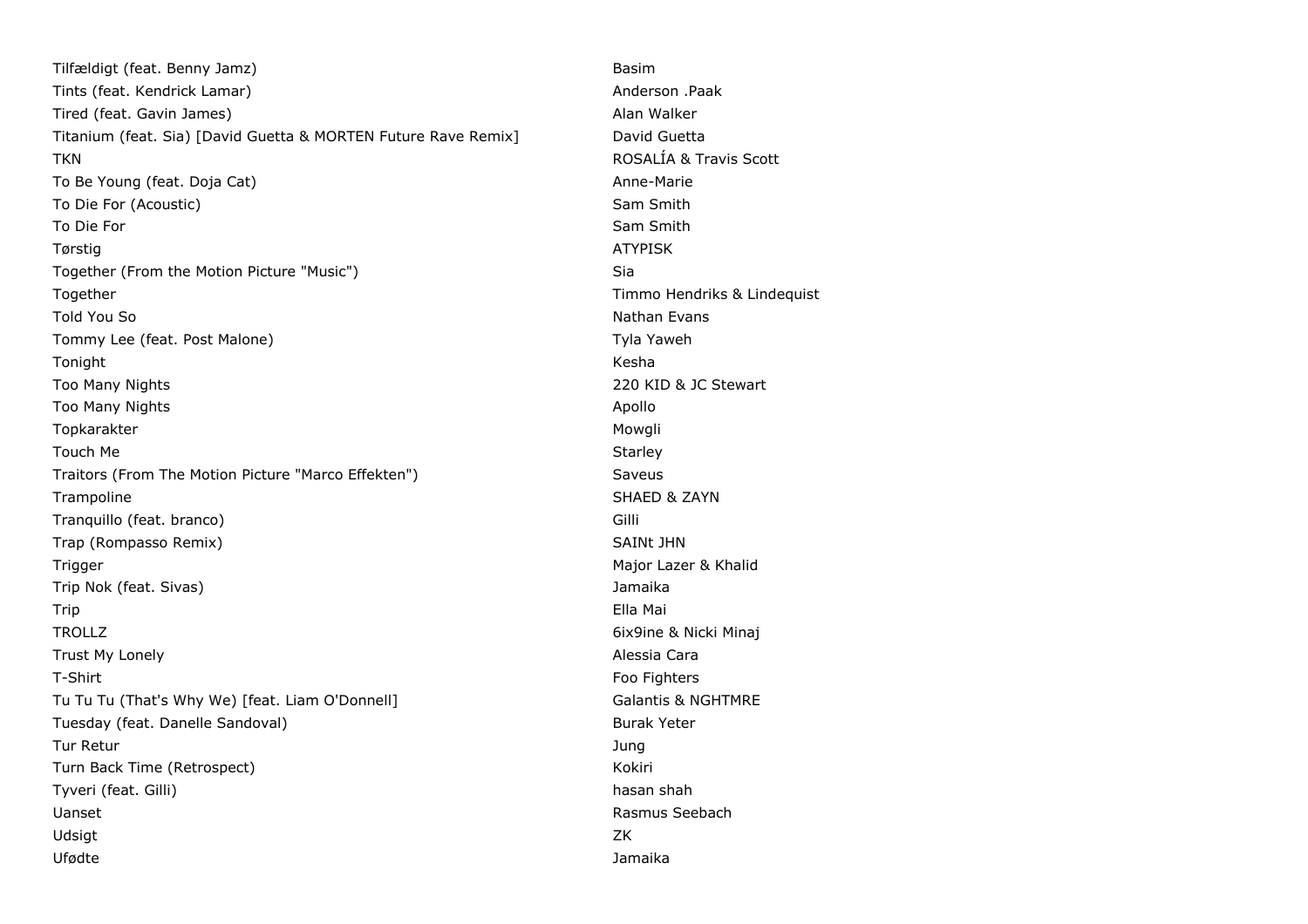Unbreakable (feat. Clarence Coffee Jr.) BUNT. Undecided Chris Brown Undeniable (feat. X Ambassadors) Kygo (Kygo (Kygo (Kygo (Kygo (Kygo (Kygo (Kygo (Kygo (Kygo (Kygo (Kygo (Kygo (Kygo (Kygo (Kygo (Kygo (Kygo (Kygo (Kygo (Kygo (Kygo (Kygo (Kygo (Kygo (Kygo (Kygo (Kygo (Kygo (Kygo (Kygo (Kyg Undrunk FLETCHER Unfamiliar (Club Edit) Seeb, Goodboys & HRVY Unforgettable (feat. Swae Lee) example and the state of the French Montana Unusual Mads Langer Communication of the United States of the Mads Langer Communication of the Mads Langer Unz Unz  $\cup$  Specktors & Nonsens Up Till Dawn (On the Move) **Lucas & Steve Lucas & Steve** Ur So F\*\*kInG cOoL (blackbear Remix) Tones And I Ur So F\*\*kInG cOoL Tones And I Use Your Love (feat. Goldford) Sam Feldt & The Him VACATION Tyga Vai Amor Gilli Varme Tider A'typisk and the A'typisk of the A'typisk and the A'typisk and A'typisk and A'typisk and A'typisk Ved Det Godt NOAH velkommen tilbage andreas odbjerg andreas odbjerg andreas odbjerg Velsignet (Har Det Godt, Pt. 2) Ude Af Kontrol verden Vender Branco & Gilli Vi Er De Eneste Thomas Helmig Voices In My Head Skinny Days & CLMD Vågn Op (feat. Don Stefano) Kesi Wait (feat. Loote) and the state of the state of the state of the Martin Jensen Martin Jensen Wait A Minute My Girl **Volbeat** Wait for You November 2012 19:00 19:00 19:00 19:00 19:00 19:00 19:00 19:00 19:00 19:00 19:00 19:00 19:00 19:00 19:00 19:00 19:00 19:00 19:00 19:00 19:00 19:00 19:00 19:00 19:00 19:00 19:00 19:00 19:00 19:00 19:00 19:00 19: Wake Up in the Sky Gucci Mane, Bruno Mars & Kodak Black Wake Up Where You Are State of Sound Number of Sound State of Sound Walk Alone (feat. Tom Walker) [Alle Farben Remix] The Muslim Rudimental Walk Me Home **P!nk** Walk on Water National Accords to Mars and Walk on Water Thirty Seconds to Mars Wanna Know Scarlet Pleasure Number of the Scarlet Pleasure Scarlet Pleasure Wash Us in the Blood (feat. Travis Scott) Mash Us in the Blood (feat. Travis Scott) Wasted (feat. Matthew Koma) National American Communication of Tiesto Wasted On You Evanescence **Evanescence** Watch Out for This (Bumaye) [feat. Busy Signal, The Flexican & FS Green] Major Lazer We Are the People (feat. Bono & The Edge) Martin Garrix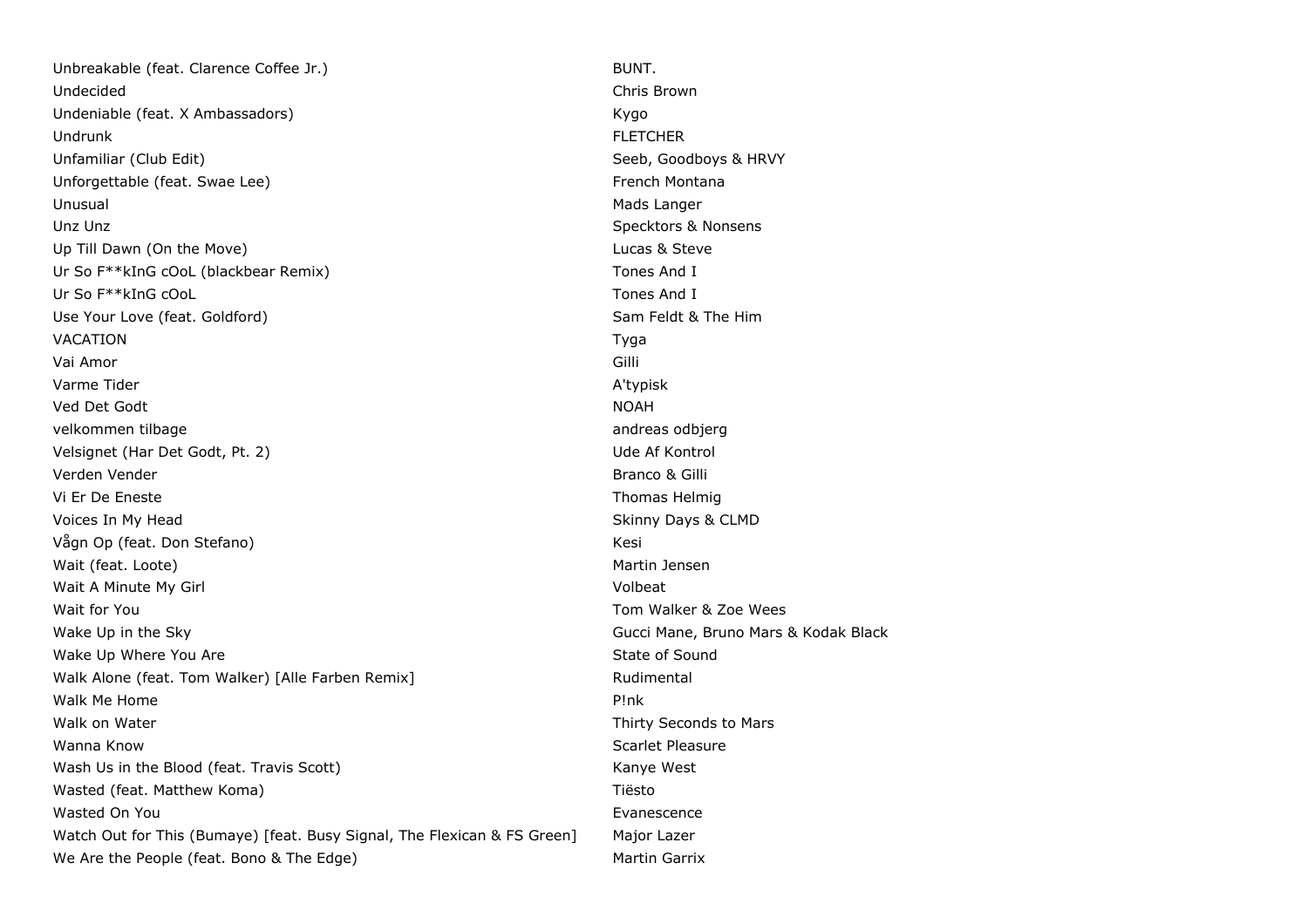We Are Warriors **Avril Lavigne** We Are Warriors Avril Lavigne We Got Love (feat. Ella Henderson) Sigala Wellerman (Sea Shanty / 220 KID x Billen Ted Remix) Nathan Evans, 220 KID & Billen Ted Wellerman (Sea Shanty) Nathan Evans We're Coming Up **Vertex** Commission Commission Commission Commission Commission Commission Commission Commission What a Life Scarlet Pleasure Scarlet Pleasure What a Man Gotta Do Jonas Brothers What Am I What Am I What Am I What Am I Why Don't We What Do You Mean? Justin Bieber What Lovers Do (feat. SZA) Maroon 5 What's Love Got to Do with It All the Muslim Controller Controller Muslim Controller Kygo & Tina Turner WHATS POPPIN **WHATS** POPPIN when the party's over **Billie Eilish** when the party's over When You're Out (feat. Mae Muller) and the state of the Billen Ted Where Are You Now **Matter and Scott Frequencies & Calum Scott** Controller Are Now Lost Frequencies & Calum Scott Where Were You In The Morning? (KAYTRANADA Remix) Shawn Mendes While I'm Young (TooManyLeftHands Remix) and the state of the Bladtkramer While I'm Young and the Community of the Community of the Bladtkramer and Bladtkramer Whine Dat **Kongsted Communist Communist Communist Communist Communist Communist Communist Communist Communist Communist Communist Communist Communist Communist Communist Communist Communist Communist Communist Communist Co** WHIP WHOP IS A REPORT OF THE USE OF THE USE OF THE USE OF THE USE OF THE USE OF THE USE OF THE USE OF THE USE O Who Am I (feat. Conrad Sewell) Enzo Ingrosso Who Do You Love The Chainsmokers & 5 Seconds of Summer Who Do You Love **Zookeepers & Medina** Who We Are (feat. Faunea & Robyn The Bank) Kalhaader Who's In Your Head **Jonas Brothers** and Jonas Brothers and Jonas Brothers and Jonas Brothers and Jonas Brothers and Jonas Brothers and Jonas Brothers and Jonas Brothers and Jonas Brothers and Jonas Brothers and Jonas Broth Why Do I NERVO Why Do You Lie to Me (feat. Lil Baby) Topic & A7S Wild Life **OneRepublic** Wild Wild Love (feat. G.R.L.) **Pitchers** 2014 12:00 12:00 12:00 12:00 12:00 12:00 12:00 12:00 12:00 12:00 12:00 12:00 12:00 12:00 12:00 12:00 12:00 12:00 12:00 12:00 12:00 12:00 12:00 12:00 12:00 12:00 12:00 12:00 12:00 12 Wish You The Worst **Theresa Rex** and the Worst Theresa Rex Wishful Drinking **Ingrid Andress & Sam Hunt** With You Otto Knows Without Me **Halsey** Woman Like Me (feat. Nicki Minaj) Little Mix Woman Stine Bramsen Number of the State Bramsen Stine Bramsen Stine Bramsen Wonderwall **Chad Cooper & Robaer** Chad Cooper & Robaer Chad Cooper & Robaer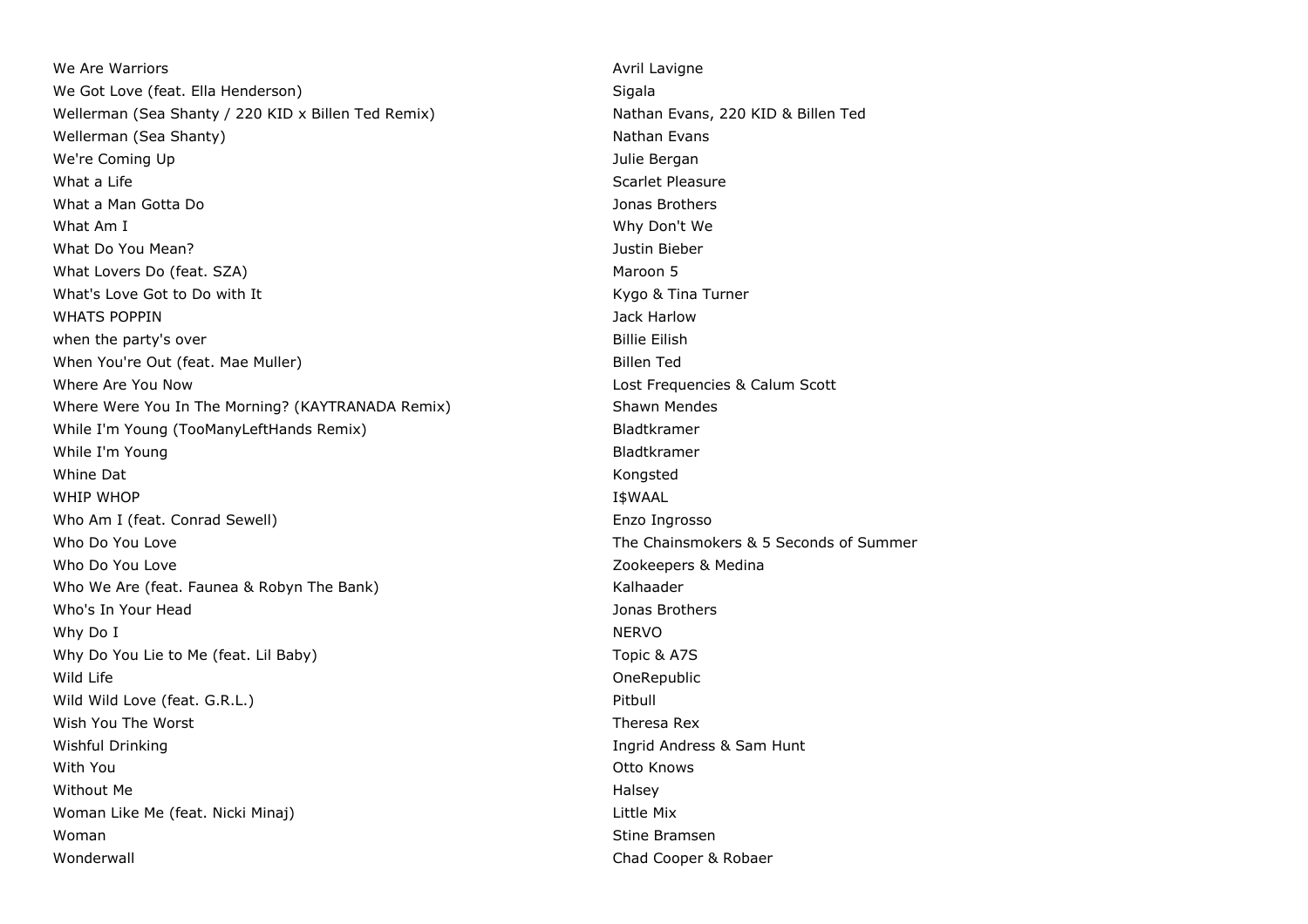World We Used to Know **Alan Walker & Winona Oak** worry **Fool** is a set of the contract of the contract of the contract of the contract of the contract of the contract of the contract of the contract of the contract of the contract of the contract of the contract of the c Would You Ever Skrillex & Poo Bear Skrillex & Poo Bear Skrillex & Poo Bear Wouldn't Change A Thing ILLENIUM & Thirty Seconds to Mars WOW (feat. Sabrina Carpenter) [Remix] The Content of the Cara Larsson Carpenter) and Muslim Carpenter and Muslim Carpenter and Muslim Carpenter and Muslim Carpenter and Muslim Carpenter and Muslim Carpenter and Muslim Carp Wow. Post Malone WOW Zara Larsson Writing's on the Wall Sam Smith Sam Smith X (feat. KAROL G) Jonas Brothers **X** Kesi Year of the Young Smith & Thell Smith & Thell Smith & Thell Yellow (feat. Liv Dawson) [Kokiri Remix] The Controller of the Coliver Nelson & Tobtok Yellow (feat. Liv Dawson) The Contract of the Contract of Contract of Contract of Contract of Contract of Contract of Contract of Contract of Contract of Contract of Contract of Contract of Contract of Contract of Contract Yikes Nicki Minaj you broke me first Tate McRae Communication of the McRae Tate McRae Tate McRae Tate McRae Tate McRae You for Me Sigala & Rita Ora You Owe Me The Chainsmokers and the Chainsmokers and the Chainsmokers and the Chainsmokers and the Chainsmokers You Regard, Troye Sivan & Tate McRae You Don't Know Me (feat. RAYE) Jax Jones Young & Alive Bazzi Young Right Now Robin Schulz & Dennis Lloyd Youngblood 5 Seconds of Summer Younger Now Niley Cyrus and the United States of the United States of the Miley Cyrus Niley Cyrus and the United States of the United States of the United States of the United States of the United States of the United Stat Your Love (9PM) ATB, Topic & A7S **Your Love David Guetta & Showtek Proposed All 2009 Contract Contract Contract Contract Contract Contract Contract Contract Contract Contract Contract Contract Contract Contract Contract Contract Contract Contract Co** ZERO I\$WAAL ZEZE (feat. Travis Scott & Offset) Notice and American Control of American Control of American Control of American Control of American Control of American Control of American Control of American Control of American Control ZITTI E BUONI Måneskin zum Zum - Balken Remix Balken & ZK Zum Zum ZK Lad Det Ske (Fra "Frost") Maria Lucia Heiberg Rosenberg (Maria Lucia Heiberg Rosenberg Simmer **Hayley Williams** Simmer **Hayley Williams** Call My Name JP Cooper Jeg Er På Vej (Fra "Bjørne Brødre") Jamie Morton & Stig Rossen Leave It Alone **Hayley Williams Community** Leave It Alone Hayley Williams **Hayley Williams** Lovesong **Rasmus Seebach Rasmus Seebach Rasmus Seebach Rasmus Seebach**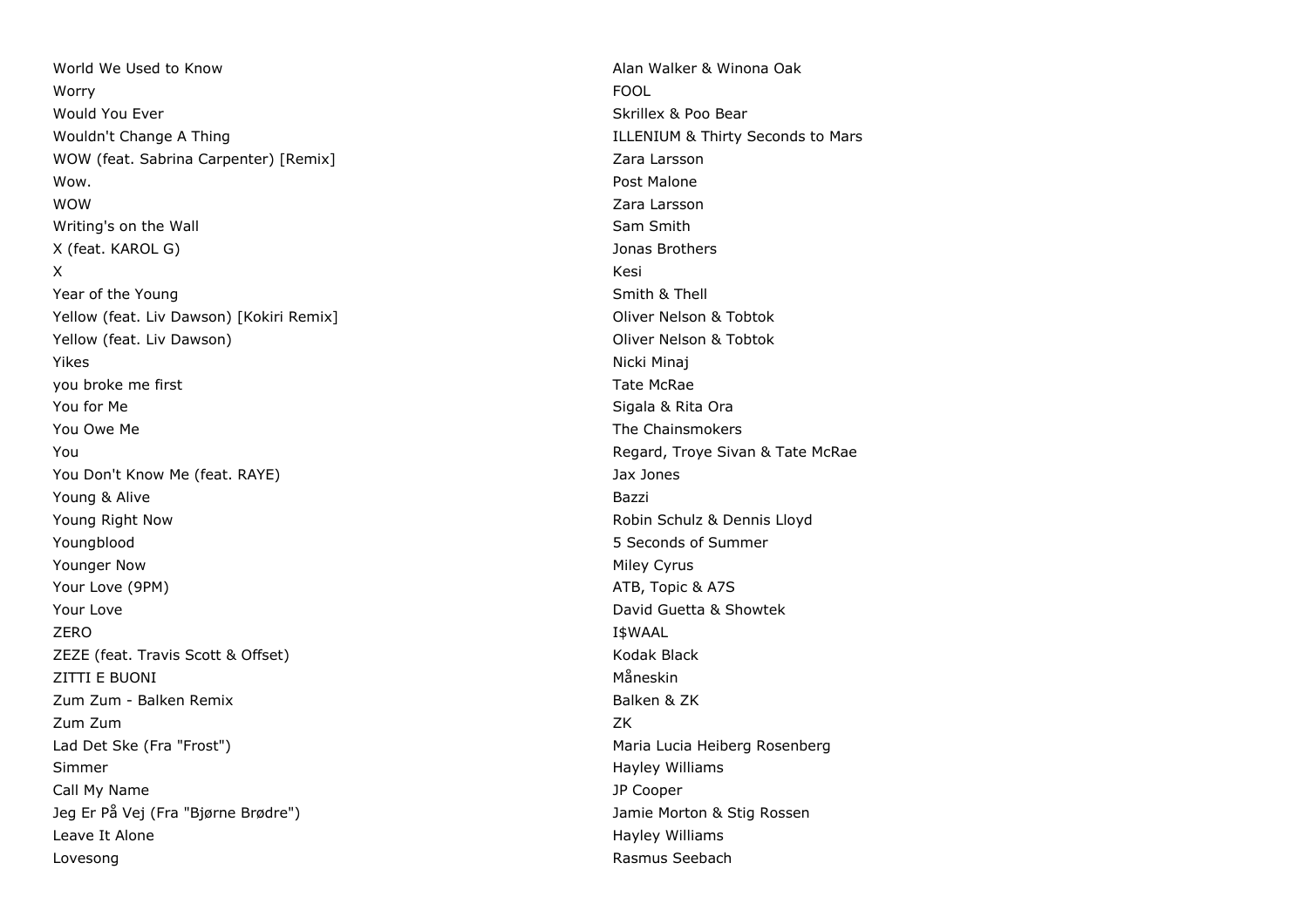Power **Ellie Goulding** Beautiful **Rasmus Seebach** Rasmus Seebach Love I'm Given **Ellie** Goulding and the Love Theory Ellie Goulding and Ellie Goulding Arabesque **Coldplay** Coldplay Back to My Bed **Elderbrook** ENERGY Disclosure Mad Love Mabel We Cry **Solution Contract Contract Contract Contract Contract Contract Contract Contract Contract Contract Contract Contract Contract Contract Contract Contract Contract Contract Contract Contract Contract Contract Contrac** Flux Ellie Goulding 1-800-273-8255 (feat. Alessia Cara & Khalid) Logic 45 Fahrenheit Girl Drew Sycamore 112 Fyr Og Flamme A Million Dreams P!nk Actions John Legend Aim for the Moon (feat. Quavo) example a state of the Moon Smoke Pop Smoke All Girls Are the Same Juice WRLD All My Friends Dermot Kennedy All of the Feelings **Kiesza** Almost (Sweet Music) and the Contract of the Contract of the Hozier Hozier Another Shot (ESL Edit) Vigiland bad guy Billie Eilish Bad James Bay Blodskudt Jamaika Bruises **Lewis Capaldi** Calabria (Firebeatz Edit) **Rune RK** Rune RK Castle on the Hill **Ed Sheeran** Castle on the Hill Ed Sheeran Ed Sheeran Catalonia Eebz clementine Halsey and the Halsey entity of the Halsey Halsey entity of the Halsey Halsey Close Your Eyes (feat. Miss Li) example a set of the Close Your Exercise Section 1.1 Telix Jaehn & VIZE Cry About It Later No. 2008 and the Cry About It Later No. 2014 Dagen Før (feat. Stine Bramsen) volbeat Diamonds Sam Smith Diana Burhan G Drømmen Er Vores L.O.C. Easy Love Sigala Easy On Me Adele Adele Adele Adele Adele Adele Adele Adele Adele Adele Adele Adele Adele Adele Adele Adele Adele Adele Adele Adele Adele Adele Adele Adele Adele Adele Adele Adele Adele Adele Adele Adele Adele Adele Adele A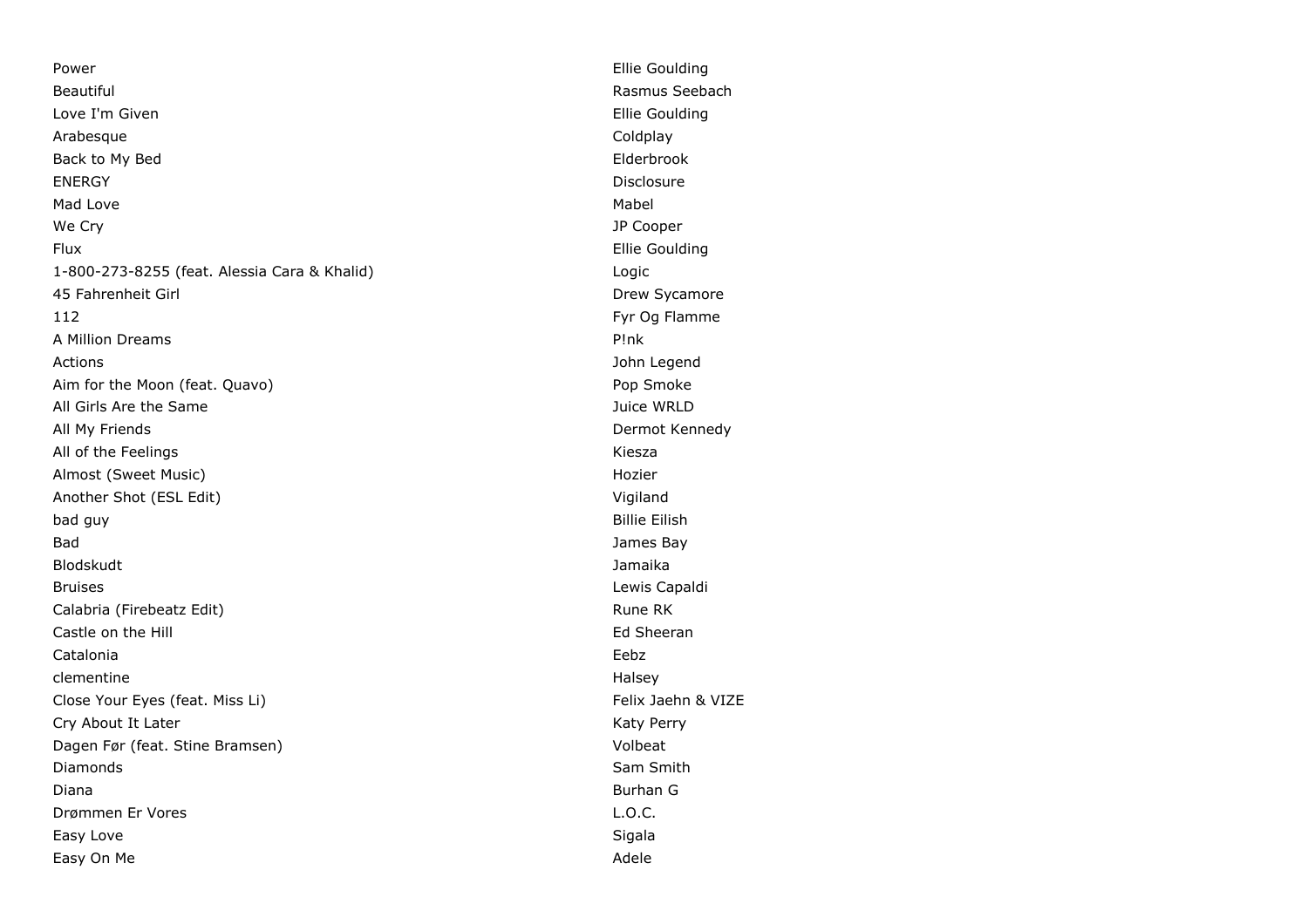Emerald Rush Jon Hopkins Én Til JonasForFanden FAKE LOVE BTS Feels Kiiara Fireproof (Extended) The Colton Avery School (Extended) Rami, CASP:R & Colton Avery forever Charli XCX Formidable (feat. Benny Jamz, Gilli & MellemFingaMuzik) Molo Fy Faen (Cisilia Remix) **Highlands** Extending the Microsoft Cisilia Remur Ghost Christopher Girls Like Us **Zoe Wees** Glorious (feat. Skylar Grey) Macklemore (Skylar Grey) Macklemore Go Crazy **Chris Brown & Young Thug** Gone Charli XCX & Christine and the Queens Good Goodbye (feat. Pusha T & Stormzy) LINKIN PARK Happier (Breathe Carolina Remix) Marshmello & Bastille He Like That Fifth Harmony Heaven Avicii I Don't Know What's Cool Anymore **Alphabeat** Alphabeat Icy Kim Petras If I Hated You FLETCHER Jocelyn Flores XXXTENTACION Kærlighed (Mutters Alene) Thomas Helmig Late Night Feelings (feat. Lykke Li) Mark Ronson Let You Love Me **Rita Ora** Lost Control Alan Walker & Sorana Lottery Jade Bird love nwantiti (ah ah ah) CKay Love So Soft **Kelly Clarkson** Ma Cherie Bon Bon The Minds Of 99 Make It Better (feat. Smokey Robinson) and a settlement of the Make It Better .Paak Mariners Apartment Complex **Lana Del Rey Accord Complex** Lana Del Rey Nervous **Network** Shawn Mendes Nice to Meet Ya (feat. Nicki Minaj) Meghan Trainor No Shame 5 Seconds of Summer  $\sim$  5 Seconds of Summer Nothing Really Matters **The Community Community** Control of Tiesto & Becky Hill Nowhere to Go **National Accord Contract Contract Contract Contract Contract Contract Contract Contract Contract Contract Contract Contract Contract Contract Contract Contract Contract Contract Contract Contract Contract Co**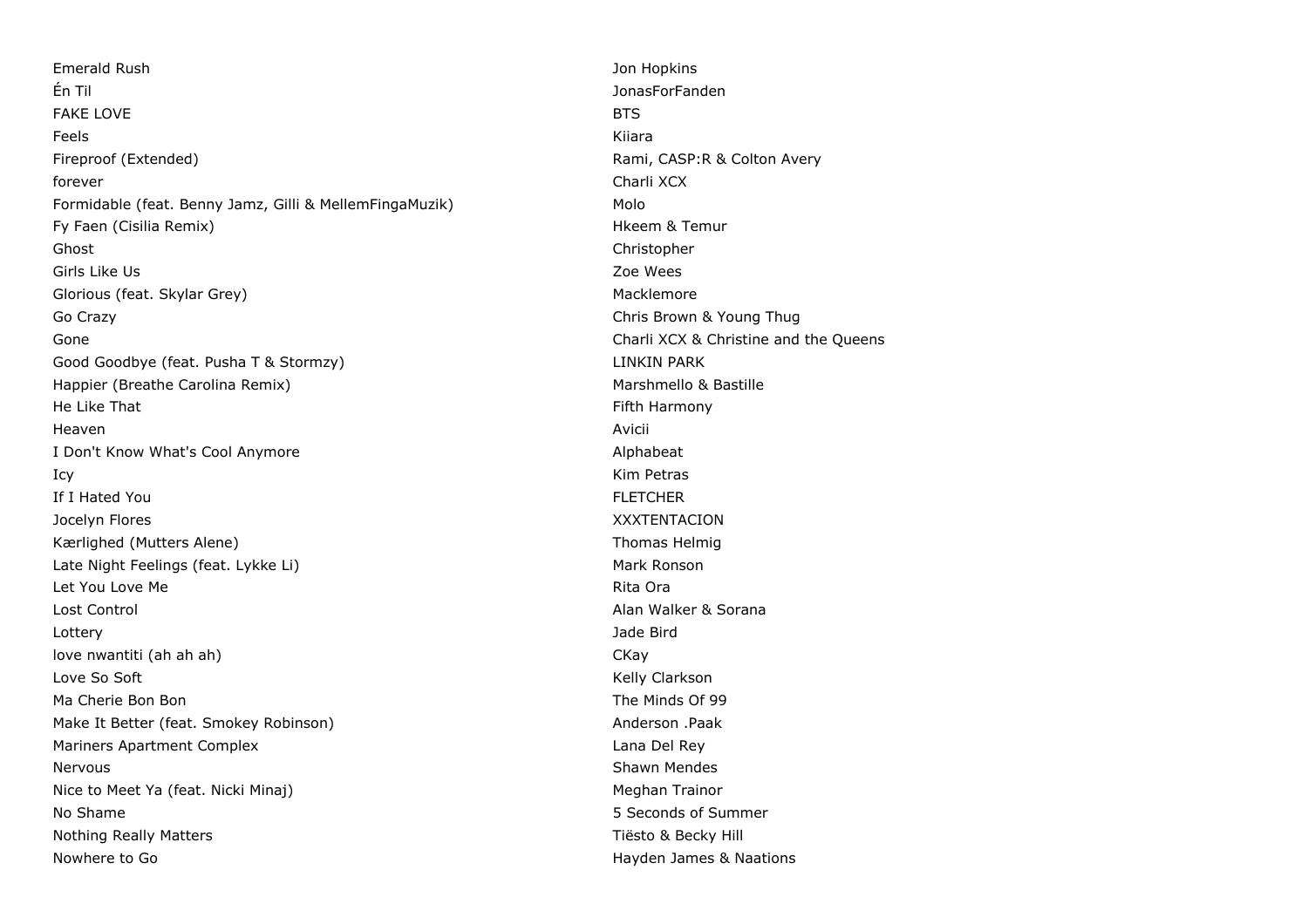One Touch Julie Bergan Panini Lil Nas X Pesto (Ternet Ninja) Anders Matthesen Please Don't Lie **Hugo Helmig** Hugo Helmig Helmig Helmig Helmig Helmig Helmig Helmig Helmig Helmig Helmig Helmig Helmig Helmig Helmig Helmig Helmig Helmig Helmig Helmig Helmig Helmig Helmig Helmig Helmig Helmig Helmig Helm Plot Twist Sigrid (1999) and the state of the state of the Sigrid (1999) and the Sigrid Private Party Leona Lewis Rather Be You National Communication of the Communication of the Communication of the Communication of the Communication of the Communication of the Communication of the Communication of the Communication of the Communicat Ready For The Weekend **R3hab & NERVO** R3hab & NERVO Renegade **Axwell Λ Ingrosso** Renegade **Axwell Λ Ingrosso Axwell Λ Ingrosso** Run Foo Fighters and the contract of the contract of the contract of the contract of the contract of the contract of the contract of the contract of the contract of the contract of the contract of the contract of the contr Running Out of Roses **Alan Walker & Jamie Miller** Alan Walker & Jamie Miller Say You Won't Let Go James Arthur Arthur Arthur Arthur Arthur Arthur Arthur Arthur Arthur Arthur Arthur Arthur Scared to Be Lonely (DubVision Remix) Martin Garrix & Dua Lipa Selah Kanye West She's Still Dancing November 2012 12:00 12:00 12:00 12:00 12:00 12:00 12:00 12:00 12:00 12:00 12:00 12:00 12:00 12:00 12:00 12:00 12:00 12:00 12:00 12:00 12:00 12:00 12:00 12:00 12:00 12:00 12:00 12:00 12:00 12:00 12:00 12 Shivers **Ed Sheeran** Show Me Love Steve Angello & Laidback Luke Feat. Robin Steve Angello & Laidback Luke Feat. Robin S Sign of the Times **Harry Styles** Harry Styles **Harry Styles** So Far Away (feat. Jamie Scott & Romy Dya) [Nicky Romero Remix] Martin Garrix & David Guetta Sol Over København (feat. Kesi) Citybois Citybois Citybois Citybois Citybois Citybois SPORT (feat. Branco) SPORT (feat. Branco) Stitches **Shawn Mendes** Shawn Mendes **Shawn Mendes** Shawn Mendes Sugar (feat. Francesco Yates) Robin Schulz Robin Schulz Robin Schulz Sunsets Fallulah Supalonely (feat. Gus Dapperton) BENEE Tell Me You Love Me (Dave Audé Remix) Demi Lovato Temptation The Time Savage & Sam Smith The Box and the Box and the Box and the Box and the Box and the Box and the Box and the Box and the Box and the Box and the Box and the Box and the Box and the Box and the Box and the Box and the Box and the Box and the Bo The Motion **Drake** Drake **Drake** Drake **Drake** Drake **Drake** Drake **Drake** Drake **Drake** Together (feat. David Shane) [Extended Mix] Manse traitor Olivia Rodrigo Traitors Saveus Trampoline SHAED SHAED SHAED SHAED SHAED SHAED SHAED SHAED SHAED SHAED SHAED SHAED SHAED SHAED SHAED SHAED SHAED SHAED SHAED SHAED SHAED SHAED SHAED SHAED SHAED SHAED SHAED SHAED SHAED SHAED SHAED SHAED SHAED SHAED SHAED S Unforgettable (Alle Farben Remix) [Extended Version] Robin Schulz & Marc Scibilia Unforgettable **Robin Schulz & Marc Scibilia** Robin Schulz & Marc Scibilia Ung Kniv The Minds Of 99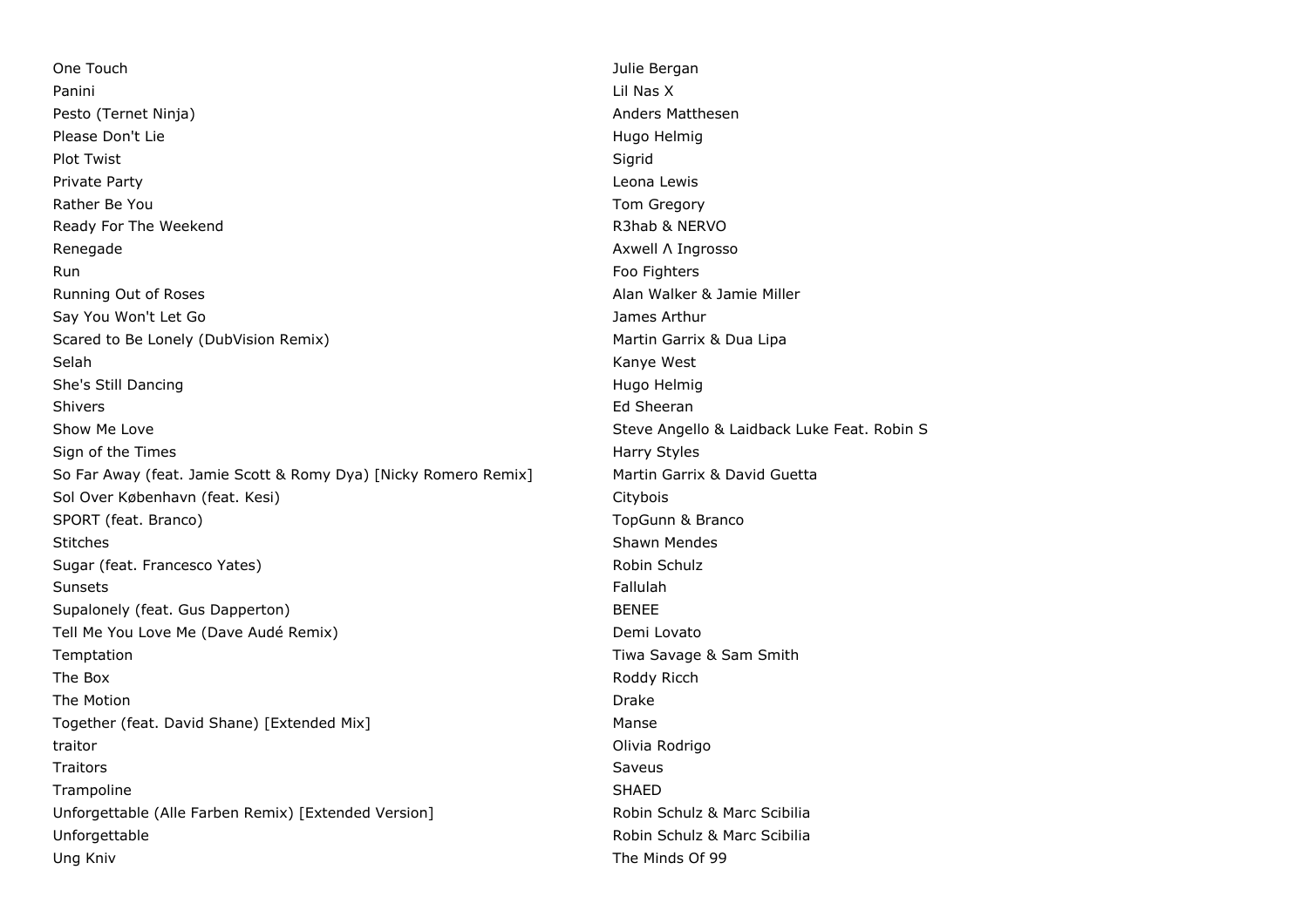Vertigo Khalid Wait for the Night (Suyano Edit) **Rivero, Wasback & Suyano** Rivero, Wasback & Suyano Want You (So Bad) [Extended Mix] Bassiackers and Bassiackers and Bassiackers and Bassiackers Watermelon Sugar **Harry Styles** Number of the Material Styles Harry Styles Weak AJR What If  $\blacksquare$  . The contract of the contract of the contract of the contract of the contract of the contract of the contract of the contract of the contract of the contract of the contract of the contract of the contract Whatever It Takes **Imagine Dragons** Imagine Dragons **Imagine Dragons** When You Danced With Me ABBA Why (feat. Leon Bridges) [Remix] Shawn Mendes Shawn Mendes Wonder **Shawn Mendes** Shawn Mendes Yikes **Kanye West Kanye West** Young (KOYU Remix) The Chainsmokers Young Ella Henderson Younger Ruel Your Name Hurts **Hailee Steinfeld** Dead Horse **Hayley Williams Contract Contract Contract Contract Contract Contract Contract Contract Contract Contract Contract Contract Contract Contract Contract Contract Contract Contract Contract Contract Contract Con** Ecstasy Disclosure I'm Not Mad **Halsey** Orphans Coldplay Expressing What Matters **Disclosure** Disclosure Slow Grenade (feat. Lauv) **Ellie Goulding** Ellie Goulding Without Me (ILLENIUM Remix) **Halsey** Halsey Everyday Life Coldplay Coldplay All Mine Kanye West Arms Open The Script Contract of the Script Contract of the Script Contract of the Script Contract of the Script As I Am (feat. Khalid) Justin Bieber Bad as the Boys (feat. ALMA) Same Section 1 and 20 and 20 and 20 and 20 and 20 and 20 and 20 and 20 and 20 and 20 and 20 and 20 and 20 and 20 and 20 and 20 and 20 and 20 and 20 and 20 and 20 and 20 and 20 and 20 and 20 and BDK (feat. Gilli) Kesi Brobizz Gigis & Gilli Call on Me (Ryan Riback Remix) Starley Starley Chicago Freestyle (feat. Giveon) and the control of the control of the Drake Drake claws Charli XCX Cross Me (feat. Chance the Rapper & PnB Rock) Ed Sheeran Cross You Out (feat. Sky Ferreira) Charli XCX De Ensomme Thomas Helmig De Værste Bedste År Rasmus Seebach (Rasmus Seebach Rasmus Seebach Rasmus Seebach Rasmus Seebach Rasmus Seebach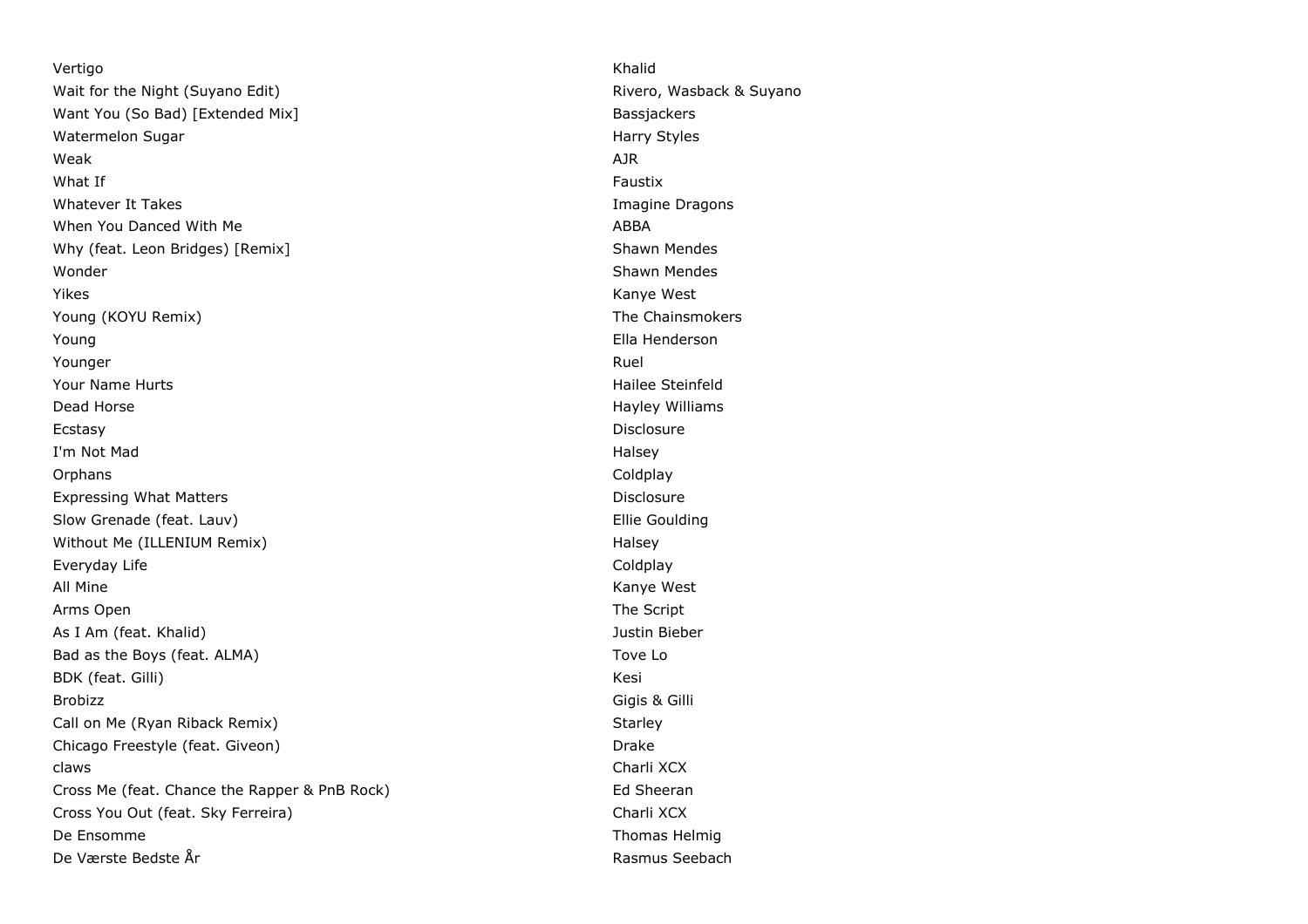Deja Vu Scarlet Pleasure Delete Forever Grimes Det Vi Sagde Marie Key (1999) and the Marie Key (1999) and the Marie Key (1999) and the Marie Key (1999) and the Marie Key (1999) and the Marie Key (1999) and the Marie Key (1999) and the Marie Key (1999) and the Marie Key Dive **Ed Sheeran** Don't Call Me Angel (Charlie's Angels) Ariana Grande, Miley Cyrus & Lana Del Rey Don't Leave Me Now Lost Frequencies & Mathieu Koss Don't Slack Anderson .Paak & Justin Timberlake Don't You Wanna Play? Seeb & Julie Bergan drivers license **Olivia Rodrigo** Christian Christian Christian Christian Christian Christian Christian Christian Christian Christian Christian Christian Christian Christian Christian Christian Christian Christian Christian Dusk Till Dawn (feat. Sia) [John "J-C" Carr Mix] ZAYN Earned It **Earned It** The Weeknd Ekkokammer L.O.C. End this (L.O.V.E.) **End this (L.O.V.E.)** Hailee Steinfeld Energi Alexander Brown feat. Kamilia Amélie Feels Like Home (feat. Kent Jones) Sigala, Fuse ODG & Sean Paul Find U Again (feat. Camila Cabello) Mark Ronson Follow God **Kanye West** For the Night (feat. Lil Baby & DaBaby) Pop Smoke Pop Smoke Get Ugly **Get Ugly Get Ugly Jason Derulo Get Ugly Jason Derulo Jason Derulo Jason Derulo Jason Derulo** Girls On Boys Galantis & ROZES Good Ones Charli XCX Charli XCX Charli XCX Charli XCX Charli XCX Charli XCX Charli XCX Charli XCX Charli XCX Charli XCX Charli XCX Charli XCX Charli XCX Charli XCX Charli XCX Charli XCX Charli XCX Charli XCX Charli XCX Cha Graveyard **Halsey** Hits Different Astrid Structure Astrid Structure Astrid Structure Astrid Structure Astrid Structure Astrid Structure Astrid Structure Astrid Structure Astrid Structure Astrid Structure Astrid Structure Astrid Structure Ast Hold Me Like You Used To Zoe Wees Hold Me While You Wait Lewis Capaldi Hope (feat. Winona Oak) The Chainsmokers and the Chainsmokers and the Chainsmokers How Do You Feel Right Now Axwell Λ Ingrosso Hurt Again Julia Michaels I Don't Wanna Go **Alan Walker & Julie Bergan** I Get No Joy Jade Bird I Got A Feeling (feat. Georgia Ku) Subsett A Felix Jaehn & Robin Schulz I'm Coming Tove Lot 2012 and 2012 and 2012 and 2012 and 2012 and 2012 and 2012 and 2012 and 2012 and 2012 and 2012 and 2012 and 2012 and 2012 and 2012 and 2012 and 2012 and 2012 and 2012 and 2012 and 2012 and 2012 and 2012 INDUSTRY BABY Lil Nas X & Jack Harlow Into the Unknown Idina Menzel & AURORA Kamæleon Fyr Og Flamme Liar Noah Cyrus and the Community of the Community of the Community of the Community of the Community of the Community of the Community of the Community of the Community of the Community of the Community of the Community o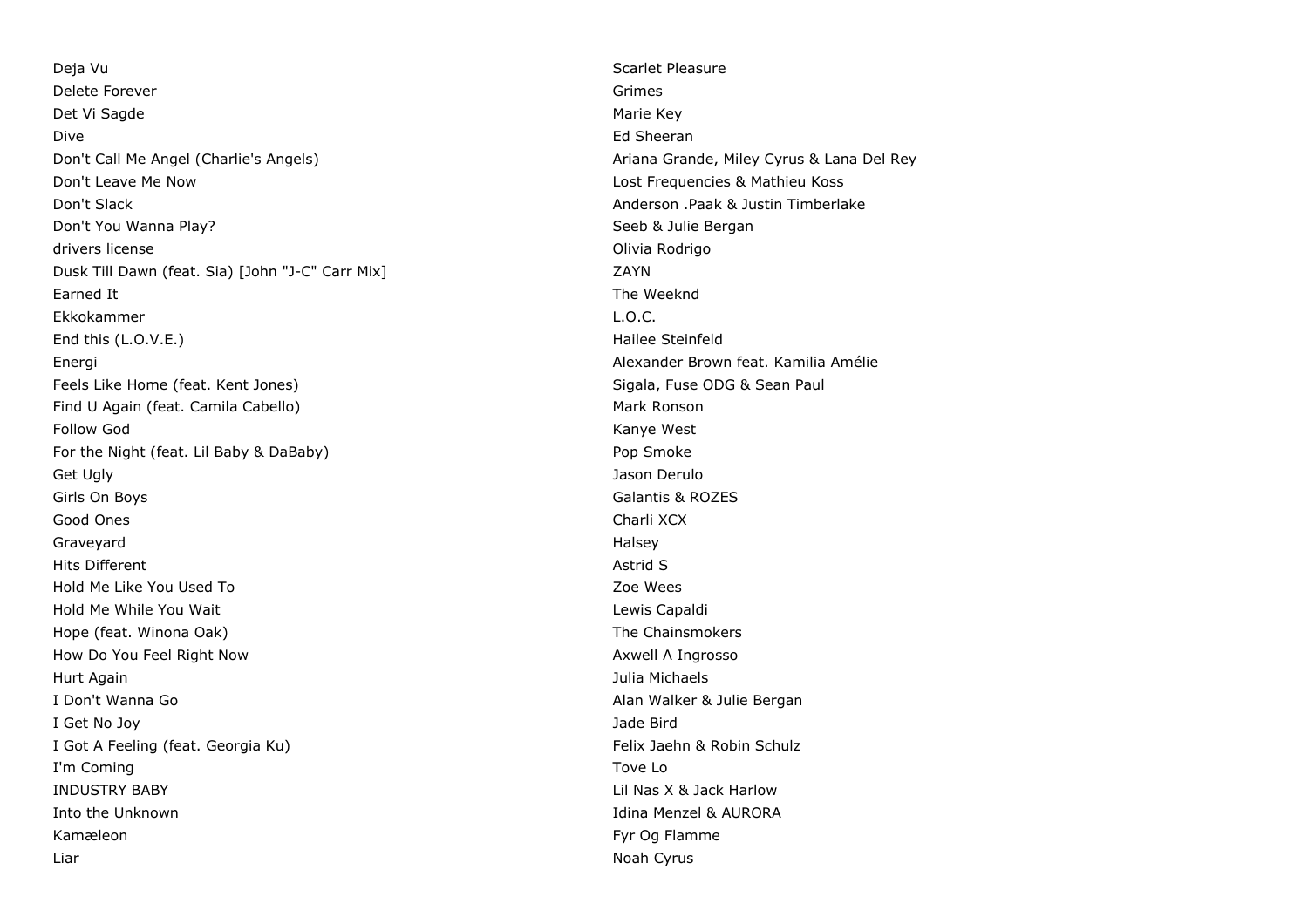Little Things ABBA Love & War (feat. Yade Lauren) New York Claw Claw Loved You Once **Clara Mae** Clara Mae Clara Mae Clara Mae Clara Mae Clara Mae Clara Mae Clara Mae Clara Mae Clara Mae Clara Mae Clara Mae Clara Mae Clara Mae Clara Mae Clara Mae Clara Mae Clara Mae Clara Mae Clara Mae Clara Lover Taylor Swift Lucid Dreams Juice WRLD Make It Right Food Fighters and the Control of the Control of Tennes and Tennes and Tennes and Tennes and Tennes and Tennes and Tennes and Tennes and Tennes and Tennes and Tennes and Tennes and Tennes and Tennes and Tennes MAMACITA Black Eyed Peas, Ozuna & J. Rey Soul Mest Ondt **Søren Huss** Moonlight XXXTENTACION My Bad Khalid My Way and the state of the state of the state of the state of the state of the state of the state of the state of the state of the state of the state of the state of the state of the state of the state of the state of the No Bad Days **Bastille** No Right To Love You (Martin Jensen Remix) Rhys Lewis Rhys Lewis Oh Yeah! Green Day Old Me 5 Seconds of Summer Only Human Jonas Brothers original me (feat. Dan Reynolds) Number of the Second Studies of the VUNGBLUD Passionfruit **Drake** Peach Broods Pink Lemonade **James Bay** Please Don't Leave Just Yet **Holly Humberstone Holly Humberstone** Put Yo Hands Up Marshmello & Slushii Rescue **Contract Contract Contract Contract Contract Contract Contract Contract Contract Contract Contract Contract Contract Contract Contract Contract Contract Contract Contract Contract Contract Contract Contract Contrac** Rosie Passenger Saturday Nights **Khalid** Khalid Khalid Khalid Khalid Khalid Khalid Khalid Khalid Khalid Khalid Khalid Khalid Khalid Khalid Khalid Khalid Khalid Khalid Khalid Khalid Khalid Khalid Khalid Khalid Khalid Khalid Khalid Khalid K Searching for a Party **Duncation Community** Contract a Party Duncation Community Community Community Community Community Community Community Community Community Community Community Community Community Community Community C Shade of Yellow Griff Control of Shade of Yellow Griff Control of Shade of Yellow Griff Control of Shade of Shade Shade Control of Shade Shade Shade Shade Shade Shade Shade Shade Shade Shade Shade Shade Shade Shade Shade S Skin **Skin** Rag'n'Bone Man (1999) and the set of the set of the set of the set of the set of the set of the set of the set of the set of the set of the set of the set of the set of the set of the set of the set of the set Someday **One Republic** SOS (feat. Aloe Blacc) Avicii Start Again (feat. Logic) **Start Again (feat. Logic) One**Republic Stay (Jonas Blue Remix) **Stay (Stay Alessia Cara** Stay With Me Sam Smith Museum of the Sam Smith Stay Mith Me Sam Smith Sam Smith Stjerner På Himlen The Minds Of 99

Lost Your Groove Chocolate Puma & Junior Sanchez Feat. Arama Step Back (Get Down) Step Back (Get Down) Step Back (Get Down)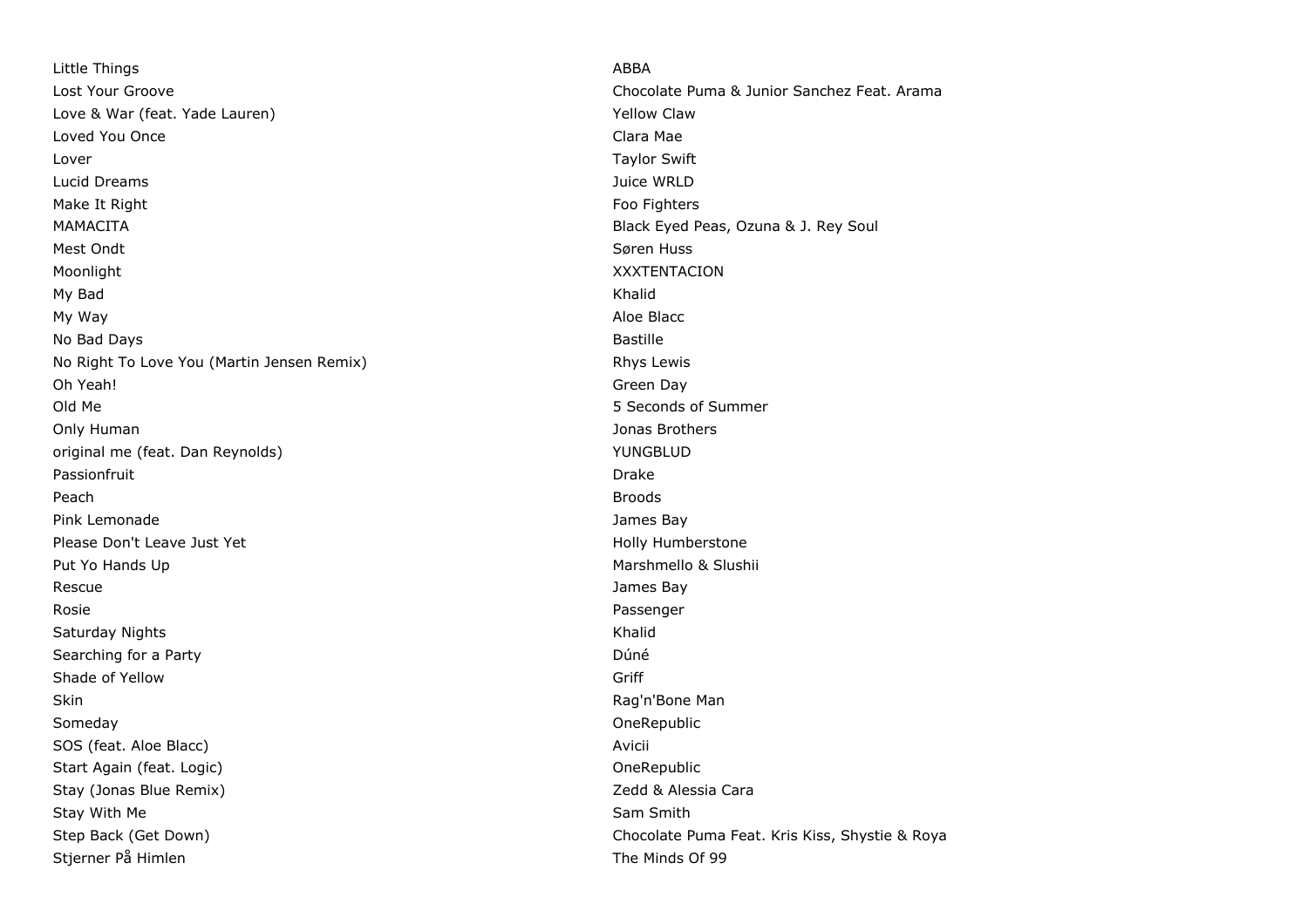Stupid Love **Lady Gaga** Stå Op Gå Ned Artigeardit & Barselona Sweet Melody Little Mix Talking to Myself **LINKIN PARK LINKIN PARK** Thorns Faustix Times of War **Hugo Helmig Times of War** Hugo Helmig **Hugo Helmig Hugo Helmig Hugo Helmig** Udsigt (feat. Benny Jamz, Gilli & MellemFingaMuzik) Molo Vi' helt væk Morten Hampenberg & Yepha We Control The Sound W & W & Headhunterz When You Love Someone **Someone** and the *Someone* of *Lampace Someone* and *James TW* Who You Are Craig David & MNEK Wild Thoughts (feat. Rihanna & Bryson Tiller) and DJ Khaled Wrecked Imagine Dragons You Gon' Learn (feat. Royce da 5'9" & White Gold) entitled the state of the Eminem Youth (feat. Khalid & Jessie Reyez) [Remix] Shawn Mendes Pure Love **Hayley Williams** Pure Love **Hayley Williams** Don't Tread On Me Volbeat 3AM Mads Langer Addict Of Magic **Picture This Addict Of Magic** Picture This After All Elton John & Charlie Puth After Party **Don Toliver Contract Contract Contract Contract Contract Contract Contract Contract Contract Contract Contract Contract Contract Contract Contract Contract Contract Contract Contract Contract Contract Contra** Are You Bored Yet? (feat. Clairo) Nallows New York 1997 (Feat. Clairo) Bad Decisions The Strokes Battle Symphony **LINKIN PARK** Befri Dit Liv L.O.C. Beggin Måneskin i Storbruken i Storbruken i Storbruken i Storbruken i Storbruken i Måneskin Blur MØ Bom Zigi Rawbutt (Research Communication of the Communication of the Communication of the Rawbutt (Research Co Bonfiyah (feat. Hedegaard & Captain MacKay) Faustix BOOM X Ambassadors Break My Heart Right James Bay Burberry og L'Occitane Thomas Helmig Caution The Killers Closed on Sunday Kanye West Comme Des Garçons (Like The Boys) **Rina Sawayama** Rina Sawayama Dawn **Axwell Λ Ingrosso**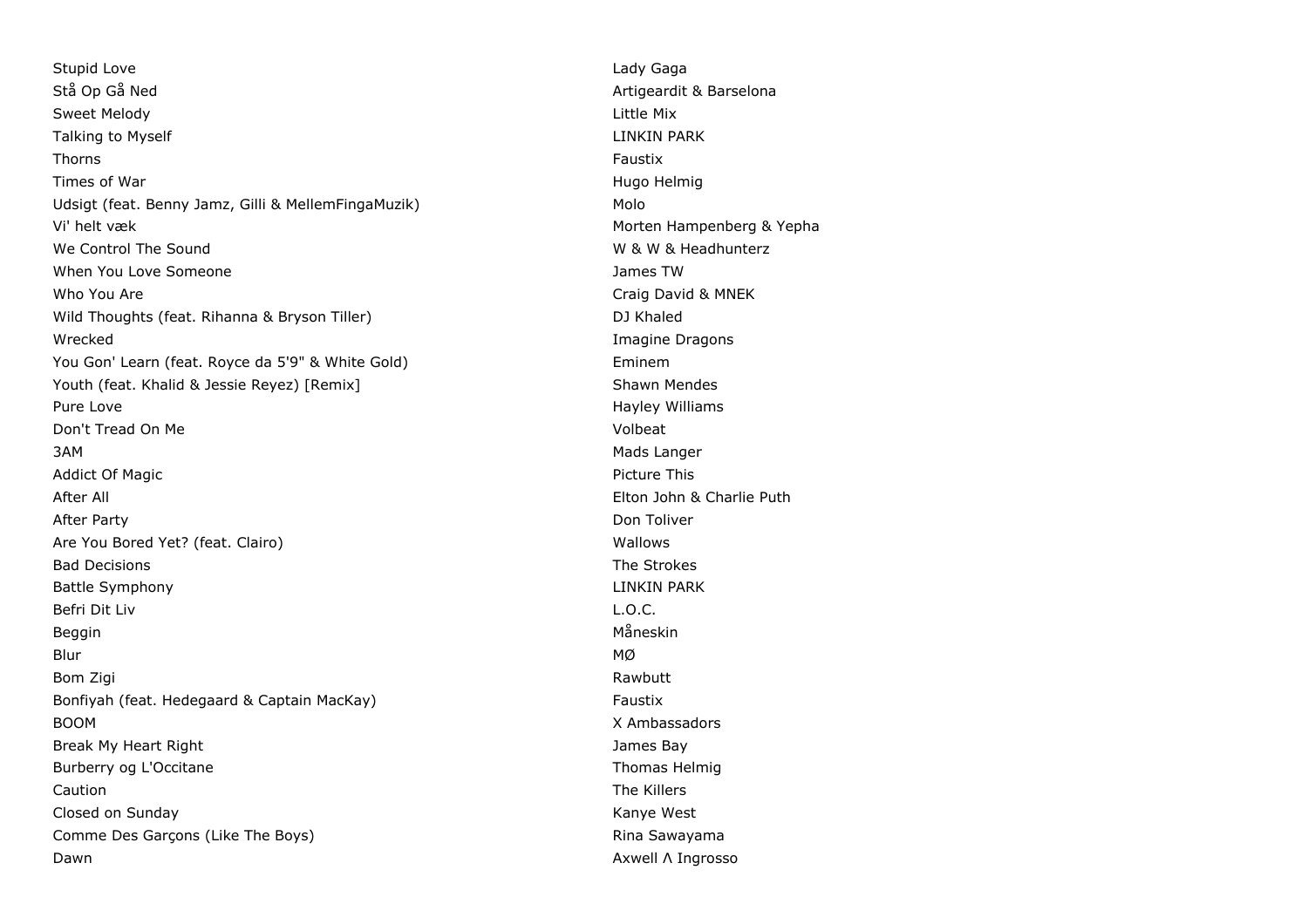Daylight Joji & Diplo Don't Shut Me Down ABBA Everybody Be Somebody (Lucas & Steve Edit) The Controller and Ruffneck Everybody Dies in Their Nightmares XXXTENTACION Ex Kiana Ledé Eyes Wide Shut **Hugo Helmig Exercise Shut Hugo Helmig Hugo Helmig Hugo Helmig Hugo Helmig Hugo Helmig Hugo Helmig** Feel It Still **For the Manual Portugal. The Manual Portugal.** The Manual Portugal. The Manual Portugal. The Manual Portugal. The Manual Portugal. The Manual Portugal. The Manual Portugal. The Manual Portugal. The Manual Po Fryse (feat. Benny Jamz, Gilli & MellemFingaMuzik) Molo Future **Madonna & Quavo Madonna & Quavo Madonna & Quavo Madonna & Quavo** Good News **Mac Miller Mac Miller Contract Contract Contract Contract Contract Contract Contract Contract Contract Contract Contract Contract Contract Contract Contract Contract Contract Contract Contract Contract Contr** Heartlines Broods High Hopes Panic! At the Disco I Wanna Be Dancing Drew Sycamore I WANNA BE YOUR SLAVE MÅNGER VAN DIE STAATSTELLING OM DIE STAATSTELLING OM DIE STAATSTELLING OM DIE STAATSTELL I'm the One (feat. Justin Bieber, Quavo, Chance the Rapper & Lil Wayne) DJ Khaled Intentions (feat. Quavo) Justin Bieber It's Ok If You Forget Me Astrid S Just Us (feat. SZA) DJ Khaled Klar på mig nu var att stort att stort att andet a stort at the stort of the Joey Moe Lily Alan Walker, K-391 & Emelie Hollow Love on the Weekend **Value 2018** 2019 12:00 12:00 12:00 12:00 12:00 12:00 12:00 12:00 12:00 12:00 12:00 12:00 12:00 12:00 12:00 12:00 12:00 12:00 12:00 12:00 12:00 12:00 12:00 12:00 12:00 12:00 12:00 12:00 12:00 12:00 12:0 Love Someone Lukas Graham Love to Go Lost Frequencies, Zonderling & Kelvin Jones Lyca (feat. Kesi) Gilli MALDIVERNE (feat. Kesi) Carmon Carmon Carmon Carmon Carmon Carmon Carmon Carmon Carmon Carmon Carmon Carmon Carmon Carmon Carmon Carmon Carmon Carmon Carmon Carmon Carmon Carmon Carmon Carmon Carmon Carmon Carmon Carmon Ca Man Up **Hailee Steinfeld** Meet Me on the Roof Green Day My Blood **twenty one pilots** and twenty one pilots of twenty one pilots of twenty one pilots of twenty one pilots My Oasis (feat. Burna Boy) Sam Smith My Oh My (feat. DaBaby) Camila Cabello Nik & Jay (feat. Benjamin Hav) **The Communist State Communist Communist Communist Communist Communist Communist Communist Communist Communist Communist Communist Communist Communist Communist Communist Communist Communist** Ordinary Man (feat. Elton John) Ozzy Osbourne Physical Dua Lipa and Dua Lipa and Dua Lipa and Dua Lipa and Dua Lipa and Dua Lipa and Dua Lipa and Dua Lipa a Rain On Me **Lady Gaga & Ariana Grande** Rollin (feat. Future & Khalid) Calvin Harris Calvin Harris SAD! XXXTENTACION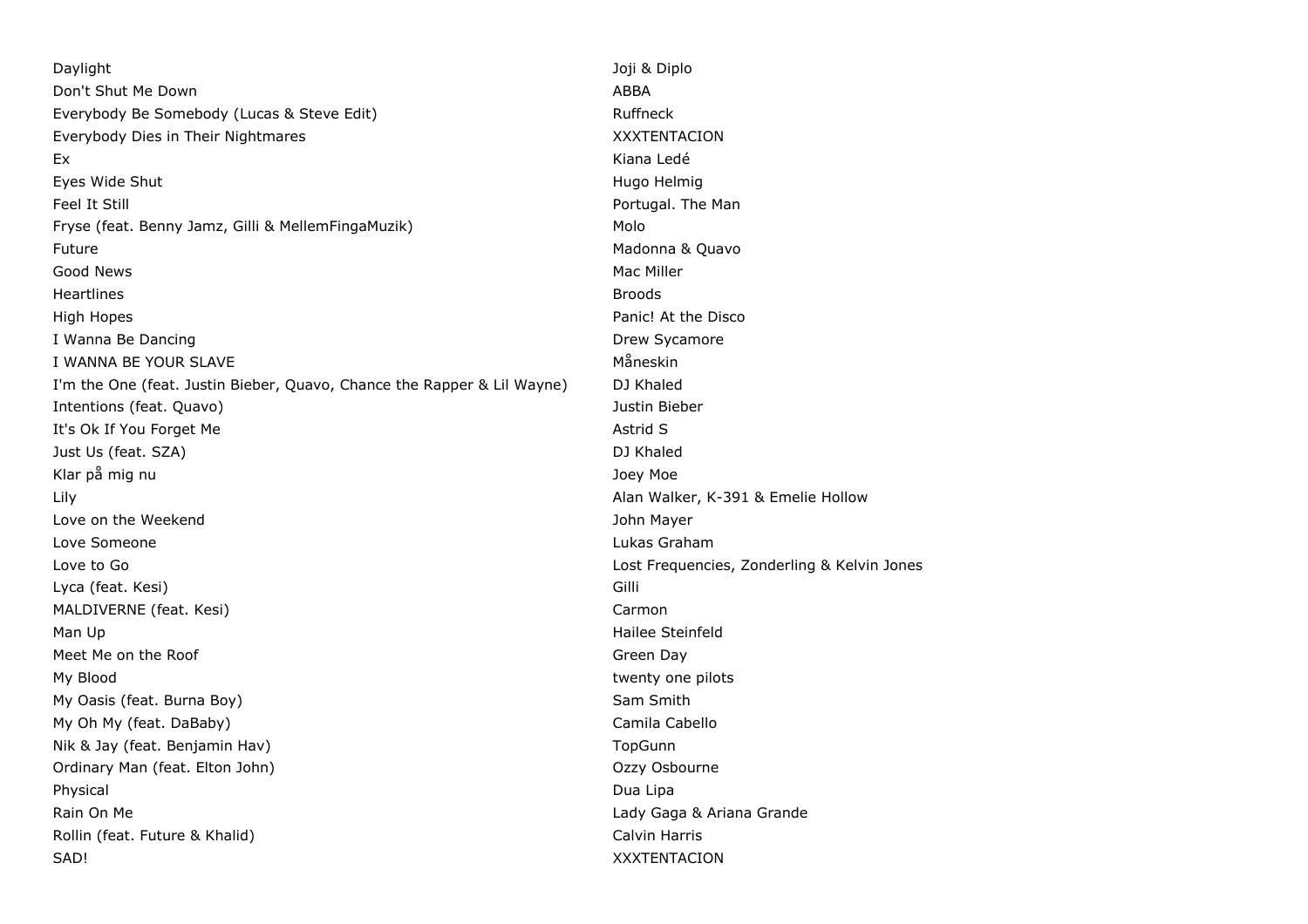Scared to Be Lonely (Alpharock Remix) Martin Garrix & Dua Lipa Scared To Be Lonely (Conro Remix) Scared To Be Lonely (Conro Remix) Martin Garrix & Dua Lipa Sexual Healing Marvin Gaye & Snbrn (Sexual Healing Marvin Gaye & Snbrn Care & Snbrn (Save & Snbrn Care & Snbrn Shape of You **Ed Sheeran** Shape of You **Ed Sheeran** Shape of You simple times **Kacey Musqraves** Kacey Musqraves **Kacey Musqraves** Smukkeste Problem Hjalmer Someone You Loved **Lewis Capaldi Contract Contract Contract Contract Contract Contract Contract Contract Contract Contract Contract Contract Contract Contract Contract Contract Contract Contract Contract Contract Contrac** Something Just Like This (Don Diablo Remix) The Chainsmokers & Coldplay Sorry Justin Bieber Sue Me Sabrina Carpenter and Sabrina Carpenter and Sabrina Carpenter and Sabrina Carpenter and Sabrina Carpenter Sweettalk my Heart Tove Local Contract Associates and Toye Local Contract Associates and Toye Local Contract Associates and Toye Local Contract Associates and Toye Local Contract Associates and Toye Local Contract Associat Swish Swish (feat. Nicki Minaj) Katy Perry Katy Perry That's What I Like **Bruno Mars** Bruno Mars **Bruno Mars** THATS WHAT I WANT LILL NOT THATS WHAT I WANT The Electric Road (feat. Lissie) Morgan Page & Lifelike The Man Taylor Swift Contract of the Man Taylor Swift Contract of the Man Taylor Swift Contract of the Man Taylor Swift The Sky Is A Neighborhood **Foo Fighters** Foo Fighters This Town (feat. Sasha Sloan) Kygo (Feat. Sasha Sloan) Thursday Jess Glynne Touch Me **Paul Oakenfold & Cassandra Fox** Tough Love (feat. Agnes & Vargas & Lagola) Avicii Violence Grimes & i\_o Grimes & i\_o Grimes & i\_o Grimes & i\_o Grimes & i\_o Grimes & i\_o Wake Up **Mate Up** Hugo Helmig National Accounts to the Unit of the Unit of the Unit of the Unit of the Unit of the Unit of the Unit of the Unit of the Unit of the Unit of the Unit of the Unit of the Unit of the Unit of the Walk Alone (feat. Tom Walker) Manual Rudimental Rudimental Walking the Wire **Imagine Dragons Contract Contract Contract Contract Contract Contract Contract Contract Contract Contract Contract Contract Contract Contract Contract Contract Contract Contract Contract Contract Contra** What About Us P!nk Who Do You Love The Chainsmokers & 5 Seconds of Summer Wild Love **Contract Contract Contract Contract Contract Contract Contract Contract Contract Contract Contract Contract Contract Contract Contract Contract Contract Contract Contract Contract Contract Contract Contract Cont** Without You (feat. Sandro Cavazza) Avicii You Are the Reason Calum Scott You should be sad **Halsey** South Structure and Halsey Structure and Halsey Structure and Halsey Structure and Halsey Action (feat. Wanr) JonasForFanden All I Am Jess Glynne all the good girls go to hell and the good girls go to hell and the state of the Billie Eilish All We Need **Contract Contract Contract Contract Contract Contract Contract Contract Contract Contract Contract Contract Contract Contract Contract Contract Contract Contract Contract Contract Contract Contract Contract Co** Bad Liar **Imagine Dragons Bad Liar** Imagine Dragons **Imagine Dragons**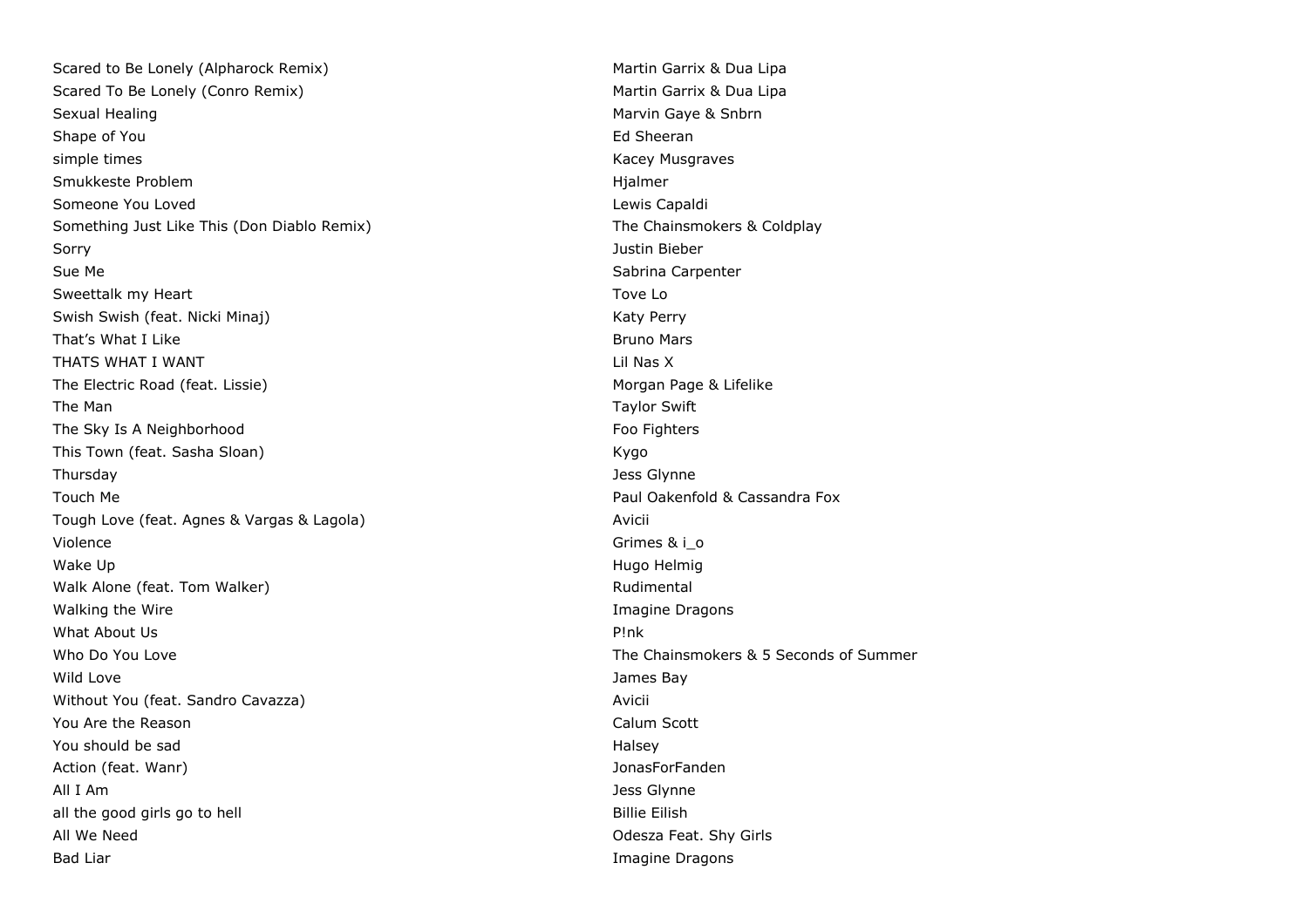Blå Himmel (feat. Hans Philip) Kesi Body Julia Michaels Bullit (So Real) Watermät By My Side A7S Bye Bye (feat. Ivy Adara) Gryffin Cake Flo Rida & 99 Percent Chlorine twenty one pilots and the change of the change of the change of twenty one pilots of the change of the change of the change of the change of the change of the change of the change of the change of the change of th Dance Dance Dance **Dance Astrid S** Death of a Bachelor Panic! At the Disco Din For Evigt Karl William Communication Communication Communication Communication Communication Communication Done For Me (feat. Kehlani) Charlie Puth Everybody Together Nicky Night Time Fast Juice WRLD Forfra Forbundet Jung Get Ur Freak On **Missy Elliott** Communist Communist Communist Communist Communist Communist Communist Communist Communist Communist Communist Communist Communist Communist Communist Communist Communist Communist Communist God is a woman and the state of the state of the state of the state of the state of the state of the state of the state of the state of the state of the state of the state of the state of the state of the state of the stat Gør mig lykkelig Barbara Moleko (Barbara Moleko (Barbara Moleko (Barbara Moleko (Barbara Moleko (Barbara Moleko Halfway Mimi Webb Heaven Julia Michaels Hold On **Hugo Helmig Hugo Helmig Hugo Helmig Hugo Helmig Hugo Helmig Hugo Helmig** Holy (feat. Chance the Rapper) Justin Bieber Hula Hoop Omi Hvis Det Ik' Skal Være Os Joey Moe IDGAF Dua Lipa In the Blood John Mayer Invisible LINKIN PARK Just A Notion ABBA Kiss Somebody Julie Bergan & Seeb La Dee Da Football and the Contract of the Contract of the Football and The Football and The Football and The Football and The Football and The Football and The Football and The Football and The Football and The Football a Like to Be You (feat. Julia Michaels) Shawn Mendes Love Me Like You Do **Ellie Goulding** Love Me with Your Lie Kiesza and the Kiesza and the Kiesza and the Kiesza and Kiesza and Kiesza and Kiesza and Mama (feat. Ellie Goulding) Clean Bandit Menneskeforbruger Fyr Og Flamme Midnight Coldplay (Coldplay) and the contract of the coldplay of the coldplay of the coldplay of the coldplay of the coldplay of the coldplay of the coldplay of the coldplay of the coldplay of the coldplay of the coldplay Move You **Kelly Clarkson**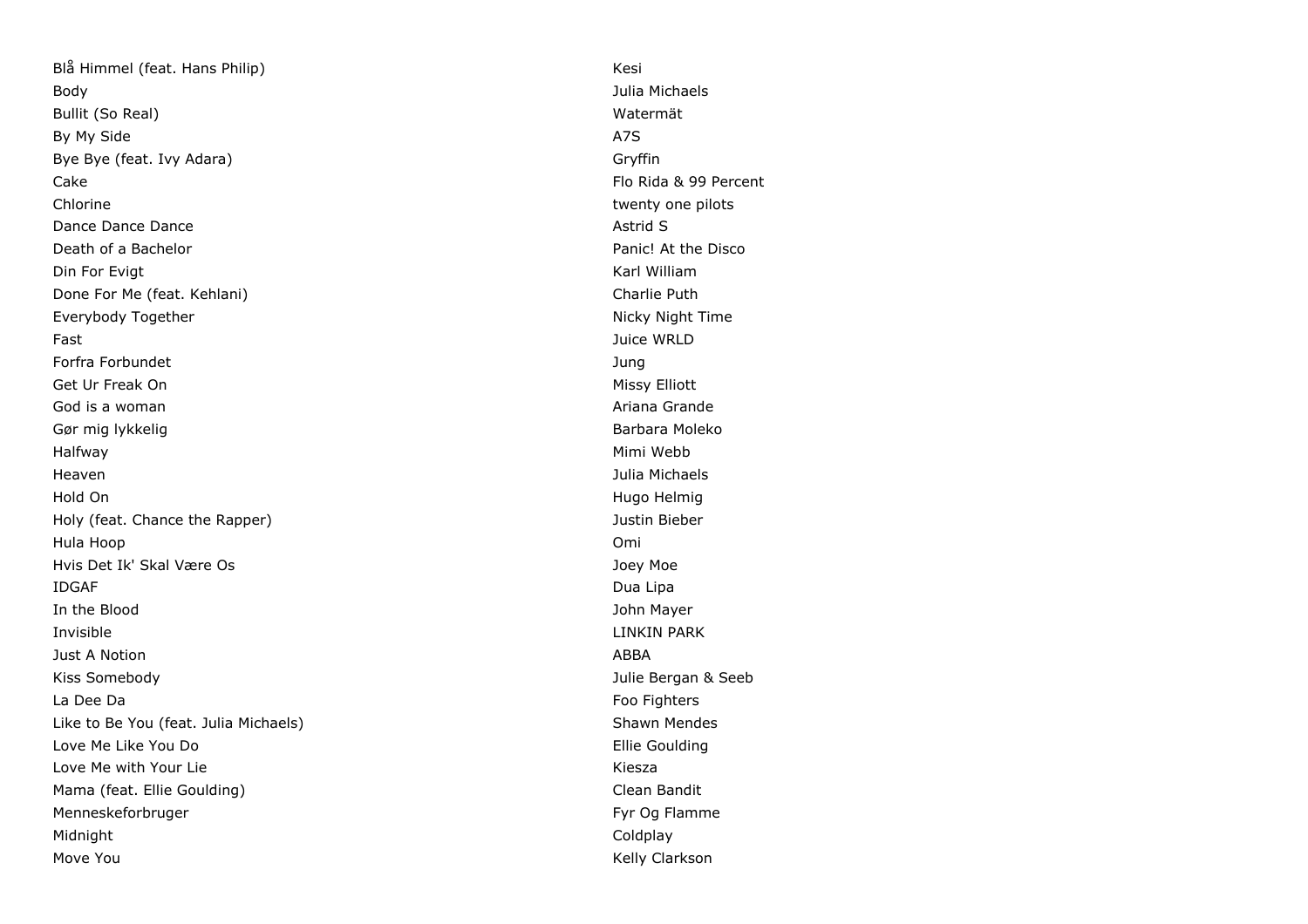No Boyfriend Sak Noel, DJ Kuba & Neitan Feat. Mayra Veronica OMG What's Happening and Ava Maximum and Ava Maximum and Ava Maximum and Ava Maximum and Ava Maximum and Ava Maximum and Ava On My Mind Ellie Goulding Only Time Passenger Overpass Graffiti **Ed Sheeran** Ed Sheeran **Ed Sheeran** Perfect **Ed Sheeran** Post Malone (feat. RANI) Sam Feldt Praise the Lord (Da Shine) [feat. Skepta] A\$AP Rocky Praying Kesha and the Community of the Community of the Community of the Community of the Community of the Comm Reborn **KIDS** SEE GHOSTS Revenge XXXTENTACION Righteous Juice WRLD Rodeo **Lil Nas X & Cardi B** Saml Det Op Thomas Helmig and Thomas Helmig and Thomas Helmig and Thomas Helmig and Thomas Helmig and Thomas Helmig Say My Name **David Guetta, Bebe Rexha & J Balvin** Say So Doja Cat Side To Side (feat. Nicki Minaj) Ariana Grande Snowchild The Weeknd Someone Singing Along James Blunt Something Just Like This The Chainsmokers & Coldplay Superman Hugo Helmig Number of the Superman Hugo Helmig Number of the Superman Hugo Helmig Number of the Superman Hugo Helmig Number of the Superman Hugo Helmig Number of the Superman Hugo Helmig Number of the Superman Hug Sweet Creature Harry Styles and the Harry Styles and the Harry Styles and the Harry Styles and the Harry Styles The Archer Taylor Swift Contract of the Archer Taylor Swift Contract of the Archer Taylor Swift Contract of the Archer Taylor Swift The Way Life Goes **Little Community** Controller with the Way Lil Uzi Vert Thunderclouds (feat. Sia, Diplo & Labrinth) LSD Toosie Slide **Drake** Drake Drake Drake Drake Drake Drake Drake Drake Drake Drake Drake Drake Drake Drake Drake Drake Drake Drake Drake Drake Drake Drake Drake Drake Drake Drake Drake Drake Drake Drake Drake Drake Drake Dra Us James Bay Versace On The Floor Bruno Mars and the Bruno Mars and the Bruno Mars and the Bruno Mars and the Bruno Mars and the Bruno Mars and the Bruno Mars and the Bruno Mars and the Bruno Mars and the Bruno Mars and the Bruno Mars Whippin (feat. Felix Snow) Niether and the Share Share Share Kiiara Wild John Legend & Gary Clark Jr. X L.O.C. You Say Lauren Daigle Young & Sad Noah Cyrus and Noah Cyrus and Noah Cyrus and Noah Cyrus and Noah Cyrus and Noah Cyrus and Noah Cyrus Airpods Astrid S Animals **Nabiha** Nabiha na katalana na katalana na katalana na katalana na katalana na katalana na katalana na k Bed (feat. Ariana Grande) Nicki Minaj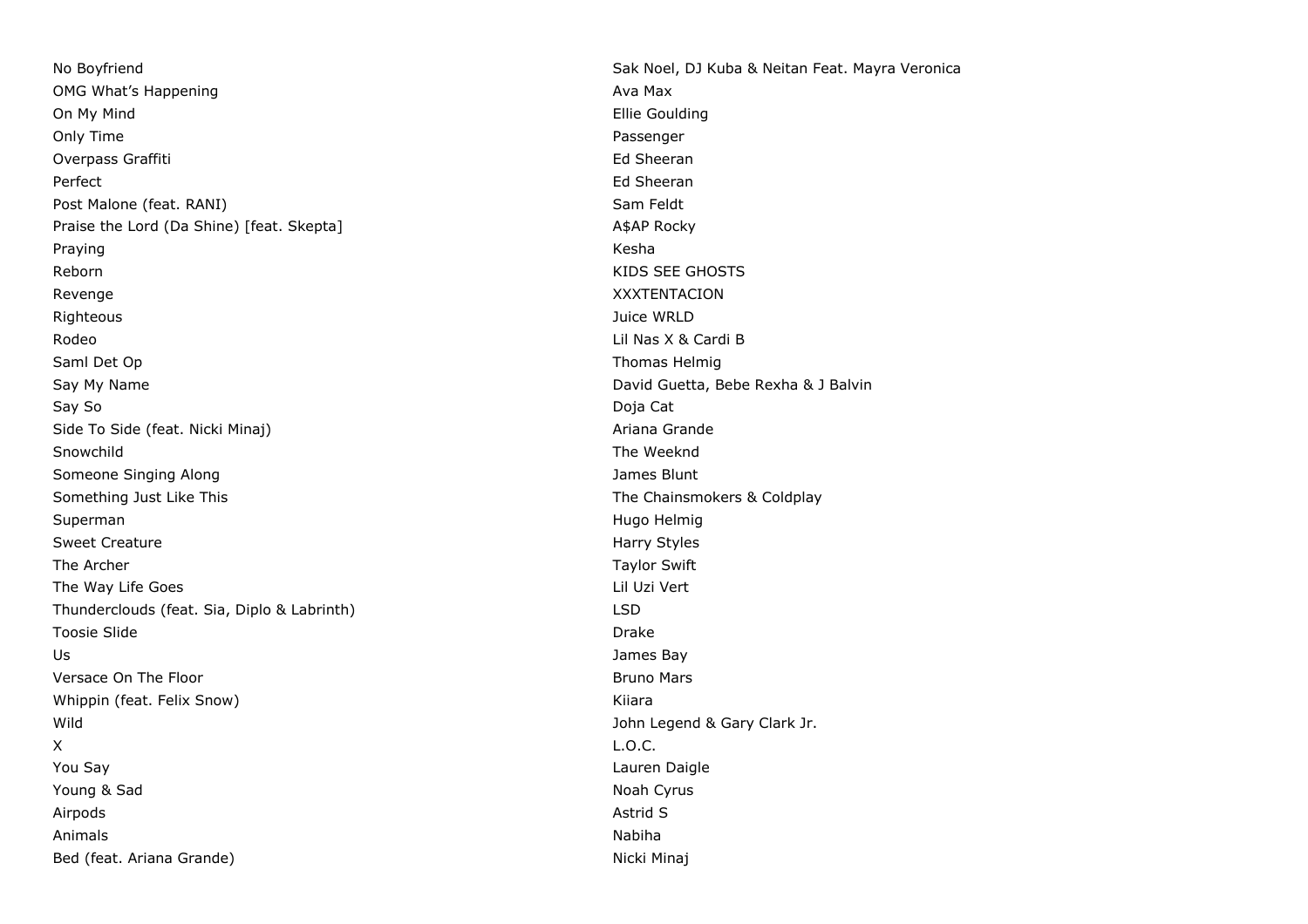Circles Post Malone Cool Enough Spada & Elen Levon Crying In The Sun Faustix & Shannon Rani Dance to This (feat. Ariana Grande) Troye Sivan Dance **Alexandra Stan** Dior Pop Smoke New York 2012 12:00 Pop Smoke New York 2012 12:00 Pop Smoke Pop Smoke Dirty Water **Foo Fighters Contract Contract Contract Contract Contract Contract Contract Contract Contract Contract Contract Contract Contract Contract Contract Contract Contract Contract Contract Contract Contract Contr** Does Anybody Know Jade Bird Don't Leave Me Lonely (feat. YEBBA) Mark Ronson Galway Girl **Ed Sheeran** Girl like You Clara good 4 u Communication and the communication of the communication of the Communication of the Communication of the Communication of the Communication of the Communication of the Communication of the Communication of the Co Good Old Days (feat. Kesha) Macklemore South Assessment Controller Macklemore Macklemore Hear Me Calling Juice WRLD Heavy (feat. Kiiara) LINKIN PARK Helplessly Lost Passenger Hold Fast Thomas Helmig Honey Robyn Hurtige Hænder The Minds Of 99 I Can Be That Woman ABBA I Don't Care Ed Sheeran & Justin Bieber justified Kacey Musgraves Kærlighed (feat. Gilli & Kesi) ATYPISK Lie Like This Julia Michaels Look What You Made Me Do Taylor Swift All Annual Media and Taylor Swift Swift All Annual Media and Taylor Swift Love Lies **Contract Contract Contract Contract Contract Contract Contract Contract Contract Contract Contract Contract Contract Contract Contract Contract Contract Contract Contract Contract Contract Contract Contract Cont** Now Or Never Now of the Contract of the Contract of the Contract of the Halsey Halsey Priest Julia Michaels Set Me Free **Marshmello & Bellecour** Shot in the Dark **Shot in the Dark** John Mayer Stay (Tritonal Remix) **Stay (Tritonal Remix)** 2edd, Alessia Cara & Tritonal Sun in Our Eyes MØ & Diplo The Birthday Party **The 1975** This is Who We Are **Dash Berlin & Syzz** To Timer I Træk Jung We Find Love **Daniel Caesar Contract Caesar Daniel Caesar Daniel Caesar**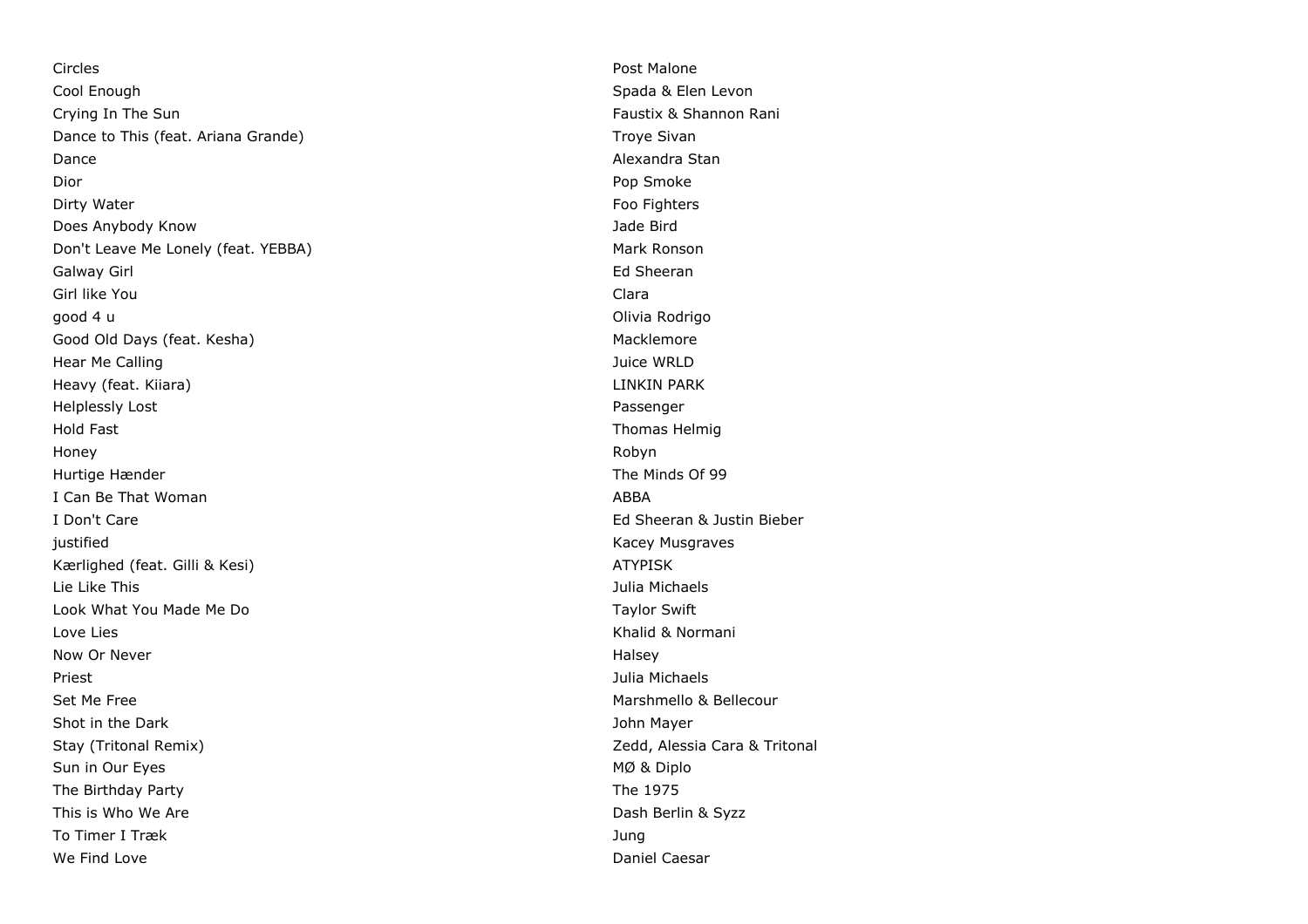Wildflower 5 Seconds of Summer Antisocial Ed Sheeran & Travis Scott Arrows Foo Fighters Billig Vin Thomas Helmig Company of the Company of the Company of the Company of Thomas Helmig Brad Pitt  $_{\text{MQ}}$ Can We Pretend (feat. Cash Cash) P!nk Chances **Backstreet Boys Backstreet Boys** Crave Madonna & Swae Lee Destination DubVision & Feenixpawl Different World (feat. CORSAK) Alan Walker, K-391 & Sofia Carson Endnu (feat. Gilli, Benny Jamz & Branco) Stepz Feelings Lauvent and Lauvent and Lauvent and Lauvent and Lauvent and Lauvent and Lauvent and Lauvent and Lauve Godzilla (feat. Juice WRLD) and the state of the state of the state of the state of the state of the state of the state of the state of the state of the state of the state of the state of the state of the state of the stat Good Girls Chronic Chronic Chronic Chronic Chronic Chronic Chronic Chronic Chronic Chronic Chronic Chronic Chro Hallucinate Dua Lipa Happier **Ed Sheeran** Ed Sheeran **Ed Sheeran** Ed Sheeran **Ed Sheeran** happiness John K Hystereo **Armin Van Buuren** Hystereo Armin Van Buuren Armin Van Buuren Armin Van Buuren Armin Van Buuren Armin Van Buuren Armin Van Buuren Armin Van Buuren Armin Van Buuren Armin Van Buuren Armin Van Buuren Armin Van Buure I Like It Cardi B, Bad Bunny & J Balvin I Need Love **Zara Larsson** I.F.L.Y. Bazzi Ik Sådan Nogen (feat. Benny Jamz, Gilli & MellemFingaMuzik) Molo In Bottles AURORA is a state of the control of the control of the control of the control of the control of the control of the control of the control of the control of the control of the control of the control of the contro Just a Mess Tones And I Keep An Eye On Dan ABBA Love Thy Enemies **Future Future** Future **Future** Future **Future Future Future** Mask Off Future and the contract of the contract of the contract of the contract of the contract of the contract of the contract of the contract of the contract of the contract of the contract of the contract of the contra Million Reasons Lady Gaga My Heart Goes (La Di Da) Becky Hill & Topic and the Control of the Becky Hill & Topic NO SKRUB\$ (feat. Medina) TopGunn & Medina ocean eyes **Billie Eilish** Parafrase:Lanterne L.O.C. Push A-trak Feat. Andrew Wyatt ROCKSTAR (feat. Roddy Ricch) and the control of the control of the DaBaby Rooftop **Zara Larsson** Room to Fall **Room to Fall** Marshmello, Flux Pavilion & Elohim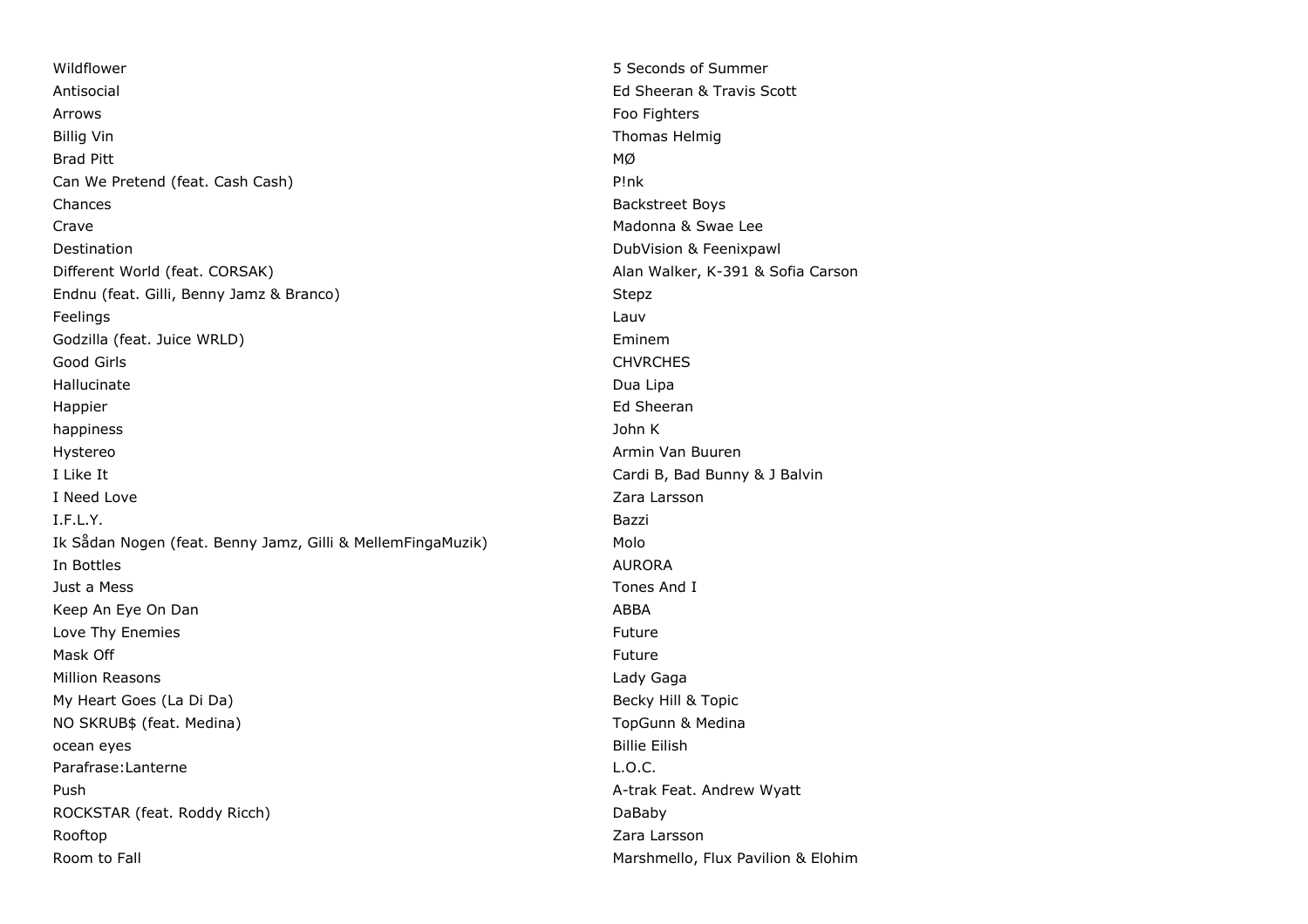S.a.x. Laidback Luke & Tujamo Salted Wound Sia and Sia and Sia and Sia and Sia and Sia and Sia and Sia and Sia and Sia and Sia and Sia and Sia Smile **Smile Community Community Community Community Community Community Community Community Community Community** Sorry for Now **LINKIN PARK** Suncity (feat. Empress Of) Suncity (feat. Empress Of) Sunday Best **Sunday Best** Sunday Best **Sunday Best** Sunday Best **Sunday Best** Sunday Best **Sunday Best** Sunday Best **Sunday Best** Sunday Best **Sunday Best** Sunday Best **Sunday Best** Sunday Best **Sunday Best** Sunday Best **S** Take It Back **Drew Sycamore** Ubesvaret Opkald Skinz Skinz Skinz Skinz Skinz Skinz Skinz Skinz Skinz Skinz Skinz Skinz Skinz Skinz Skinz Skinz Uh Huh Jade Bird Women (feat. Jason Derulo) and the state of the state of the Florida Georgia Line 7 Years Lukas Graham Angklung Life **Marshmello & Wiwek** Marshmello & Wiwek Bumblebee ABBA Culo (feat. Branco) Gilli Darkness Eminem Enemies Lauventine Communication and the Communication of the Communication of the Communication of the Communication of the Communication of the Communication of the Communication of the Communication of the Communication Experiment On Me **Halsey** Feel the Vibe Bob Sinclar Feat. Dawn Tallman Feels (feat. Pharrell Williams, Katy Perry & Big Sean) Calvin Harris Fuck Love (feat. Trippie Redd) XXXTENTACION Halfway Right LINKIN PARK Happy Ever After (Zero Hour) Foo Fighters HUMBLE. Kendrick Lamar Hyg Hver Dag (feat. Citybois) TopGunn Lost in Yesterday **Tame Impala** Love Again **Dua Lipa** Dua Lipa New Man **Ed Sheeran** Controller with the state of the state of the state of the state of the state of the state of the state of the state of the state of the state of the state of the state of the state of the state of the Obsessed Astrid Superior Communication of the Superior Communication of the Superior Communication of the Superior Communication of the Superior Communication of the Superior Communication of the Superior Communication of **Paris The Chainsmokers** The Chainsmokers **The Chainsmokers** Rainbow Kesha Remember The Name (feat. Eminem & 50 Cent) Entitled Sheeran Ed Sheeran Rewrite the Stars James Arthur & Anne-Marie Sugar Man Yolanda Be Cool & DCUP Take Me Away **DJ S.k.t Feat.** Rae The Night 3lau & Nom De Strip Feat. Estelle Too Much Carly Rae Jepsen and Carly Rae Jepsen and Carly Rae Jepsen and Carly Rae Jepsen and Carly Rae Jepsen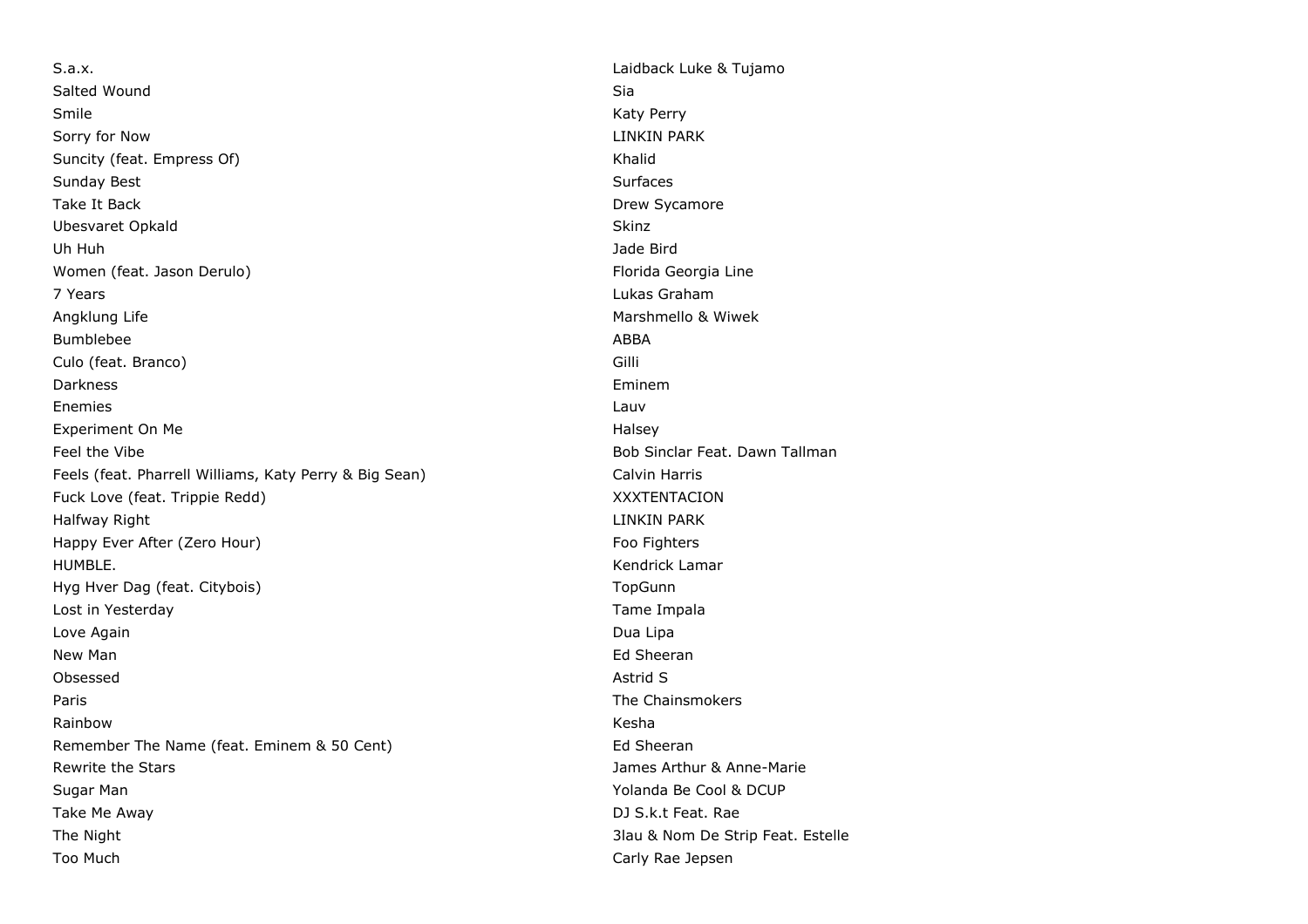Try Me (feat. Jennifer Lopez & Matoma) Jason Derulo Vi Kom Med Funk Thomas Helmig Thomas Helmig Thomas Helmig Thomas Helmig Thomas Helmig Thomas Helmig Thomas Helmig We're Forever **Laidback Luke & Marc Benjamin** Bass Dunk Better Now **Post Malone** Blinding Lights The Weeknd Break My Heart **Dua Lipa Communist Communist Communist Communist Communist Communist Communist Communist Communist Communist Communist Communist Communist Communist Communist Communist Communist Communist Communist Communi** breathin **Ariana Grande** Communication and the communication of the communication of the communication of the communication of the communication of the communication of the communication of the communication of the communi Do You Feel the Same **Hercules & Love Affair** Du Kan Altid Komme Her Thomas Helmig and Thomas Helmig and Thomas Helmig and Thomas Helmig Ever Again **Robyn** Robyn a Bryth Again Robyn a Bryth Again Robyn Robyn Robyn Robyn Robyn Robyn Robyn Robyn Robyn Robyn Robyn Robyn Robyn Robyn Robyn Robyn Robyn Robyn Robyn Robyn Robyn Robyn Robyn Robyn Robyn Robyn Robyn R Favours Hayden James & Nat Dunn Finde På (feat. Artigeardit & Sivas) Lamin Flyv Fugl Rasmus Seebach Før du vågner op **Rasmus Walter** Communication and Rasmus Walter Go With Your Heart **DJ** Antoine vs Mad Mark Golden Tracks Joeysuki Hearts Don't Break Around Here **Ed Sheeran** Ed Sheeran Helium Sia Hold On Tight Aloe Blacc **Aloe Blacc Aloe Blacc Aloe Blacc Aloe Blacc Aloe Blacc Aloe Blacc Aloe Blacc Aloe Blacc Aloe Blacc Aloe Blacc Aloe Blacc Aloe Blacc Aloe Blacc Aloe Blacc Aloe Blacc A** Hold On Justin Bieber I Get Lonely **Drake** Jet Black (feat. Brandy) Anderson .Paak La Danza Branco & Gilli Langt Væk Gilli Mumbai Jdg & Samual James No Doubt About It and the control of the control of the control of the control of the control of the control of the control of the control of the control of the control of the control of the control of the control of the c Nobody's Love **Maroon 5** One More Light **Linking Communist Communist Communist Communist Communist Communist Communist Communist Communist Communist Communist Communist Communist Communist Communist Communist Communist Communist Communist Communis** Outnumbered Dermot Kennedy Say Something (feat. Chris Stapleton) and the state of the state of the Justin Timberlake Sunday Rain Footh and the Sunday Rain Footh and the Sunday Rain Footh and the Sunday Rain Footh and the Sunday Take What You Want (feat. Ozzy Osbourne & Travis Scott) Post Malone **Thunder Imagine Dragons Imagine Dragons** 2002 Anne-Marie A Whole New World (End Title) **A William Strutter Contract CAYN** ZAYN & Zhavia Ward

Leshurr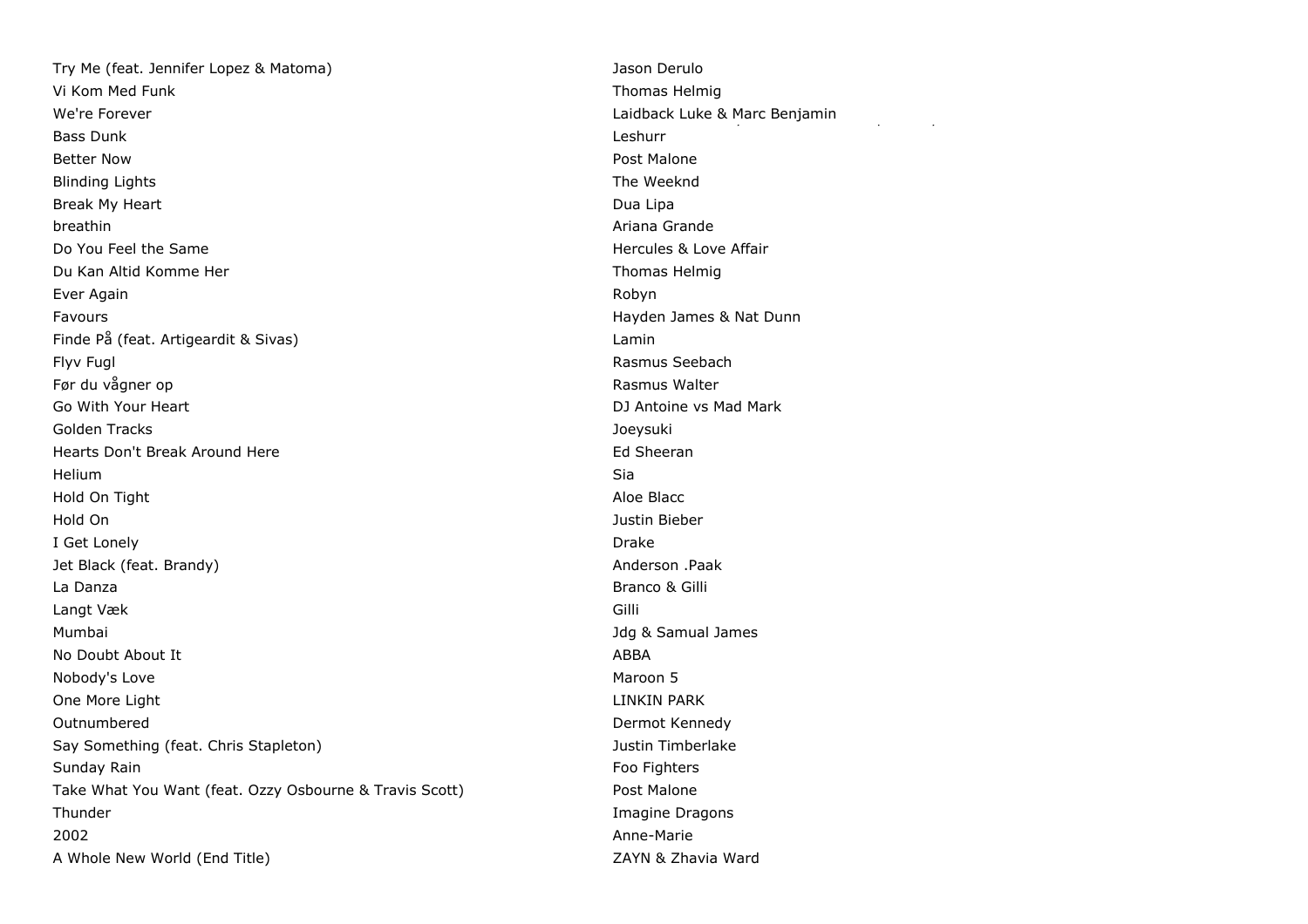A Song **Heimlich Feat. Jermaine Fleur** anthems Charli XCX bury a friend **Billie Eilish** Crazy in Love [2014 Remix] Beyoncé **Dying for You Kiesza** Finally // beautiful stranger Halsey Freaks Timmy Trumpet And Savage Hospitalized **Broods** I Write Sins Not Tragedies **Panic!** At the Disco In Your Eyes **The Weeknd In Your Eyes** The Weeknd **In Your Eyes** The Weeknd **In Your Eyes** It Might Be Time Tame Impala It's Only A Heartbreak **Dagny** Dagny Life's a Mess Juice WRLD & Halsey Loco Contigo **DI Snake, J Balvin & Tyga** Lose You (feat. ILIRA) Tiësto Mistakes I've Made **Eelke Kleijn** My Universe Coldplay X BTS Ode To Freedom ABBA One Last Try **Ane Brun vs. Nudisorder** Ane Brun vs. Nudisorder Ornli JonasForFanden Outta My Head (with John Mayer) Manus (Washington May American Manus Association of the Manus Association of the Ma Pray Sam Smith River **Idina Menzel** Sharp Edges **LINKIN PARK** Takker Thomas Helmig and Thomas Helmig and Thomas Helmig and Thomas Helmig and Thomas Helmig and Thomas Helmig The Line Food Fighters and the Line Food Fighters and the Line Food Fighters and the Line State of the Line State of the Line State of the Line State of the Line State of the Line State of the Line State of the Line State The Seed AURORA AURORA AND THE SEED ASSESSED. The Seed AURORA The Woo (feat. 50 Cent & Roddy Ricch) example the Wood (feat. 50 Cent & Roddy Ricch) 'Til I'm Done Paloma Faith and the Paloma Faith and the Paloma Faith and the Paloma Faith and the Paloma Faith Tiny Dancer **Taron Egerton Taron Egerton** Twilight Anderson .Paak Use This Gospel (feat. Clipse & Kenny G) Manye West Wanted OneRepublic Welcome to the Dancefloor **Italog and Community** Channels and The Italobrothers Italobrothers What Do I Know? **Example 20 Sheeran** What Do I Know?

I Used To Be GOH vs. Sugarstarr feat. Redman & Method Man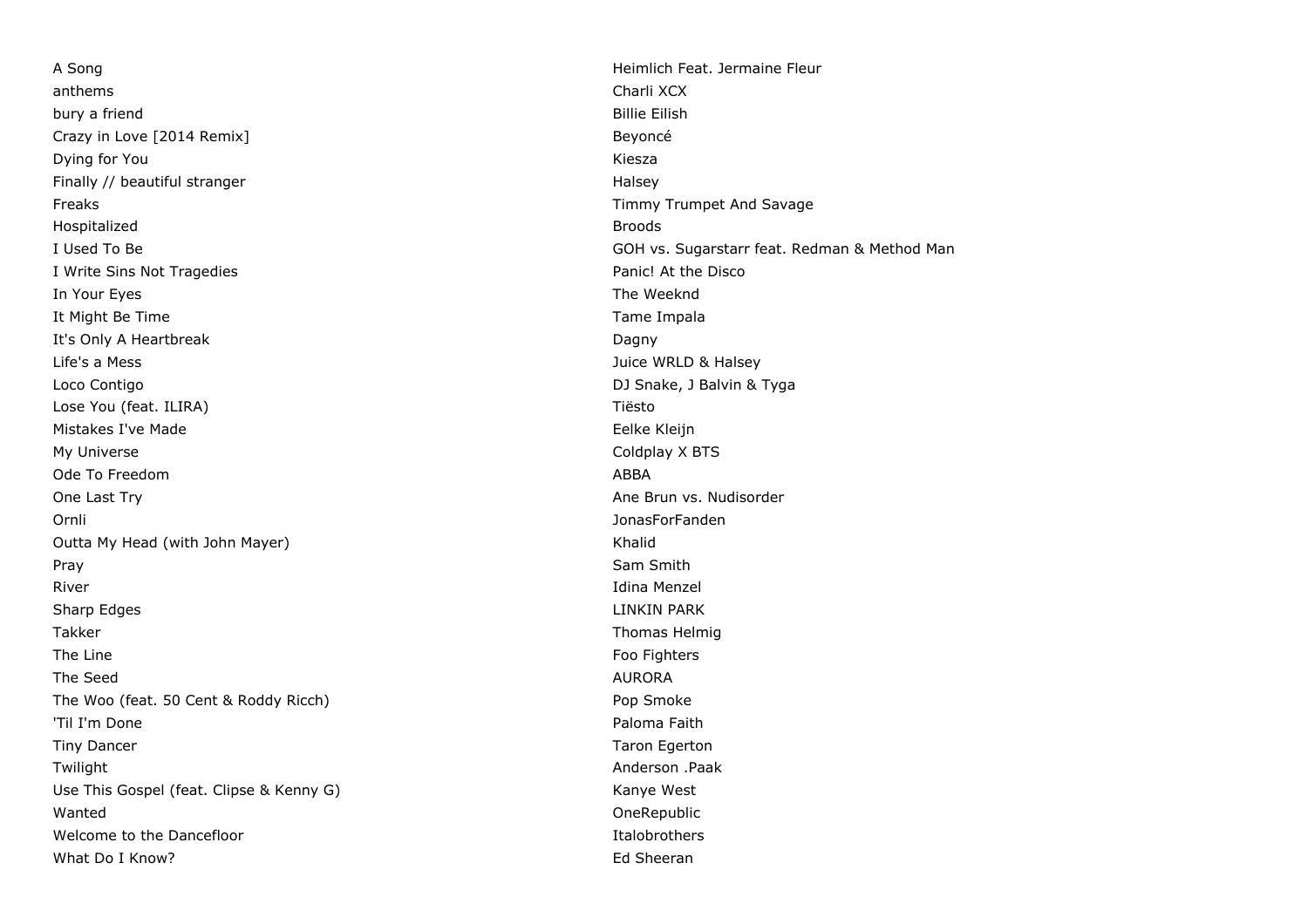Who's Laughing Now **Available 2018** and 2019 and 2019 and 2019 and 2019 and 2019 and 2019 and 2019 and 2019 and 2019 and 2019 and 2019 and 2019 and 2019 and 2019 and 2019 and 2019 and 2019 and 2019 and 2019 and 2019 and 20 Bon Appétit (feat. Migos) Katy Perry Come & Go Juice WRLD & Marshmello Concrete and Gold Foo Fighters Concrete and Gold Foo Fighters Security 2008 Foo Fighters Conversations in the Dark John Legend Fall Back (feat. Oh Land) and the control of the control of the control of the Dúné Get Me (feat. Kehlani) Justin Bieber Himalaya Morten HOLD YOU DOWN X Ambassadors How Would You Feel (Paean) South American Studies and Sheeran Ed Sheeran Studies and Sheeran Studies and Sheeran Ik ordinær (Kongsted Remix) and Hej Matematik feat Jesper Binzer Jazzhands Kelde feat. B-Jay Look Back at It A Boogie wit da Hoodie wit da Hoodie wit da Hoodie wit da Hoodie wit da Hoodie wit da Hoodie wit da Hoodie wit data Love Me Anyway (feat. Chris Stapleton) example the example of the Pink Me & You Together Song The 1975 Oceaner Jeppe Loftager Jeppe Loftager Jeppe Loftager Jeppe Loftager Jeppe Loftager Paradigm **Camelphat Feat. A**\*m\*e Perfect Places **Lorde** Really Don't Like U (feat. Kylie Minogue) Tove Lot Contain the Minogue of the Minogue of the Minogue of the Mi Save Your Tears The Weeknd Save Your Tears The Weeknd Save Your Tears The Weeknd Scared of Love (feat. Ray BLK & Stefflon Don) Rudimental Talk To You (Armada Edit) Drew Hill and the United States of the United States of the Drew Hill and the Drew Hill thank u, next **Ariana Grande Ariana Grande Ariana Grande Ariana Grande** The greatest **Lana Del Rey** The Lion Sleeps Tonight Billy Eichner & Seth Rogen There You Are  $ZAYN$ Young The Chainsmokers and the Chainsmokers and the Chainsmokers and the Chainsmokers and the Chainsmokers and the Chainsmokers and the Chainsmokers and the Chainsmokers and the Chainsmokers and the Chainsmokers and the Ch Youth (feat. Khalid) Shawn Mendes Are You With Me Lost Frequencies break up with your girlfriend, i'm bored Can You Feel the Love Tonight Club Paradise Drake Drake Drake Drake Drake Drake Drake Drake Drake Drake Drake Drake Drake Drake Drake Drake Drake Drake Drake Drake Drake Drake Drake Drake Drake Drake Drake Drake Drake Drake Drake Drake Drake Drake Drak Everyday Logic & Marshmello For Mig Selv (feat. Gilli) Nobel and the self-of the self-of the self-of the Nobel and Nobel and Nobel and Nobel and Nobel and Nobel and Nobel and Nobel and Nobel and Nobel and Nobel and Nobel and Nobel and Nobel and Nobel Ingenting At Sige (feat. NODE) Gilli Levitating (feat. DaBaby) Dua Lipa

Ariana Grande Rogen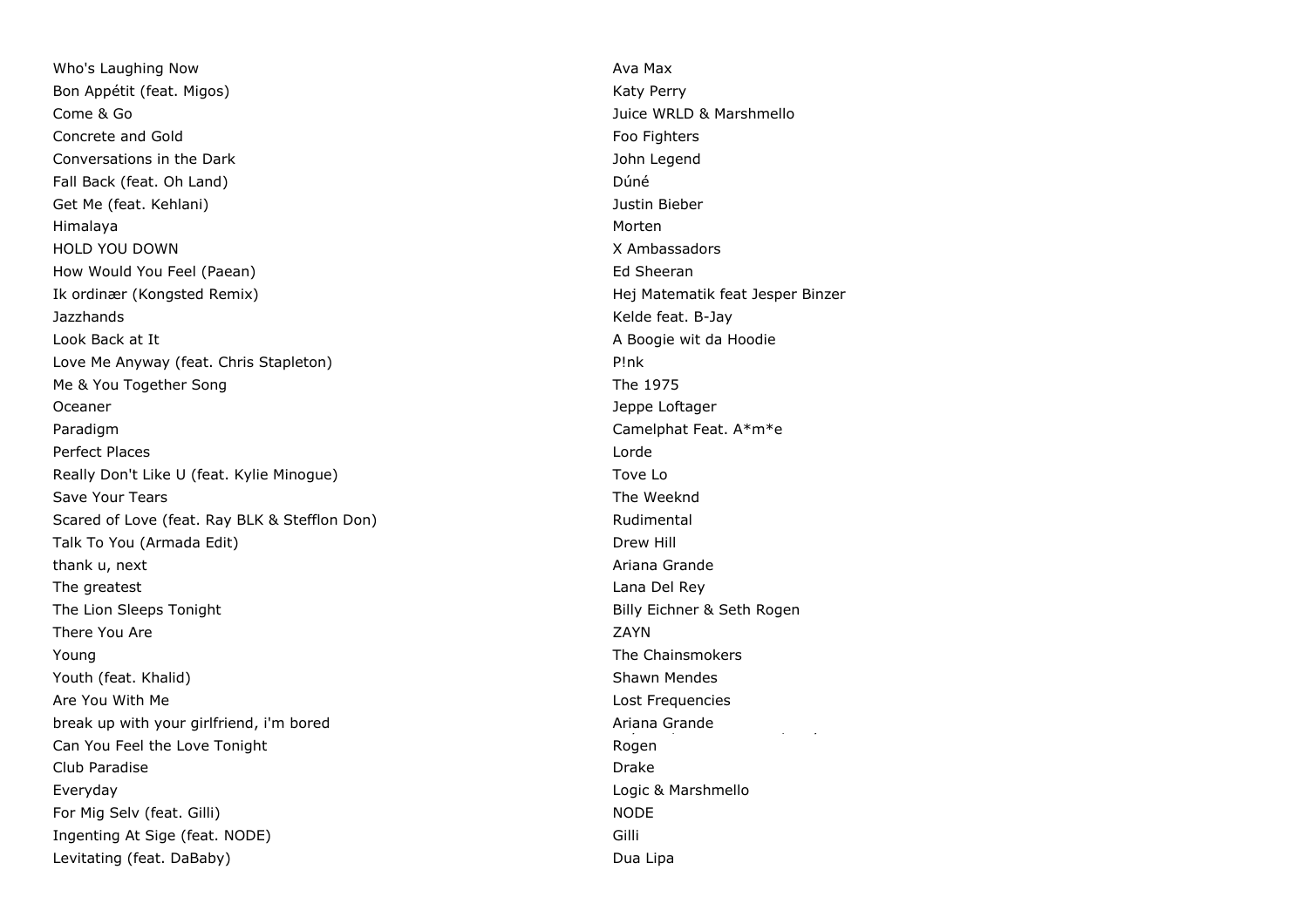Made For This Sick Individuals and the Sick Individuals of the Sick Individuals Sick Individuals Moments Freddy Verano feat. Sam Smith MOOD 4 EVA (feat. Oumou Sangaré) Beyoncé, JAY-Z & Childish Gambino Oblivion **Duncan** Dvn Feat. Duncan Dvn Feat. Duncan Dvn Feat. Duncan Dvn Feat. Duncan Dvn Feat. Duncan Dvn Feat. Duncan Dvn Feat. Duncan Dvn Feat. Duncan Dvn Feat. Duncan Dvn Feat. Duncan Dvn Feat. Duncan Dvn Feat. Duncan Peaches (feat. Daniel Caesar & GIVEON) and the state of the state of the United States of the United States of the United States of the United States of the United States of the United States of the United States of the Un positions and a results are a set of the set of the set of the set of the set of the set of the set of the set of the set of the set of the set of the set of the set of the set of the set of the set of the set of the set o Rescue Me **Marshmello & A Day to Remember** Rescue Me Marshmello & A Day to Remember Speechless (Full) Naomi Scott (Full) Naomi Scott (Naomi Scott (Naomi Scott (Naomi Scott (Naomi Scott (Naomi Scott (Naomi Scott (Naomi Scott (Naomi Scott (Naomi Scott (Naomi Scott (Naomi Scott (Naomi Scott (Naomi Scott (Nao Supermarket Flowers **Ed Sheeran** Ed Sheeran Sweet Insomnia Marcus Mouya and the Sweet Insomnia The Bones **Maren Morris Community** The Bones Maren Morris **Maren Morris** Maren Morris **Maren Morris** The Feeling Nadia Gattas and the Technical Contract of the Nadia Gattas and the Nadia Gattas and Nadia Gattas Unconditional **Picture This** Picture This What's It Gonna Be (feat. KAMILLE) Month and the Control of Tiesto After Hours **The Weeknd** Arms Around Me Hard Rock Sofa & Skidka Barcelona **Ed Sheeran** Ed Sheeran Ed Sheeran Ed Sheeran Ed Sheeran Ed Sheeran Ed Sheeran Ed Sheeran Ed Sheeran Ed Sheeran Ed Sheeran Ed Sheeran Ed Sheeran Ed Sheeran Ed Sheeran Ed Sheeran Ed Sheeran Ed Sheeran Ed Sheeran E Before You Go **Lewis Capaldi Before You Go Lewis Capaldi Lewis Capaldi Lewis Capaldi** Hvor Er Du Nu Nadia Malm feat. Svenstrup & Vendelboe i love you **Billie Eilish** Insomnia (feat. Violet Skies) Tiesto The Charles Controller and The Tiesto Tiesto Lay It All On Me (feat. Ed Sheeran) and the state of the Rudimental Rudimental Mood (feat. iann dior) 24kGoldn Mood Ring (By Demand) Britney Spears Proud **Marshmello** Si Martin Jensen (Singapura Singapura Singapura Singapura Singapura Singapura Singapura Singapura Singapura Si Tear It Down (New ID Edit) The Aston Shuffle Truth Hurts Lizzo Valentino Years & Years & MNEK Alone (feat. Big Sean & Stefflon Don) Alone (feat. Big Sean & Stefflon Don) Bibia Be Ye Ye Ed Sheeran and the Sheeran and the Sheeran and the Sheeran and the Sheeran and the Sheeran and the Sheeran and the Sheeran and the Sheeran and the Sheeran and the Sheeran and the Sheeran and the Sheeran and Can't Stop Playing (Makes Me High) Oliver Heldens & Gregor Salto Farvel Gulddreng Heat Waves Glass Animals High on You Sebastien Feat. Hagedorn

Home Electrick Village & Fred Miller Feat. Niclas Lundin Change & Fred Miller Feat. Niclas Lundin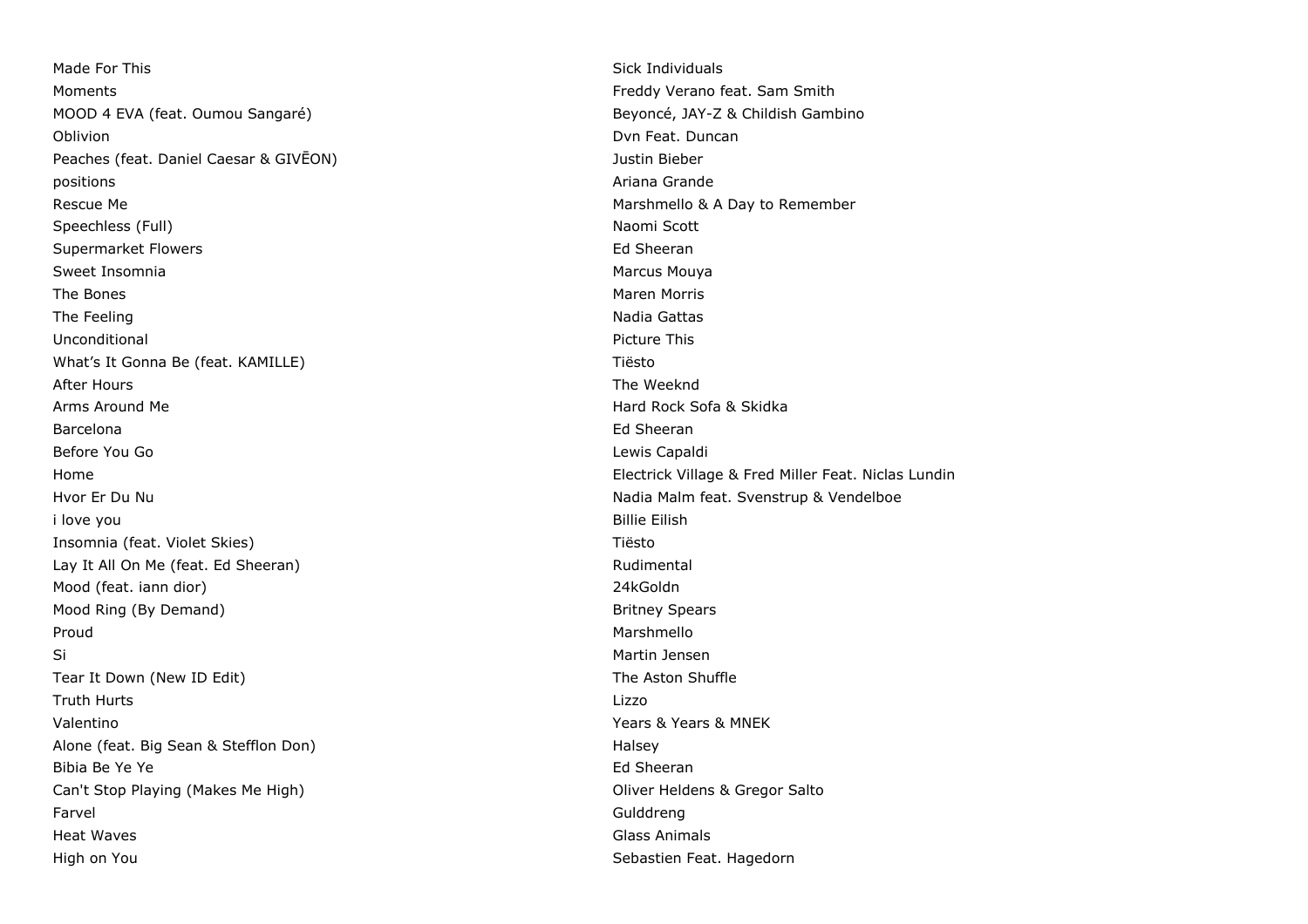**I Know You Skylar Grey** Let It Be Me (feat. Ava Max) and the Controller of the Controller of the David Guetta Pray For Me The Weeknd, Kendrick Lamar Røgsignaler Camilo & Grande feat. Klumben Something Special **Pop Smoke** Pop Smoke Something Special Pop Smoke Pop Smoke Soundwave R3hab & Trevor Guthrie Stay Henry Krinkle The Pages **Kelde** Therefore I Am Billie Eilish You Need To Calm Down Taylor Swift Swift Swift Swift Swift Swift Swift Swift Swift Swift Swift Swift Swift Swift Swift Swift Swift Swift Swift Swift Swift Swift Swift Swift Swift Swift Swift Swift Swift Swift Swift Swift S Anyone Justin Bieber BROWN SKIN GIRL BEYONCÉ, SAINT JHN, Wizkid & Blue Ivy Carter changes XXXTENTACION Fireflies John Dahlbäck feat. Melanie Fontana I Just Can't Crookers Feat. Jeremih I Rise Madonna and the Madonna and the Madonna and the Madonna and the Madonna and Madonna and Madonna and Madon Nancy Mulligan **Ed Sheeran** Ed Sheeran Ed Sheeran **Ed Sheeran** Ramenez la coupe à la maison Vegedream Say It Right David Latour Communication of the Communication of the David Latour Communication of the David Latour This Is How We Bounce In Denmark **Anders Crawn** Anders Crawn You Were Right **Rüfüs** Ain't No Sunshine Simioli & Provenzano Feat. Scarlet Changing Me **Bobby Green Feat. Sean Michael Murray** Bobby Green Feat. Sean Michael Murray Get Down Two Controllers and the Controllers of the Two Controllers and Two Controllers and Two Controllers and Two Controllers and Two Controllers and Two Controllers and Two Controllers and Two Controllers and Two Contro Love Me a Little **Example 2018** 2019 12:30 Nine a Little Riggi & Piros ME! (feat. Brendon Urie of Panic! At the Disco) Taylor Swift Never Break John Legend One Heart **ItaloBrothers & Floorfilla** Rocket Man Taron Egerton and Taron Egerton and Taron Egerton and Taron Egerton and Taron Egerton Save Myself **Ed Sheeran** Ed Sheeran **Ed Sheeran** Ed Sheeran **Ed Sheeran** Take The Time (Nick Coleman Edit) Tiny Tiny Gravity DJ Fresh feat. Ella Eyre Here We Go **Klaas & Mazza** Hold You Basto I Don't Wanna Talk (I Just Wanna Dance) and Glass Animals Glass Animals Lov3 Swanky Tunes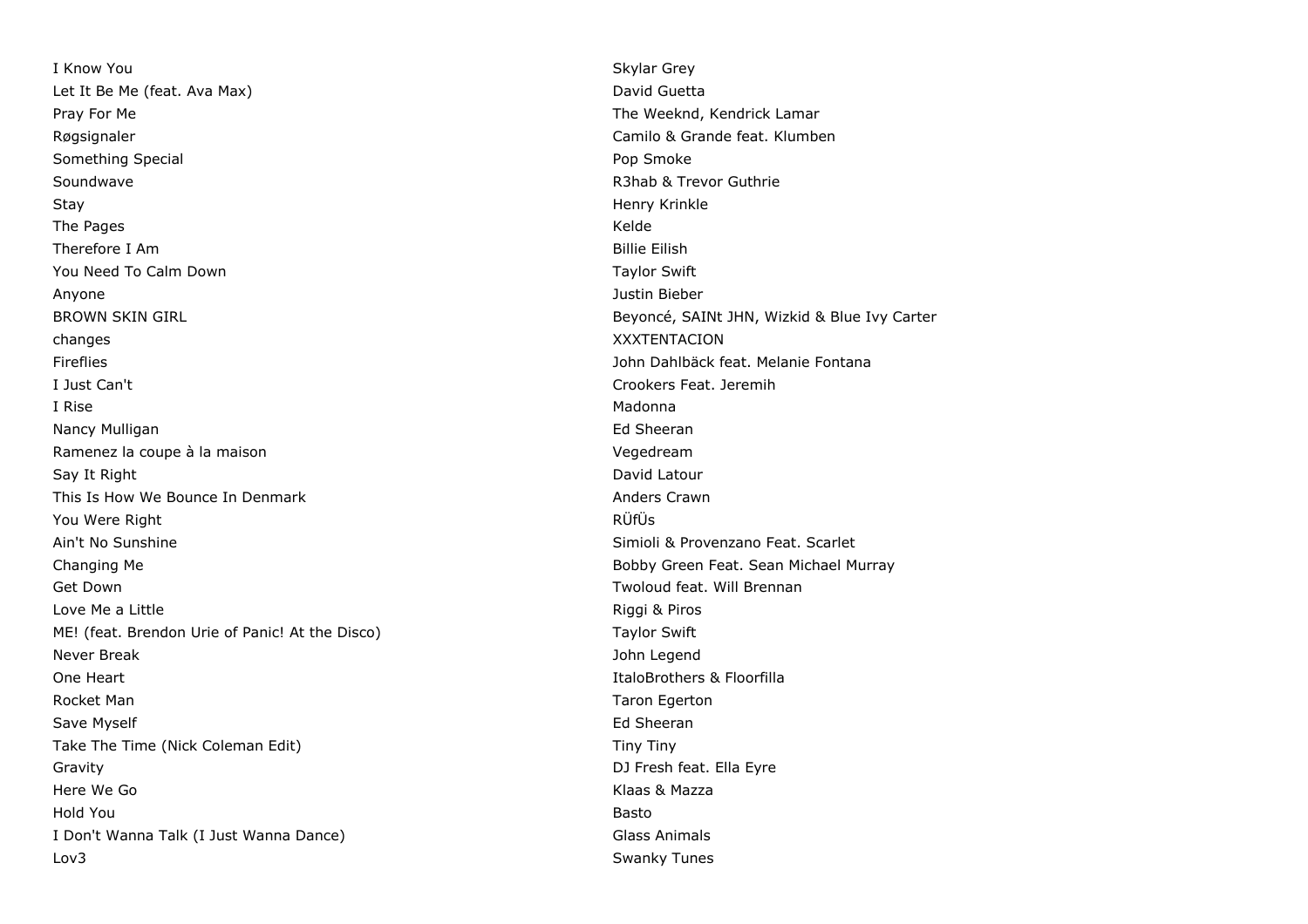Over Nature Matvey Emerson Nature Matvey Emerson Playing Games Summer Walker Summer Walker Saturday Nights Khalid Wiki Niki Treyy G & Daynik Feat. Eiqu 17 År Page Four Bassline Business Volmer Come Along DJ Licious Essence (feat. Justin Bieber & Tems) Wizkid Harmony Luca Guerrieri I Feel It Coming (feat. Daft Punk) The Weeknd Let's Get F\*ucked Up and the set of the set of the MAKJ & Lil Jon Only You Cheat Codes & Little Mix Saving Grace **As I Am feat. Nicola Tate** As I Am feat. Nicola Tate What Can I Do Secondcity ALREADY Beyoncé, Shatta Wale & Major Lazer Every Single Piece **Redondo & Bolier Feat.** She Keeps Bees Gravity **Blasterjaxx** One by One Luciana & Glovibes Patrick Swayze Too Young To Die Rubber Curbi The Weekend Generik feat. Nicky Van She Fake Love **Drake** Drake Drake Drake Drake Drake Drake Drake Drake Drake Drake Drake Drake Drake Drake Drake Drake Drake Drake Drake Drake Drake Drake Drake Drake Drake Drake Drake Drake Drake Drake Drake Drake Drake Drake Flutes (Kiss FM Edit) How Hard I Try **Filous Feat.** James Hersey It's on You **Sugar Hill & Wasabi** The Sugar Hill & Wasabi The Sugar Hill & Wasabi Kiss and Make Up **Dua Lipa & BLACKPINK Contained All and Make Up Dua Lipa & BLACKPINK** Let Me Down (Tube & Berger Edit) Daniel Steinberg Communication of the Daniel Steinberg Mountain Top **Kraak & Smaak** And Allen And Allen And Allen And Allen And Allen And Allen And Allen And Allen And A See You Soon **Michael Brun & Rune Rk Feat. Denny White** See You Soon Get Low Get Low Dillon Francis & DJ Snake I Gotta Let You Go DJ Tonka & Stefan Rio Rave After Rave **WAXED After Rave WAXED A** CONSULTER THE RAVE WAS NOT TO A LITTLE AND MALL THAT A LITTLE AND MALL THAT A LITTLE AND MALL THAT A LITTLE AND MALL THAT A LITTLE AND MALL THAT A LITTLE AND MALL THAT A LITTLE AN Rumors **Pep & Rash** To The Sun Deniz Koyu and the Sun Deniz Koyu and the Sun Deniz Koyu and the Deniz Koyu and the Deniz Koyu and the Sun Deniz Koyu and the Sun Deniz Koyu and the Sun Deniz Koyu and the Sun Deniz Koyu and the Sun Deniz Koyu a We Can Take The Night Benjamin Led feat. Christos (I'm Gonna) Love Me Again Taron Egerton & Elton John Taron Egerton & Elton John

Newson Sound Sound Sound Sound Sound Sound Sound Sound Sound Sound Sound Sound Sound Sound Sound Sound Sound S Bizzle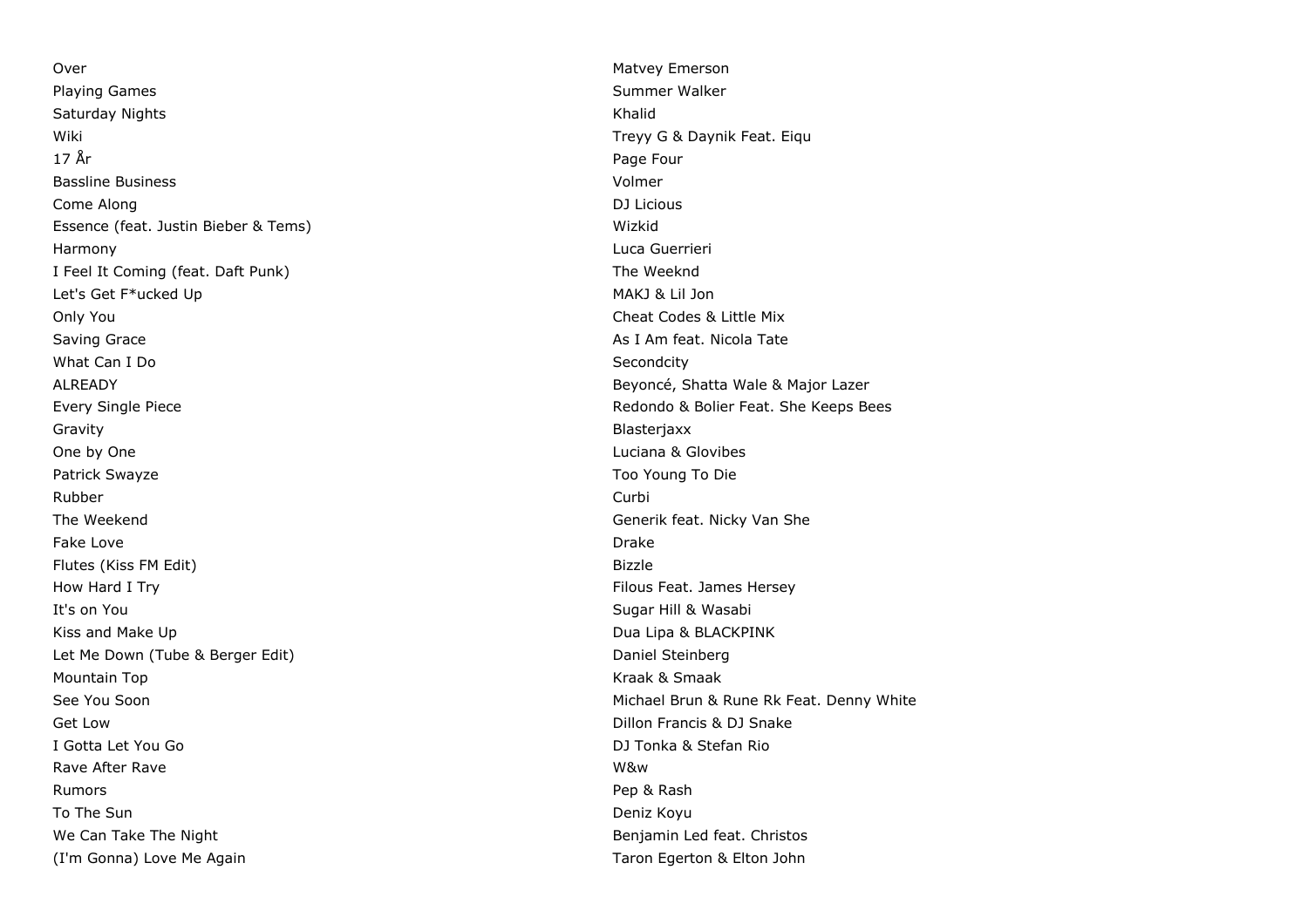Heliocentric **Electrick Village** Hey Sexy Lady Van De Laser Holiday DJ Antoine Machine (2015 Remake) Faustix feat. Kamilia Amélie Soul Makossa (Money) X (November 2012) Yolanda Be Cool & Dcup Sweets (Soda Pop) Fox Stevenson Fox Stevenson 24K Magic **Bruno Mars** 24K Magic **Bruno Mars** 24K Magic **Bruno Mars** 24K Magic **Bruno Mars** We Paid **Contract Contract Contract Contract Contract Contract Contract Contract Contract Contract Contract Contract Contract Contract Contract Contract Contract Contract Contract Contract Contract Contract Contract Contra** SPIRIT (From Disney's "The Lion King") SPIRIT (From Disney's and Disney's experience of the Beyoncé I'll Never Love Again (Extended Version) Lady Gaga Feel Good Aba Adventure of a Lifetime Coldplay and the Coldplay Coldplay Coldplay Again (feat. XXXTENTACION) [Alan Walker Remix] Noah Cyrus Noah Cyrus Again (feat. XXXTENTACION) Noah Cyrus Noah Cyrus Noah Cyrus Noah Cyrus Noah Cyrus Ain't My Fault **Zara Larsson** Ain't Your Mama Jennifer Lopez More More More **More** Alexander Brown Something Beautiful (Radio Edit) Alexander Brown feat. Siff Ganjaman Alfons and Alfons and Alfons and Alfons and Alfons and Alfons and Alfons and Alfons and Alfons and Alfons and Alfons and Alfons and Alfons and Alfons and Alfons and Alfons and Alfons and Alfons and Alfons and Alfo Alien Nik & Jay Alive Madden All Falls Down (Steve Aoki Remix) Alan Walker, Noah Cyrus & Digital Farm Animals All Falls Down Alan Walker, Noah Cyrus & Digital Farm Animals All Hours **All Hours** and the set of the set of the set of the set of the set of the set of the set of the set of the set of the set of the set of the set of the set of the set of the set of the set of the set of the set o All I Wanna Do Martin Jensen (Martin Jensen Martin Jensen Martin Jensen Martin Jensen Martin Jensen Martin Jensen (Martin Jensen Martin Jensen Martin Jensen Martin Jensen Martin Jensen Martin Jensen (Martin Jensen Martin J All In My Head (Flex) [feat. Fetty Wap] example the state of the state of the Fifth Harmony All My Friends (feat. Tinashe & Chance The Rapper) Snakehips All the Stars Kendrick Lamar & SZA All We Know (feat. Phoebe Ryan) The Chainsmokers and the Chainsmokers Allerede Is Emil Stabil Alt Eller Intet (feat. Gilli) Sleiman Angel Zoo Phlake Lille Hjerte (feat. Shaka Loveless) Ankerstjerne Mit Navn I Lys (feat. Lille & Isaac Kasule) Ankerstjerne Tag Mig Væk (feat. Joey Moe) Ankerstjerne Another You (feat. Mr. Probz) [Radio Edit] Armin van Buuren Armin van Buuren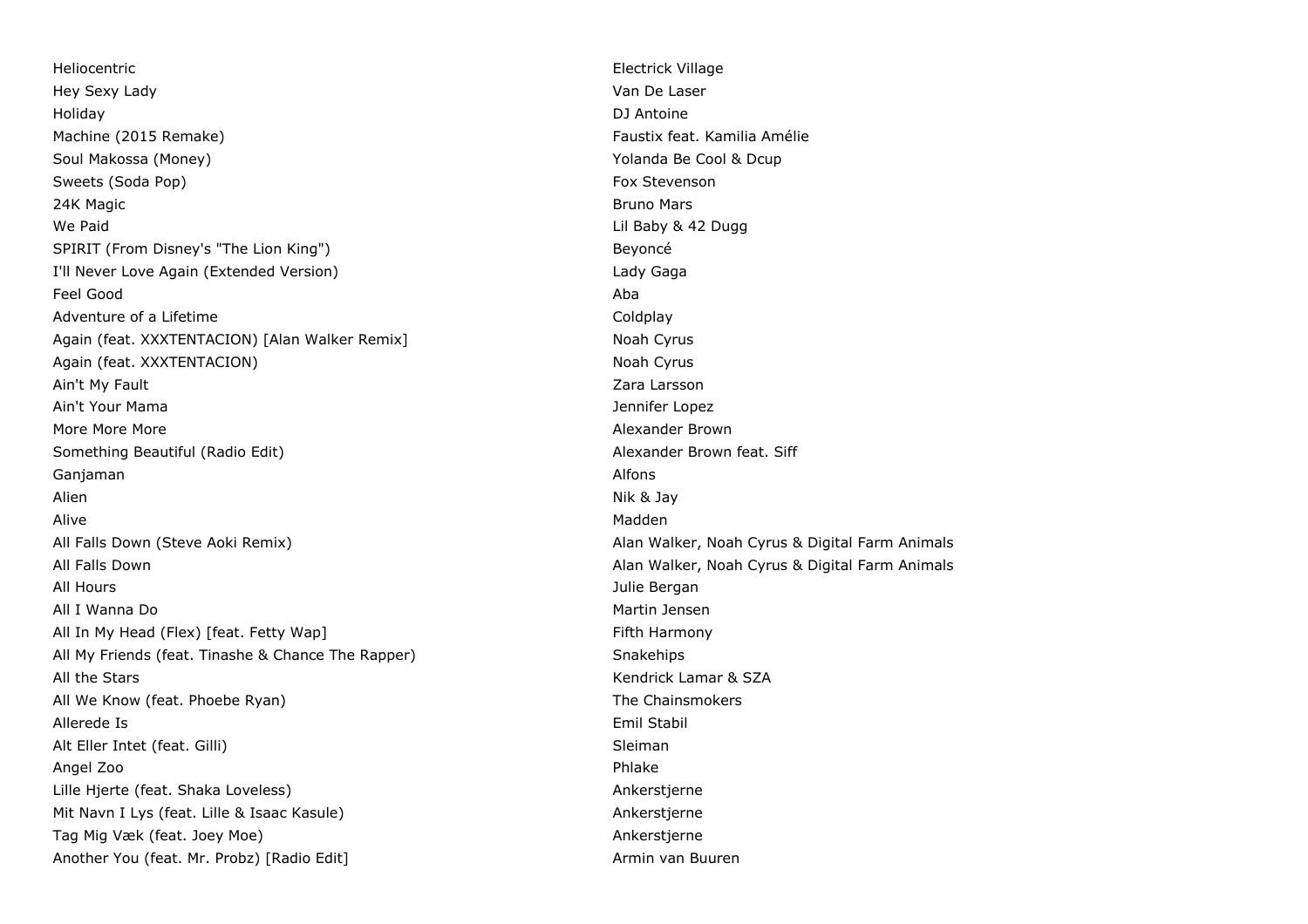Anywhere **Rita Ora Rita Ora Rita Ora Rita Ora Rita Ora Rita Ora Rita Ora Rita Ora Rita Ora Rita Ora** Love Me Harder **Ariana Grande** Controller Ariana Grande Controller Ariana Grande Controller Ariana Grande Controller Problem (feat. Iggy Azalea) Ariana Grande The Nights **Avicii** Back Where I Belong (feat. Avicii) Channel Communication Communication Communication Communication Communication Bad Blood Taylor Swift Bang my Head (feat. Sia & Fetty Wap) David Guetta Be Together (feat. Wild Belle) Major Lazer Beautiful Disaster (feat. Stella Rio & Damon Sharpe) Morgan Page Beautiful Heartbeat [Avicii Remix] (feat. Frida Sundemo) MORTEN Beautiful Heartbeat [Deorro Remix] (feat. Frida Sundemo) MORTEN Beautiful Heartbeat (feat. Frida Sundemo) [Radio Edit] MORTEN Beautiful Now (feat. Jon Bellion) Beautiful Now (feat. Emil Bong Bong Bong & Lil Label Remix) and Redd Producer] Citybois Bedre End Rihanna **Citybois** Citybois **Citybois Citybois** Better When I'm Dancin' Meghan Trainor and Better When I'm Dancin' Meghan Trainor Knock You Out **Bingo Players Example 20** Section 20 and 20 Section 20 and 20 Section 20 and 20 Section 20 and 20 Section 20 and 20 Section 20 and 20 Section 20 and 20 Section 20 and 20 Section 20 and 20 Section 20 and 20 Black Magic Little Mix Blackout (feat. Steph Jones) The Contract of the Contract of the Tritonal Tritonal Blank Space Taylor Swift Space Swift Space Swift Space Swift Space Swift Space Swift Space Swift Space Swift Space Swift Space Swift Space Swift Space Swift Space Swift Space Space Space Space Space Space Space Space Space Blended Family (What You Do For Love) [feat. A\$AP Rocky] Alicia Keys Blind Igen Karl William Communication and the Communication of the Communication of the Communication of the Communication of the Communication of the Communication of the Communication of the Communication of the Communic Body Moves **DNCE** Bomaye (feat. Livid & MellemFingaMuzik) Sleiman Bonfire (feat. Alma) Felix Jaehn Eliz Jaehn Eliz Jaehn Eliz Jaehn Eliz Jaehn Eliz Jaehn Eliz Jaehn Eliz Jaehn Eliz Jaehn Eliz Jaehn Eliz Jaehn Eliz Jaehn Eliz Jaehn Eliz Jaehn Eliz Jaehn Eliz Jaehn Eliz Jaehn Eliz Jaehn El Boom (feat. MOTi, TY Dolla \$ign, Wizkid & Kranium) Major Lazer Both of Us (feat. Stor-I) South of Us (feat. Stor-I) South of Us (feat. Stor-I) South of Us (feat. Stor-I) Broken (feat. Adam Lambert) Tritonal & Jenaux Cake By the Ocean DNCE Cake By the Ocean DNCE Faith Calvin Harris Pray to God (feat. HAIM) Calvin Harris Calvin Harris Calvin Harris Calvin Harris Calvin Harris Calvin Harris Calvin Harris Calvin Harris Calvin Harris Calvin Harris Calvin Harris Calvin Harris Calvin Harris Calvin Harris C Camera JULIAS MOON Can't Feel My Face CAN'T STOP THE FEELING THE FEELING THE FEELING FROM DREAM THE WEEKING FROM DREAMWORKS ANIMATION "Trolls") Justin Timberlake Capsize Frenship & Emily Warren I Really Like You Carly Rae Jepsen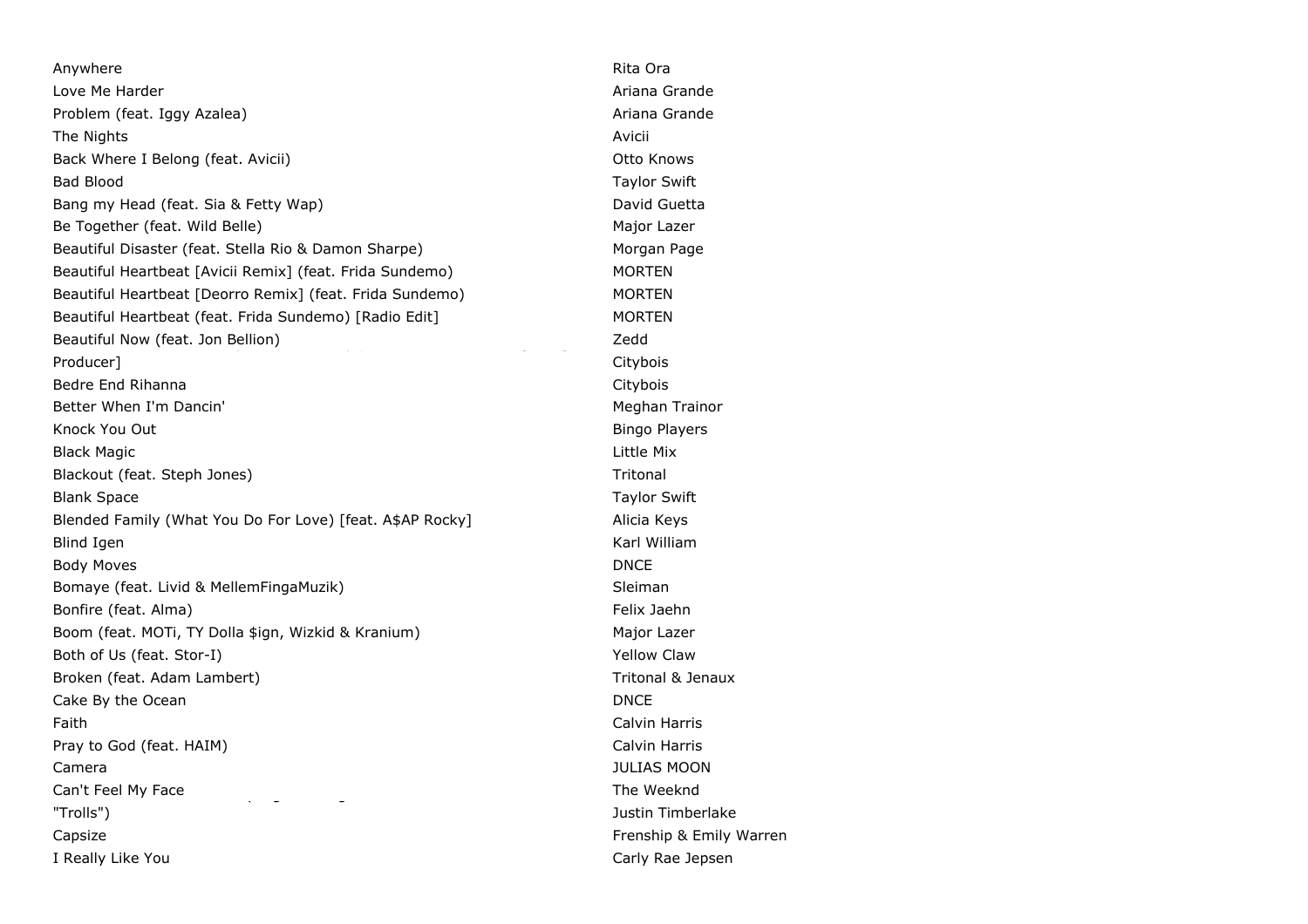Sleepless (feat. The High) (Radio Edit) Cazzette Cazzette C'est la vie (feat. MellemFingaMuzik) Gilli **Cheap Thrills** Sia Cheerleader (Felix Jaehn Remix Radio Edit) Omi Close (feat. Tove Lo) Nick Jonas Closer (feat. Halsey) The Chainsmokers and the Chainsmokers and the Chainsmokers and the Chainsmokers Closer (feat. Jennie A.) Lemaitre Cold (feat. Future) and the cold (feat. Future) and the cold (feat. Future) and the cold (feat. Future) and the cold (feat. Future) Cold Water (feat. Justin Bieber & MØ) Major Lazer Come And Get It John Newman Come Closer (feat. David Jay) Faustix Come Closer (feat. David Jay) Company Justin Bieber Contact (feat. Giang Pham) Lulleaux Cool For The Summer Cool For The Summer Cool For The Summer Cool For The Summer Cool For The Summer Cool For The Summer Cool For The Summer Cool For The Summer Cool For The Summer Cool For The Summer Cool For The Summer Co Cool Girl Tove Lo Dancing on My Own (Tiësto Remix) Calum Scott Calum Scott Dancing on My Own Calum Scott Calum Scott Calum Scott Dangerous Woman **Ariana Grande** Communication and Communication and Ariana Grande You Only Talk In #Hashtag (feat. Luciana) (Dirty Edit) Dave Audé Hey Mama (feat. Nicki Minaj & Afrojack) David Guetta Lovers on the Sun (feat. Sam Martin) discussed the Sun Lovers on the Sun (feat. Sam Martin) Limbo (Original Mix) Daxtar Dedikeret (feat. Benny Jamz, Gilli & MellemFingaMuzik) Molo Deep Blue **Oceans** Dejlig TopGunn Delicate Taylor Swift **Five Hours** Deorro Five More Hours (Deorro x Chris Brown) Deorro x Chris Brown Det Der Jimilian disco tits Tove Lo You Know You Like It **Now You AlunaGeorge Contract Contract Contract Contract Contract Contract Contract Contract Contract Contract Contract Contract Contract Contract Contract Contract Contract Contract Contract Contrac** Inficeret Djämes Braun Don't Be So Shy (Filatov & Karas Remix) Imany Don't Let Me Down [W&W Remix] (feat. Daya) The Chainsmokers Don't Let Me Down (feat. Daya) and the Chainsmokers and the Chainsmokers of the Chainsmokers Don't Wanna Know (feat. Kendrick Lamar) Maroon 5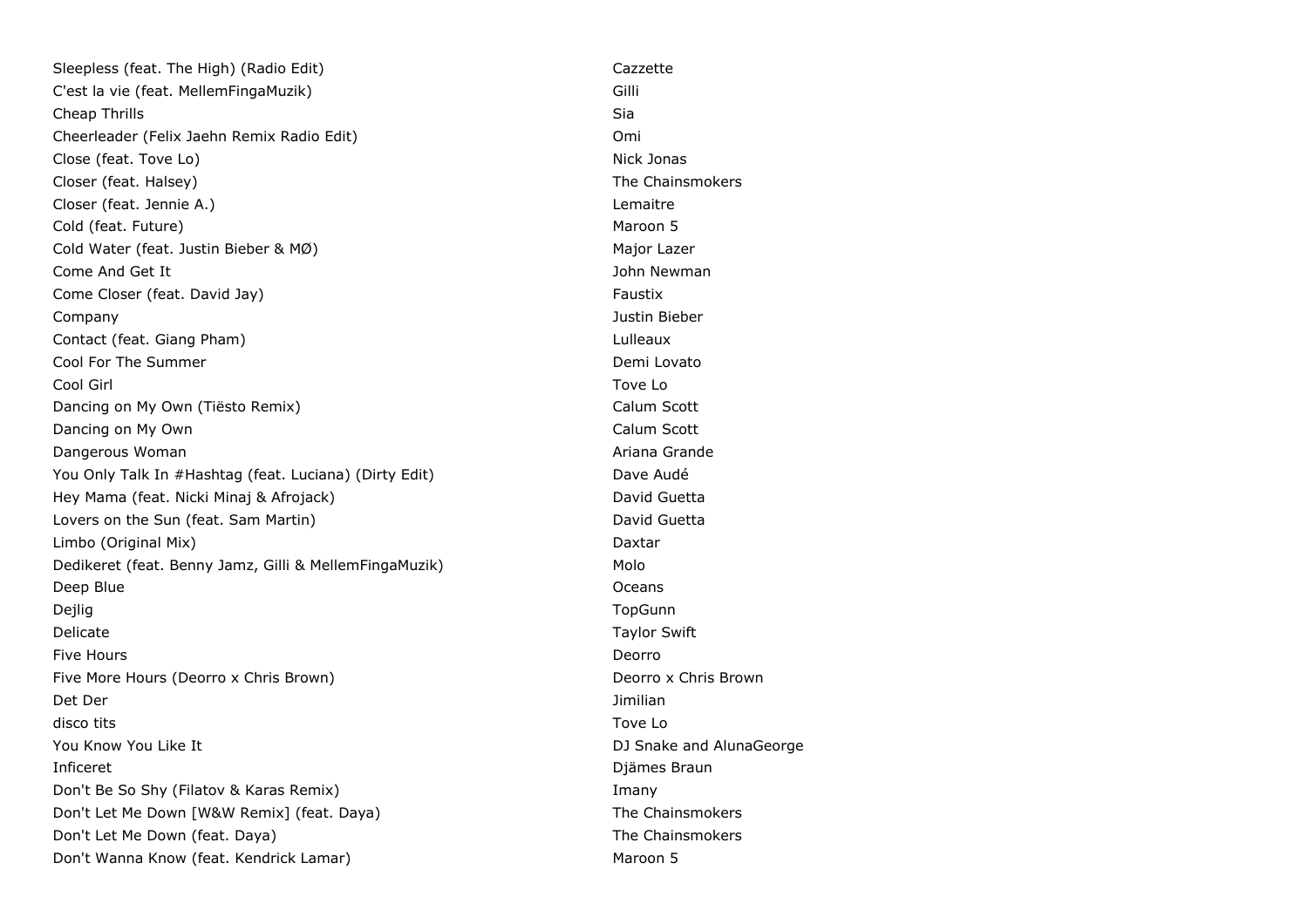Don't Worry (feat. Ray Dalton) [Radio Version] Madcon Doorstep ANYA Dream Bigger (Instrumental) and Axwell Λ Ingrosso Dream Bigger (Radio Edit) Axwell Λ Ingrosso Drikker For Lidt Gulddreng Drop In the Ocean (feat. AronChupa) Comi Drug Dealer (feat. Ariana DeBoo) Macklemore  $\Box$ Dynamite (feat. Pretty Sister) Nause National System of the Nause Nause Nause Nause Nause Nause Nause Nause Na Cool Kids Echosmith Bloodstream Ed Sheeran Don't Ed Sheeran I See Fire **Ed Sheeran** I'm A Mess **Ed Sheeran** One **Example 2018 Contract Contract Contract Contract Contract Contract Contract Contract Contract Contract Contract Contract Contract Contract Contract Contract Contract Contract Contract Contract Contract Contract Cont** Photograph **Ed Sheeran** Ed Sheeran **Ed Sheeran** Tenerife Sea Edition of the Sea Edition of the Sheeran Edition of the Sheeran Edition of the Sheeran Edition of the Sheeran Edition of the Sheeran Edition of the Sheeran Edition of the Sheeran Edition of the Sheeran Editio Undiscovered **Emilie Esther** Emilie Esther **Emilie Esther** End Game (feat. Ed Sheeran & Future) Taylor Swift Eneste Joey Moe Ensom Gulddreng Er Det En Fugl Emil Stabil Escape (feat. Steph Jones) Tritonal Escape (Into the Sunset) [feat. Una] [Radio Edit] The Contract Mate of Quintino Est-ce que tu m'aimes ? (Pilule Bleue) Maître Gims Everchanging SAVEUS Everglow Coldplay Exs and Ohs Elle King Eyes Shut Years & Years Fade Out Lines The Avener The Avener Section 2014 12:00 12:00 12:00 12:00 12:00 12:00 12:00 12:00 12:00 12:00 12:00 12:00 12:00 12:00 12:00 12:00 12:00 12:00 12:00 12:00 12:00 12:00 12:00 12:00 12:00 12:00 12:00 12:00 12:0 Faded (Tiesto's Northern Lights Remix) and Alan Walker Faded Alan Walker (1999) and the set of the set of the set of the set of the set of the set of the set of the set of the set of the set of the set of the set of the set of the set of the set of the set of the set of the se Farfar Sang Rasmus Seebach and The Rasmus Seebach and The Rasmus Seebach and The Rasmus Seebach and The Rasmus Seebach Farlig Rasmus Seebach Fast Car (feat. Dakota) [Radio Edit] Jonas Blue Fast Car (feat. River) and the control of the control of the control of the control of the control of the control of the control of the control of the control of the control of the control of the control of the control of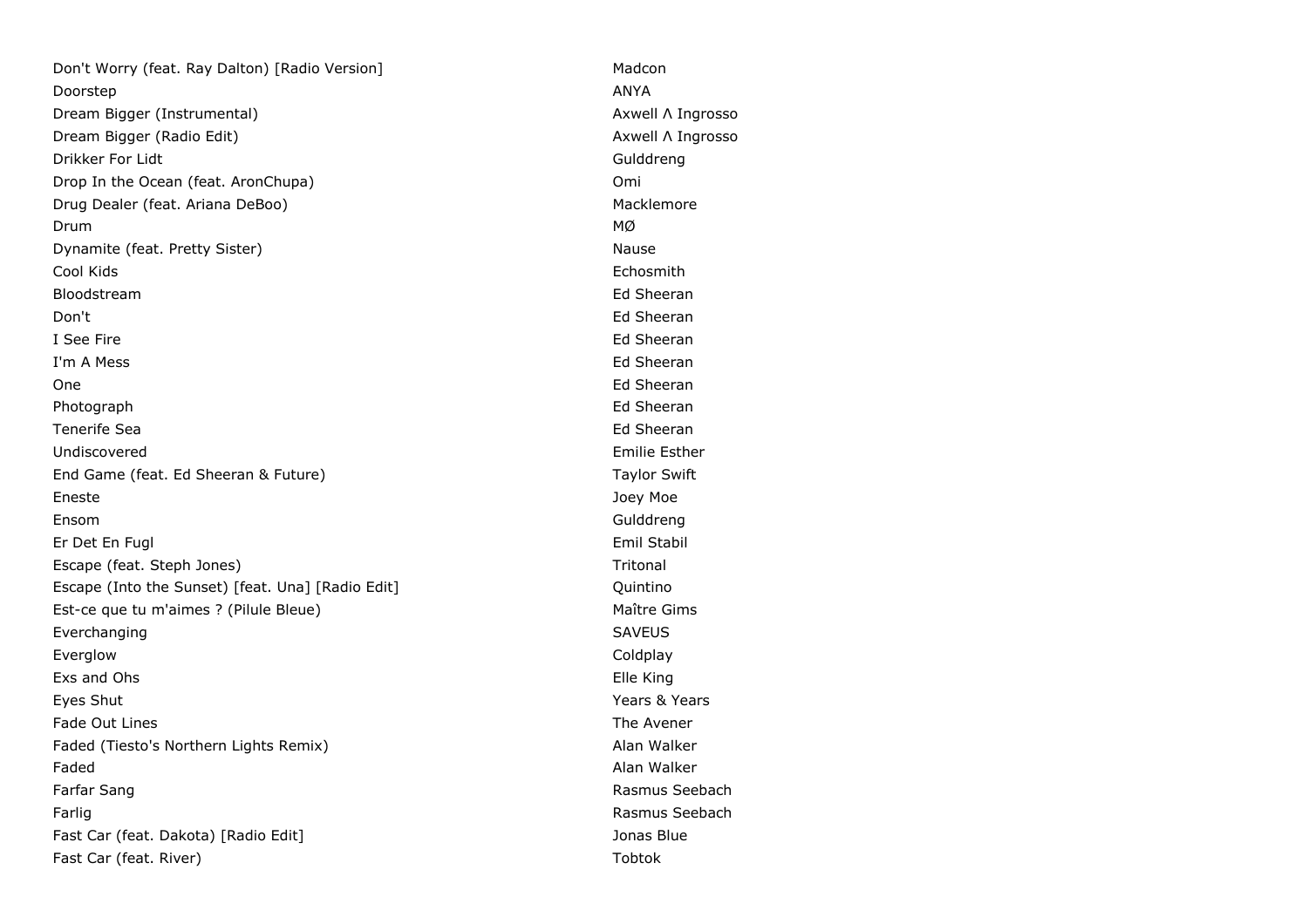Favorite Lie Ericka Jane Ain't Nobody (Loves Me Better) entitled the state of the Second Felix Jaehn Trap Queen Fetty Wap Filthy Justin Timberlake Final Song MØ Finesse (feat. Cardi B) [Remix] Bruno Mars Bruno Mars Bruno Mars Bruno Mars Bruno Mars Bruno Mars Bruno Mars B Fireflies (feat. Luciana) [Extended Mix] Bassiackers Bassiackers Flawless **Mads Langer** Mads Langer Mads Langer Mads Langer GDFR (feat. Sage The Gemini & Lookas) Flo Rida I Don't Like It, I Love It (feat. Robin Thicke & Verdine White) Flo Rida For Evigt (feat. Johan Olsen) Volbeat For You (From "Fifty Shades Freed") Liam Payne & Rita Ora Fragile **Kygo & Labrinth** Fred (Remix) Bo Evers Freefall (feat. BullySongs) Armin van Buuren Armin van Buuren Blame It on Me George Ezra and the George Ezra and the George Ezra and George Ezra and George Ezra and George Ezra and George Ezra and George Ezra and George Ezra and George Ezra and George Ezra and George Ezra and George Ghost Town **Adam Lambert** Communication and Communication and Communication and Adam Lambert Girls Like (feat. Zara Larsson) Tinie Tempah Giv Mig Noget **All Accords** Contact Contact Contact Contact Contact Contact Contact Contact Contact Contact Contact Contact Contact Contact Contact Contact Contact Contact Contact Contact Contact Contact Contact Contact Co Give Me Your Love (feat. John Newman & Nile Rodgers) Sigala Gold Kiiara Golden (feat. Lukas Graham) Brandon Beal and Brandon Beal and Brandon Beal and Brandon Beal Golden Light (feat. 6AM) and the state of the state of the state of the state of the Madden Good For You (feat. A\$AP Rocky) Selena Gomez Gorgeous **Taylor Swift** Hands To Myself Selena Gomez Selena Gomez Selena Gomez Selena Gomez Selena Gomez Selena Gomez Havana (feat. Young Thug) Camila Cabello Camila Cabello Heathens twenty one pilots and the matter of the twenty one pilots of twenty one pilots of twenty one pilots of the twenty one pilots of the twenty one pilots of the twenty one pilots of the twenty one pilots of the twenty Smile & Wave **Hedegaard and Brandon Beal** Cykler Uden Hænder Hej Matematik Hide Away Daya Higher Love **Alex Vargas** Alex Vargas Alex Vargas Alex Vargas Alex Vargas Alex Vargas Alex Vargas Alex Vargas Alex Vargas Alex Vargas Alex Vargas Alex Vargas Alex Vargas Alex Vargas Alex Vargas Alex Vargas Alex Vargas Alex Him & I G-Eazy & Halsey Himalaya SAVEUS History One Direction Hold Back the River **State Accord Following State Accord Following State Accord Following State Accord Following State Accord Following State Accord Following State Accord Following State Accord Following State Accord Foll**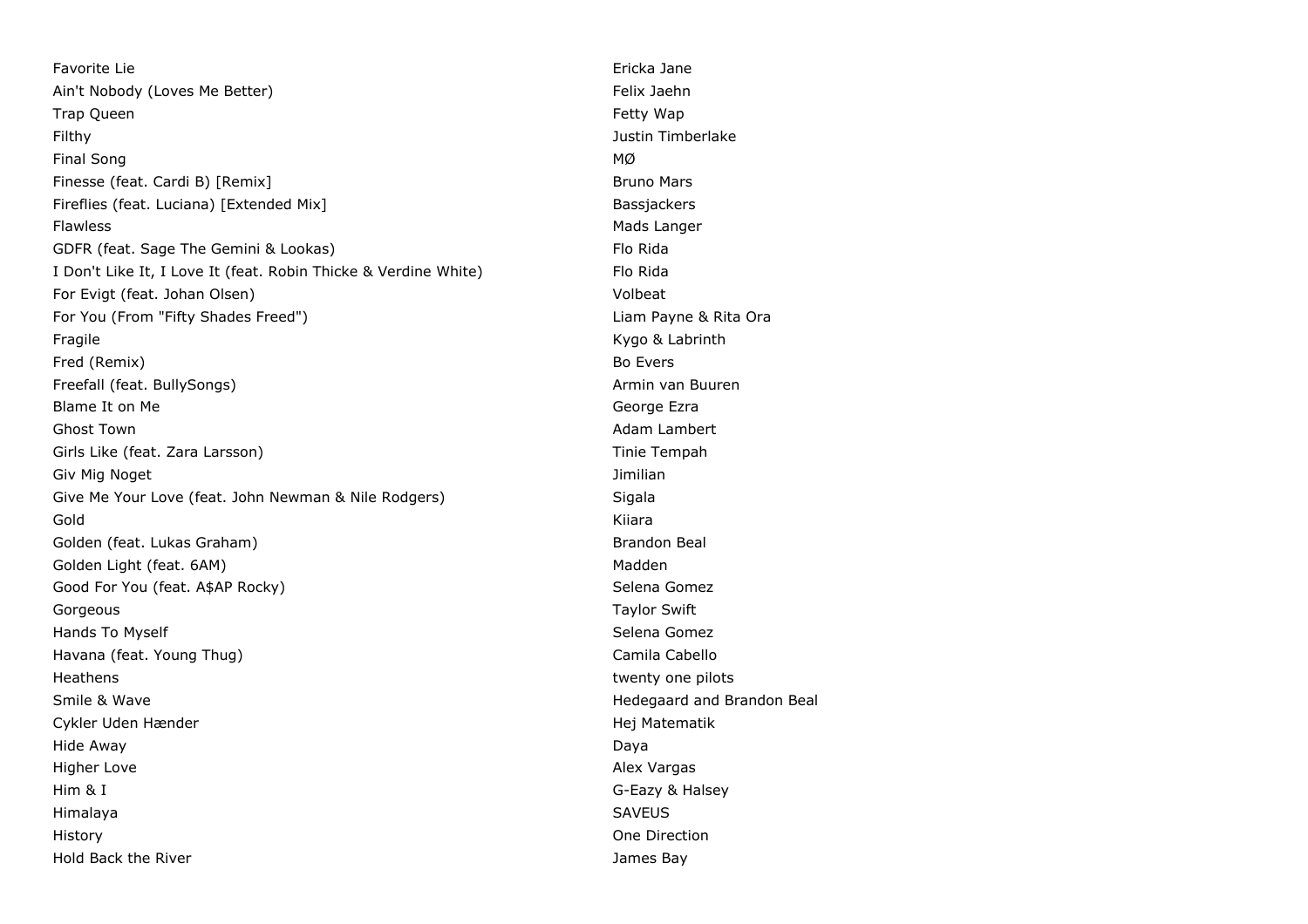Hotter Than Hell **Dua Lipa** Dua Lipa How Deep Is Your Love Calvin Harris & Disciples How Long Charlie Puth Hurts So Good **Astrid Southern Southern Southern Southern Southern Southern Southern Southern Southern Southern Southern Southern Southern Southern Southern Southern Southern Southern Southern Southern Southern Southern So** Hva' Så Gulddreng Hvor Er Du Bro? Bro Hymn for the Weekend **Coldpany** Coldplay I Dont Like It I Love It (feat. Robin Thicke & Verdine White) Flo Rida I Feel the Love **Tritonal**, R5 & Ross Lynch I Know What You Did Last Summer Shawn Mendes & Camila Cabello I Miss You (feat. Julia Michaels) Clean Bandit I Took a Pill in Ibiza (Seeb Remix) and the matter of the Mike Posner and Mike Posner I Wanna Know (feat. Nico & Vinz) Alesso I Was Wrong (Robin Schulz Remix) A R I Z O N A I Won't Let You Down (feat. Bekuh Boom) Christopher Christopher ID2 (Radio Edit) Dimitri Vangelis & Wyman **If It Ain't Love** Jason Derulo IKEA Episodes Phlake **Ild Til Blokken** Diämes Braun Diämes Braun Diämes Braun Diämes Braun Diämes Braun Diämes Braun Diämes Braun Diämes Braun Diämes Braun Diämes Braun Diämes Braun Diämes Braun Diämes Braun Diämes Braun Diämes Braun Diämes Br Im in Control (feat. Popcaan) AlunaGeorge and AlunaGeorge and AlunaGeorge and AlunaGeorge In My Room (feat. Ty Dolla \$ign & Tyga) Yellow Claw & DJ Mustard In the Name of Love **Martin Garrix & Bebe Rexha** In the Night The Weeknd Ingen Andre Groupe is a state of the TopGunn and the TopGunn and the TopGunn and the TopGunn and the TopGunn and the TopGunn and the TopGunn and the TopGunn and the TopGunn and the TopGunn and the TopGunn and the TopGunn a Inside the Lines (feat. Casso) **Mike Perry** Mike Perry Into You Ariana Grande Is That For Me (3LAU Remix) Alesso & Anitta Is That for Me (KO:YU Remix) Alesso & Anitta Is That for Me Alesso & Anitta and The Alesso & Anitta and The Alesso & Anitta and The Alesso & Anitta and The Alesso & Anitta and The Alesso & Anitta and The Alesso & Anitta and The Alesso & Anitta and The Alesso & Anitta Up 'N Away (Video Edit) **Italog and Community** Italog and The Italog and The Italog and The Italog and The Italog and The Italog and The Italog and The Italog and The Italog and The Italog and The Italog and The Italog and Story of My Life **Ivarsson**, Bang & Neuman Story of My Life The Hanging Tree (Rebel Remix) (feat. Jennifer Lawrence) James Newton Howard Want To Want Me Jason Derulo Number of the Unit of the Jason Derulo Jason Derulo Hold My Hand Jess Glynne Million **Million** Joey Moe Best Kept Secret Jógvan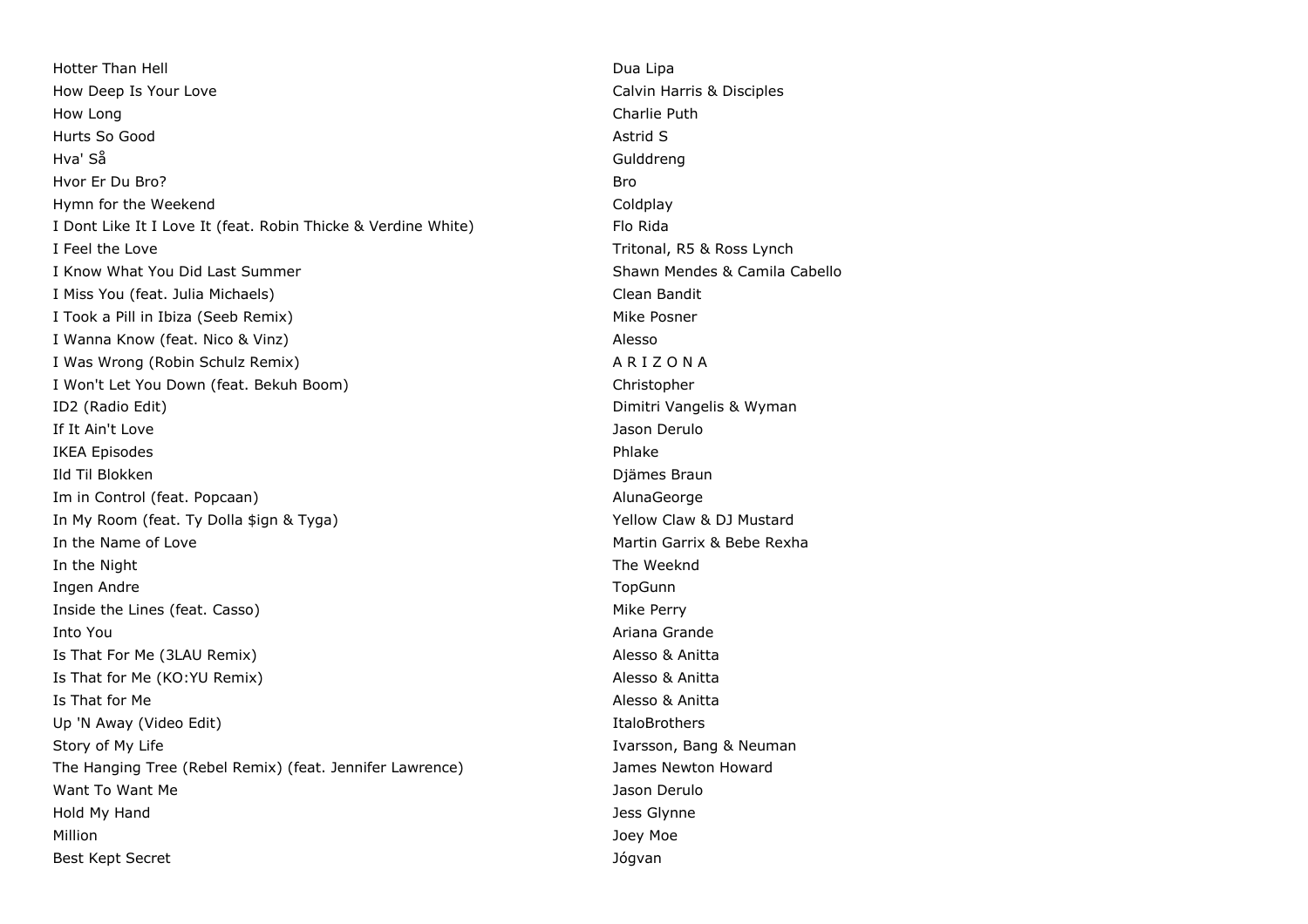| Anywhere For You                                                         | John Martin                   |
|--------------------------------------------------------------------------|-------------------------------|
| Juke Box Hero                                                            | Foreigner                     |
| Dumt På Dig (Radio Edit) (feat. TopGunn)                                 | Kato                          |
| Now (feat. Mads Langer)                                                  | Kato                          |
| Unconditionally                                                          | Katy Perry                    |
| Keep Dreaming (Club Edit)                                                | Hedegaard & Stine Bramsen     |
| Keep Dreaming                                                            | Hedegaard & Stine Bramsen     |
| Brain Freeze (Radio Edit) (feat. B-Jay)                                  | Kelde                         |
| Dumme Penge (feat. Don Stefano)                                          | Kesi                          |
| KIDD Er Din Far                                                          | <b>KIDD</b>                   |
| Hideaway                                                                 | Kiesza                        |
| Kill Em With Kindness                                                    | Selena Gomez                  |
| Koldt Udenfor                                                            | Page Four                     |
| Kom Og Tag Mig                                                           | Wafande                       |
| Firestone (feat. Conrad Sewell)                                          | Kygo                          |
| Stole the Show (feat. Parson James)                                      | Kygo                          |
| Cut Your Teeth (Kygo Remix)                                              | Kyla La Grange & Kygo         |
| Kære Mor                                                                 | <b>NOAH</b>                   |
|                                                                          |                               |
| Summertime Sadness [Lana Del R                                           | Lana Del Rey & Cedric Gervais |
| Langsom                                                                  | Gilli                         |
| Legends Never Die (Alan Walker Remix) [feat. Against the Current & Mako] | League of Legends             |
| Legends Never Die (feat. Against the Current)                            | League of Legends             |
| Let It Go                                                                | James Bay                     |
| Let It Soak (Dengang Du Græd)                                            | Stine Bramsen                 |
| Let Me Go (feat. Florida Georgia Line & watt)                            | Hailee Steinfeld & Alesso     |
| Let Me Love You (feat. Justin Bieber)                                    | DJ Snake                      |
| Let You Down                                                             | <b>NF</b>                     |
| Søvnløs                                                                  | L.I.G.A                       |
| Ligesom Mig                                                              | Kesi                          |
| Light It Up (feat. Nyla & Fuse ODG) [Remix]                              | Major Lazer                   |
| LIKE I WOULD                                                             | ZAYN                          |
| Prayer in C (Robin Schulz Radio Edit)                                    | Lilly Wood & The Prick        |
| Limousine (feat. Madcon)                                                 | Christopher                   |
| Linje H                                                                  | Nik & Jay                     |
| Take Me To Amnesia                                                       | Linnet                        |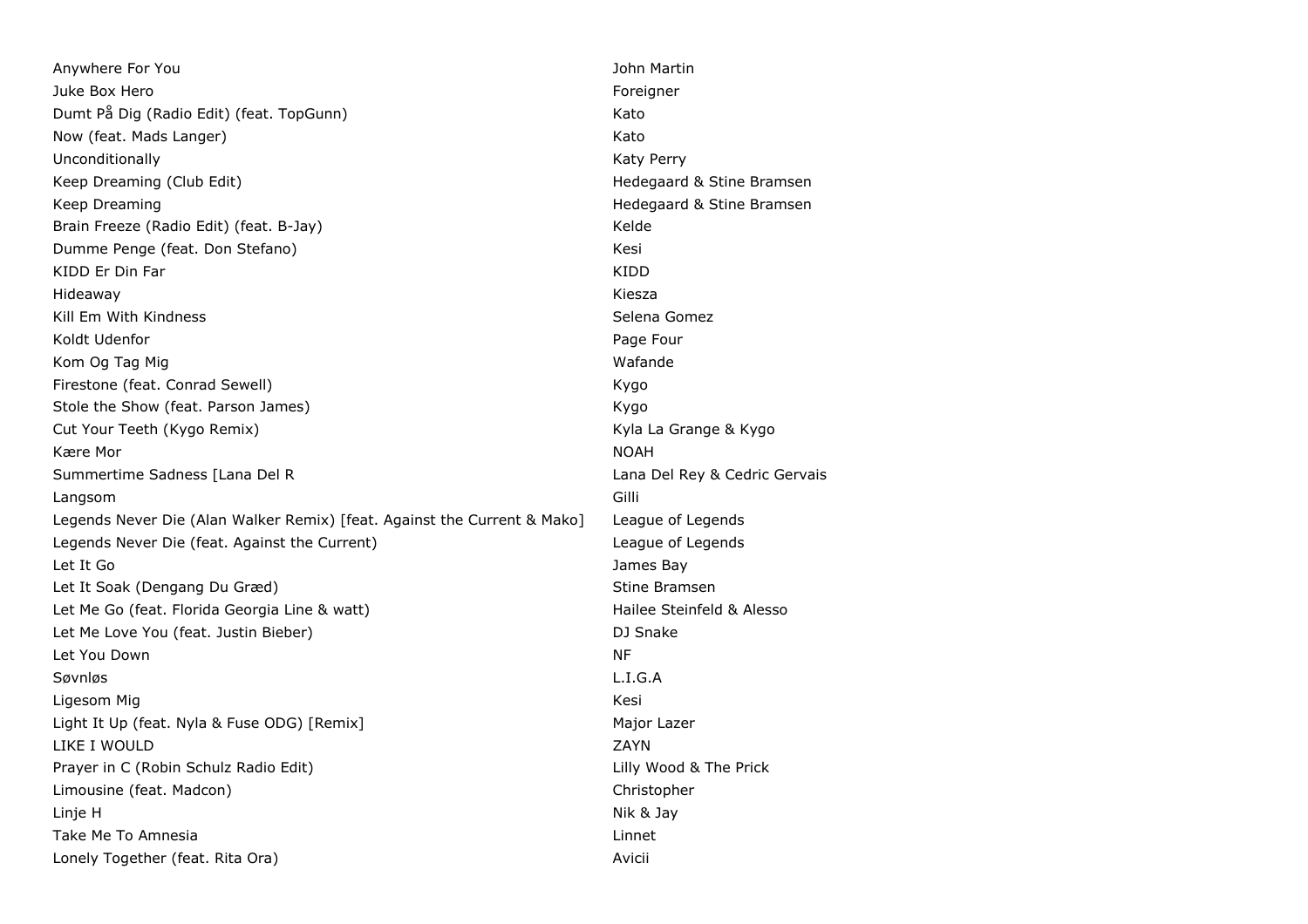Lonely Together (feat. Rita Ora) [Alan Walker Remix] Avicii Love Me Now John Legend Love Myself **Hailee Steinfeld** Love on Me Galantis & Hook N Sling Love on the Brain **Rights Love on the Brain** Love Yourself Justin Bieber Lucy Burhan G Luftballon Cisilia Mama Said Lukas Graham Lush Life Zara Larsson Længe Siden **Van de Siden Siden Siden Siden Siden Siden Siden Siden Siden Siden Siden Siden Siden Siden Siden S** Rude MAGIC! Magisk and the state of the state of the state of the state of the state of the State of the State of the State of the State of the State of the State of the State of the State of the State of the State of the State of the Lean On (feat. MØ & DJ Snake) Major Lazer Major Lazer Man's Not Hot Big Shaq and Big Shaq and Big Shaq and Big Shaq and Big Shaq and Big Shaq and Big Shaq Fatter Det Nu and The Second Second Second Second Second Second Second Second Second Second Second Second Second Second Second Second Second Second Second Second Second Second Second Second Second Second Second Second Seco Hjerte Der Banker Marie Key (Marie Key Marie Key Marie Key Marie Key Marie Key Marie Key Marie Key Marie Key Marie Key (Marie Key Marie Key Marie Key Marie Key Marie Key Marie Key Marie Key (Marie Key Marie Key Marie Key M Maps Mathematic Secret Secret Secret Secret Secret Secret Secret Secret Secret Secret Secret Secret Secret Secret Secret Secret Secret Secret Secret Secret Secret Secret Secret Secret Secret Secret Secret Secret Secret Sec Don't Look Down (feat. Usher) Martin Garrix Martin Garrix Marvin Gaye (feat. Meghan Trainor) and the control of the Charlie Puth Old Thing Back (feat. Ja Rule and Ralph Tresvant) Matoma & The Notorious B.I.G Me Myself and I G-Eazy x Bebe Rexha Meant to Be (feat. Florida Georgia Line) Show The Bebe Rexha Dear Future Husband Meghan Trainor Mercy **Mercy** Shawn Mendes **Mercy** Shawn Mendes **Shawn Mendes** Middle (feat. Bipolar Sunshine) DJ Snake Mind Made Up (feat. Kylie Auldist) [Lenno vs. Cookin' On 3 Burners] Cookin' On 3 Burners Miss You James Hersey Model Gulddreng Moder Jord **Kim Larsen & Kjukken** Mon Ami (feat. Shaka Loveless) Livid More Than Ever Breather Carolina & Ryos **Breathe Carolina & Ryos** Morgenfest (feat. Ude Af Kontrol) and the controll christ and the Chriz & Heino Sunset (Radio Edit) (feat. Noelia Jay) Moto Move Your Body (Alan Walker Remix) Sia My House Flo Rida and the Contract of the Contract of the Contract of the Contract of the Contract of the Contract of the Contract of the Contract of the Contract of the Contract of the Contract of the Contract of the Cont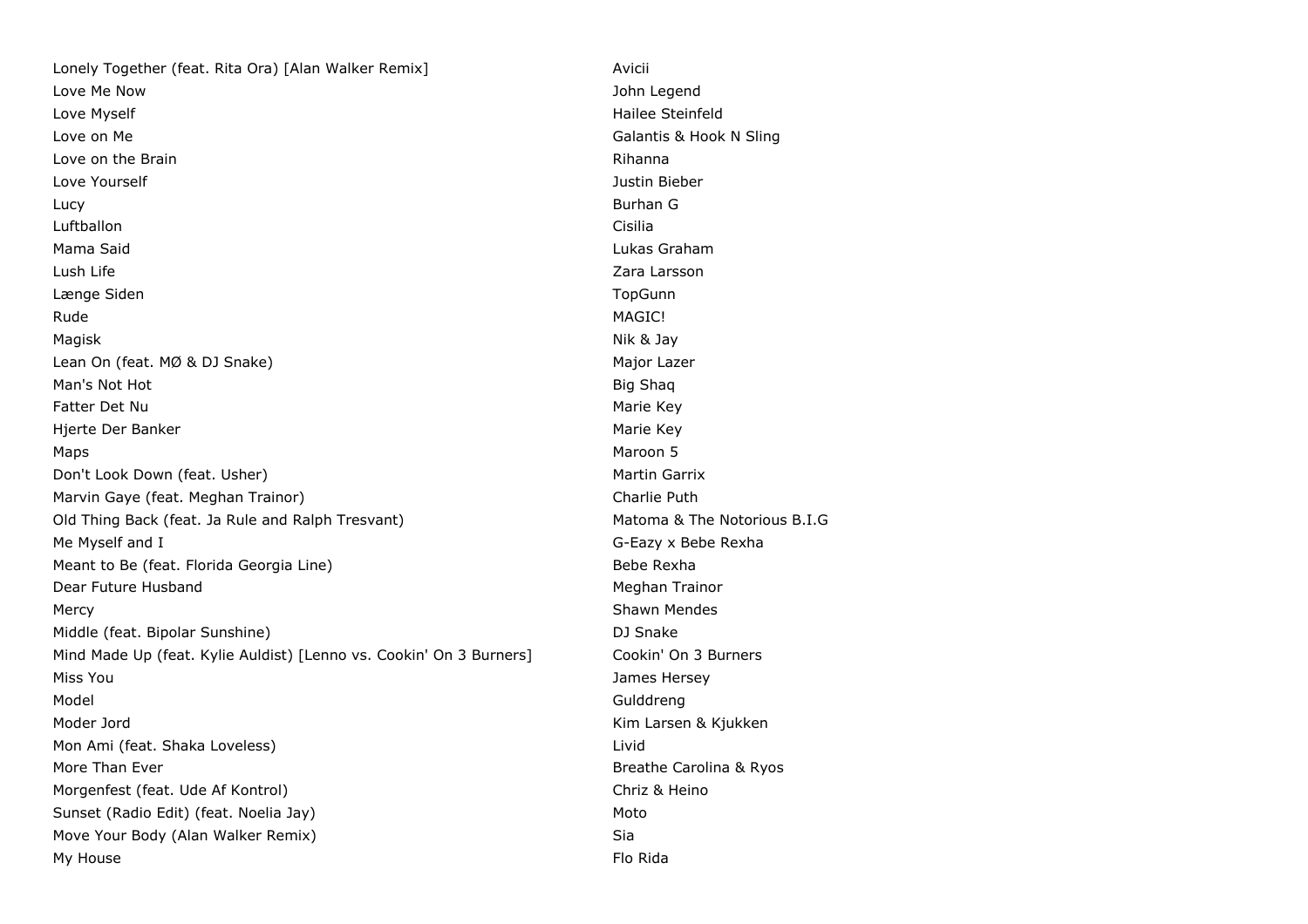My Way **Calvin Harris** Naked James Arthur Somebody **Natalie La Rose** Nothing Without Love **National Community** Control of the National Association of the National Association and National Association of the National Association of the National Association of the National Association of the Nathalia Burhan G Nede Mette Blake Blake Blake Blake Blake Blake Blake Blake Blake Blake Blake Blake Blake Blake Blake Blake Blake Blake Blake Blake Blake Blake Blake Blake Blake Blake Blake Blake Blake Blake Blake Blake Blake Blake Blake B Needed Me Rihanna Never Be Like You (feat. Kai) Flume Never Be the Same Camila Cabello Camila Cabello New Americana **Halsey New Americana** New Rules and the contract of the contract of the contract of the contract of the contract of the contract of the contract of the contract of the contract of the contract of the contract of the contract of the contract of Jealous (Remix) (feat. Tinashe) Nick Jonas Your Love **Nicole Scherzinger** Nicole Scherzinger Nirvana Scarlet Pleasure No Money Galantis No Vacancy OneRepublic Før Vi Falder i 1999 i 1999 ble stofballet i 1999 ble stofballet i 1999 ble stofballet i 1999 ble stofballet i Once In A While **Timeflies** One Call Away Charlie Puth One Dance (feat. Wizkid & Kyla) Drake Love Runs Out OneRepublic Orale Gilli Out of the Woods Taylor Swift Pakken Jimilian Santa Terminang Pakken Jimilian Santa Terminang Pakken Jimilian Panda Desiigner and Desiigner and Desiigner and Desiigner and Desiigner and Desiigner Paradis Brænder **L.O.C.** Paranoia **Barbara Moleko** Barbara Moleko eta Espainia eta Espainia eta Espainia eta Espainia eta Espainia eta Espainia eta Espainia eta Espainia eta Espainia eta Espainia eta Espainia eta Espainia eta Espainia eta Espainia Marilyn Patrick Dorgan Peanut Butter Jelly **Galantis** Perfect Duet (with Beyoncé) entitled and the state of the Sheeran Ed Sheeran Perfect Strangers (feat. JP Cooper) Jonas Blue Perfect **One Direction** Saxy (Radio Edit) **Peter Sax** PILLOWTALK ZAYN Pity Party **Melanie Martinez** Community Pity Party **Melanie Martinez** Pong Dance **Vigiland**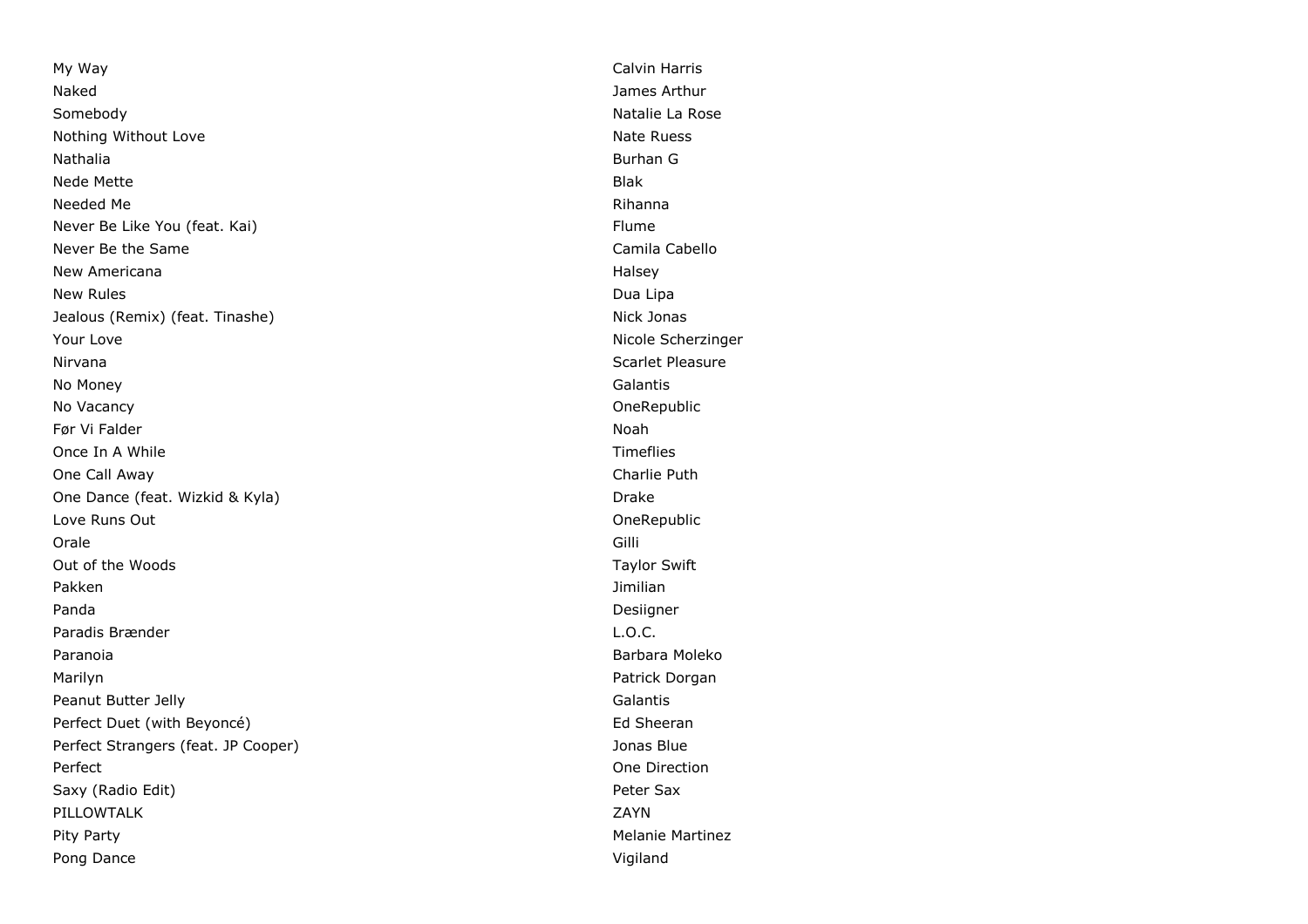Purple Light (Few Wolves & Bastiaan Remix) Citybois På Vej Hjem NOAH Raging (feat. Kodaline) Kygo Rain **Rain** The Script **Contract Contract Contract Contract Contract Contract Contract Contract Contract Contract Contract Contract Contract Contract Contract Contract Contract Contract Contract Contract Contract Contract** Gentleman **Rasmus Thude** Verden i stå Rasmus Walter Ready to Love You **Hedegaard** Reality (feat. Janieck Devy) [Radio Edit] Lost Frequencies Lost Frequencies Reaper Sia and the Sia and the Sia and the Sia and the Sia and the Sia and the Sia and Sia and Sia and Sia and Revner Simon Kvamm Simon Kvamm Simon Kvamm Simon Kvamm Simon Kvamm Simon Kvamm Simon Kvamm Simon Kvamm Simon Kvamm Simon Kvamm Simon Kvamm Simon Kvamm Simon Kvamm Simon Kvamm Simon Kvamm Simon Kvamm Simon Kvamm Simon Simon Rich Love OneRepublic & Seeb Ride **twenty one pilots** and the set of twenty one pilots and twenty one pilots of twenty one pilots of twenty one pilots of twenty one pilots of twenty one pilots of twenty one pilots of the set of twenty one pilots of th FourFiveSeconds **Rights** Rihanna, Kanye West, Paul McCartney American Oxygen **Rihanna** Rihanna Rihanna Rihanna Rihanna Rihanna Rihanna Rihanna Rihanna Rihanna Rihanna Rihanna River (feat. Ed Sheeran) **Eminem** Eminem Me and My Broken Heart Rixton Rixton Rixton Rixton Headlights (feat. Ilsey) Robin Schulz Englished Schulz Englished Schulz Englished Schulz Englished Schulz Englished Schulz Rock Bottom (feat. DNCE) **Hailee Steinfeld Hailee Steinfeld** rockstar (feat. 21 Savage) extending the state of the post Malone Post Malone Roses (feat. ROZES) The Chainsmokers and the Chainsmokers and the Chainsmokers and the Chainsmokers Lay Me Down (feat. John Legend) Sam Smith Like I Can Smith and Sam Smith and Sam Smith and Sam Smith and Sam Smith and Sam Smith and Sam Smith and Sam Smith Leave Your Lover Sam Smith Money On My Mind Sam Smith Not In That Way Sam Smith Same Old Love Selena Gomez Selena Gomez Selena Gomez Selena Gomez Selena Gomez Selena Gomez Selena Gomez Selena Gomez **Heat** Scarlet Pleasure Scars to Your Beautiful Alessia Cara Se Mig Nu Gulddreng Sex Cheat Codes & Kris Kross Amsterdam Sexual (feat. Dyo) Neille and the second second second second second second second second second second second second second second second second second second second second second second second second second second second Shades of Grey (feat. Delaney Jane) [Radio Mix] China Coliver Heldens & Shaun Frank Shake It Off Taylor Swift Shake It Off Taylor Swift Taylor Swift Taylor Swift Taylor Swift Taylor Swift Taylor Swift She Will Be Loved **Maroon 5** Shelter **Shelter** Porter Robinson & Madeon Shine **Years & Years & Years & Years**  $\sim$  Years & Years & Years & Years & Years & Years & Years & Years & Years & Years & Years & Years & Years & Years & Years & Years & Years & Years & Years & Years & Years & Years & Yea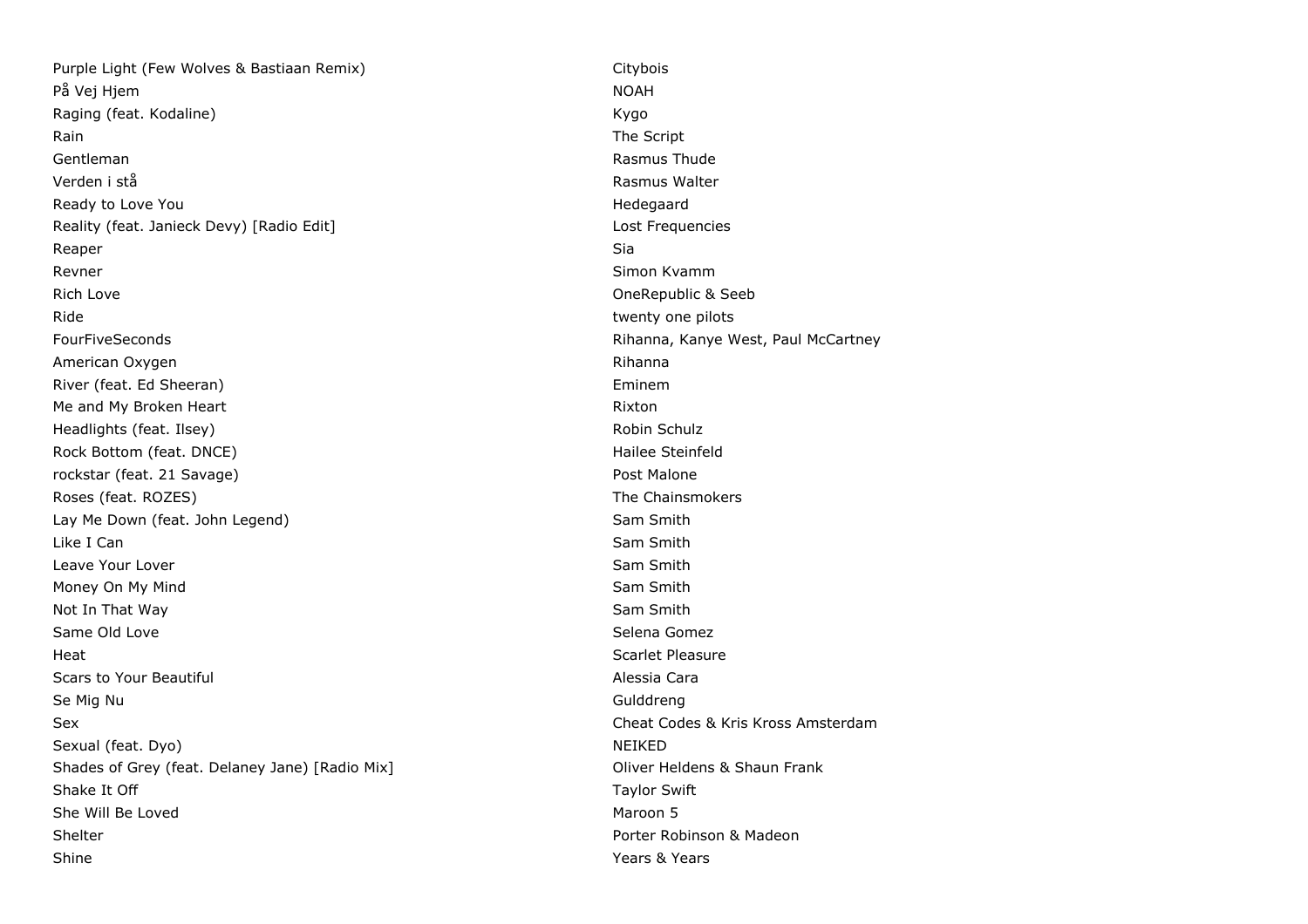Shots og Squats (feat. Tham Sway) Vigiland Shots (Broiler Remix) **Imagine Dragons** Shots (Broiler Remix) Show Me Love (feat. Kimberly Anne) Show Me Love feldt Elastic Heart **Siamund Community Community Community** Siamund Community Siamund Community Siamund Community Siamund Community Siamund Community Siamund Community Siamund Community Siamund Community Siamund Community Siamun Sober Heart **Silje Sveats** Silje Sveats and Silje Sveats and Silje Sveats and Silje Sveats and Silje Sveats and Silje Sveats and Silje Sveats and Silje Sveats and Silje Sveats and Silje Sveats and Silje Sveats and Silje Sv Sing Me to Sleep Alan Walker Alan Walker Alan Walker Sit Still, Look Pretty Daya Where Are Ü Now (with Justin Bieber) Manual Skrillex and Diplo Slem Igen (feat. Ceci Luca) [Hedegaard Remix] Blak & Jimilian Slem Igen (feat. Ceci Luca) and the state of the state of the state of the state of the state of the state of the state of the state of the state of the state of the state of the state of the state of the state of the stat Smukkest På En Søndag Joey Moe So Fucking Romantic **Matthew Komantic** Matthew Komantic Matthew Komantic Matthew Komantic Matthew Komantic Matthew Komantic Matthew Komantic Matthew Komantic Matthew Komantic Matthew Komantic Matthew Komantic Matthew Koman So Far Away (feat. Jamie Scott & Romy Dya) Martin Garrix & David Guetta Sober (feat. Charlie Puth) G-Eazy Soldiers of Love **Lighthouse X** and the Lighthouse X and the Lighthouse X and the Lighthouse X and the Lighthouse X Something In the Way You Move **Ellie Goulding** Sommer Sindssyg **Sommer Sindssyg** Jimilian Sommer Page Four Property of the Sommer Page Four Page Four Page Four Page Four Page Four Page Four Page Four Sorry Not Sorry **Not Sorry Contact Contact Contact Contact Contact Contact Contact Contact Contact Contact Contact Contact Contact Contact Contact Contact Contact Contact Contact Contact Contact Contact Contact Contact Con** Starboy (feat. Daft Punk) Starboy (feat. Daft Punk) Starving (feat. Zedd) **Hailee Steinfeld & Grey** Stay (feat. Maty Noyes) Kygo Stilen Lagt (feat. Benny Jamz, Gilli & MellemFingaMuzik) Molo Karma Town Stine Bramsen Move Forward **Stine Bramsen** Stone Cold **Demi Lovato** stranger Tove Logical Activities in the stranger of the stranger  $\sim$  Tove Logical Activities in the stranger  $\sim$ Strip No More **Contract Contract Contract Contract Contract Contract Contract Contract Contract Contract Contract Contract Contract Contract Contract Contract Contract Contract Contract Contract Contract Contract Contract** Style **Style** Taylor Swift Style **Taylor Swift** Står Stadig Suspekt i Suspekt i Suspekt i Suspekt i Suspekt i Suspekt i Suspekt i Suspekt i Suspekt i Suspekt Sucker For Pain (with Logic, Ty Dolla \$ign & X Ambassadors) Lil Wayne, Wiz Khalifa & Imagine Dragons Sun Is Shining **Axwell Λ Ingrosso** Sun Is Shining **Axwell Λ** Ingrosso Battlefield (Extended) (feat. Camille Jones) Syenstrup & Vendelboe Battlefield (Radio Edit) (feat. Camille Jones) Syenstrup & Vendelboe Syenstrup & Vendelboe Swimmingpool and the stability of the stability of the stability of the stability of the stability of the stability of the stability of the stability of the stability of the stability of the stability of the stability of t Take My Breath Away Alesso and the United States of the Alesso and Alesso and Alesso and Alesso and Alesso and Alesso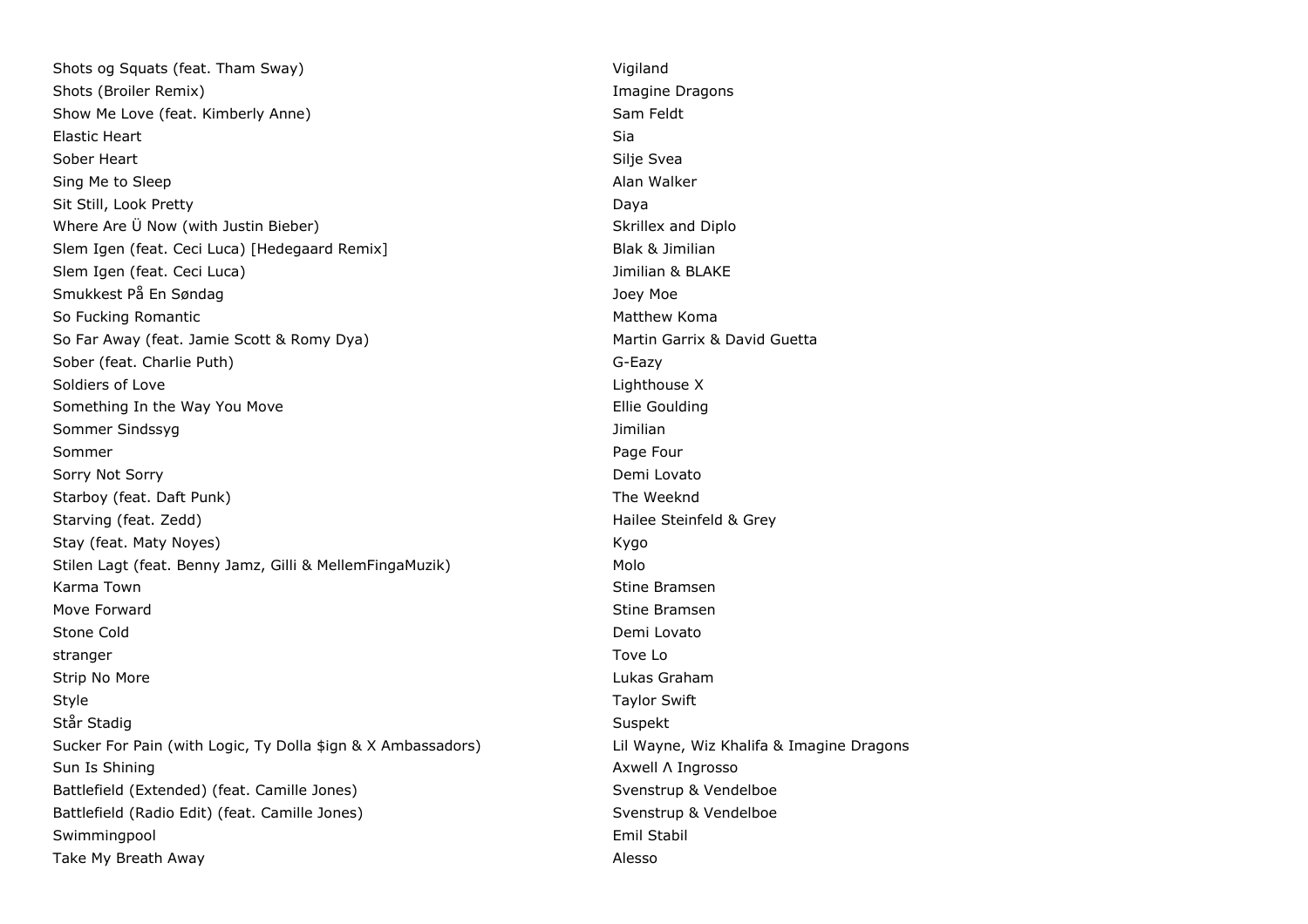Take The World By Storm **Lukas Graham** Lukas Graham Tell Me You Love Me **Demi** Lovato **Demi** Lovato Selfie The Chainsmokers The Girl Is Mine (feat. Destiny's Child & Brandy) 99 Souls The Greatest (feat. Kendrick Lamar) Sia The Mack (feat. Mark Morrison & Fetty Wap) Nevada The Ocean (feat. Shy Martin) Mike Perry Mike Perry The Right Song (feat. Natalie La Rose) The Right Song (feat. Natalie La Rose) The Right Song Communisties and Tiesto & Oliver Heldens No Good in Goodbye The Script and The Script and The Script and The Script and The Script and The Script and The Script and The Script and The Script and The Script and The Script and The Script and The Script and The Scri The Sound of Silence **Disturbed** The Sounds of Silence (Acoustic Version) Simon & Garfunkel The Sounds of Silence Simon & Garfunkel The Weekend (Funk Wav Remix) SZA & Calvin Harris SZA & Calvin Harris Thinking About It (Let It Go) [KVR Remix] Nathan Goshen Nathan Goshen Thinking About You (feat. Jay Sean) Thinking About You (feat. Jay Sean) This Girl (Kungs vs Cookin' On 3 Burners) [Extended] Kungs & Cookin' On 3 Burners This Girl (Kungs vs. Cookin' On 3 Burners) - Single Kungs & Cookin' On 3 Burners This Is What You Came For (feat. Rihanna) Calvin Harris Calvin Harris This One's for You (feat. Zara Larsson) This One's for You (feat. Zara Larsson) This Summer (Maroon 5 vs. Alesso) Maroon 5 & Alesso This Summer Maroon 5 This Town Niall Horan Albert (1989), and the control of the control of the control of the control of the control of the control of the control of the control of the control of the control of the control of the control of t Ti Fod Høj L.O.C. Tidligt Op Gilli Till It's Gone Yelawolf and the Yelawolf Community Community Community Community Community Community Community Community Community Community Community Community Community Community Community Community Community Community C Time Can Heal a Man SAVEUS and the SAVEUS SAVEUS Tip Toe (feat. French Montana) Jason Derulo Bounce Generation (Radio Edit) (feat. Vinai) TJR Too Good (feat. Rihanna) Drake Controller and the Controller and Drake Drake Drake Too Good at Goodbyes National Sam Smith Sam Smith Too Young To Die Toologiese States and Toologiese States and Toologiese Toologiese Toologiese Toologiese Toologiese States and Toologiese Toologiese Toologiese Toologiese States and Toologiese Toologiese Toologiese States 6 Liter TopGunn Kongens Have The TopGunn Construction of the TopGunn Construction of the TopGunn TopGunn TopGunn Veninder TopGunn Talking Body (Gryffin Remix) Tove Local Control of the United States of the United States of Tove Local Control of Tove Local Control of Tove Local Control of Tove Local Control of Tove Local Control of Tove Local Control Talking Body Tove Lo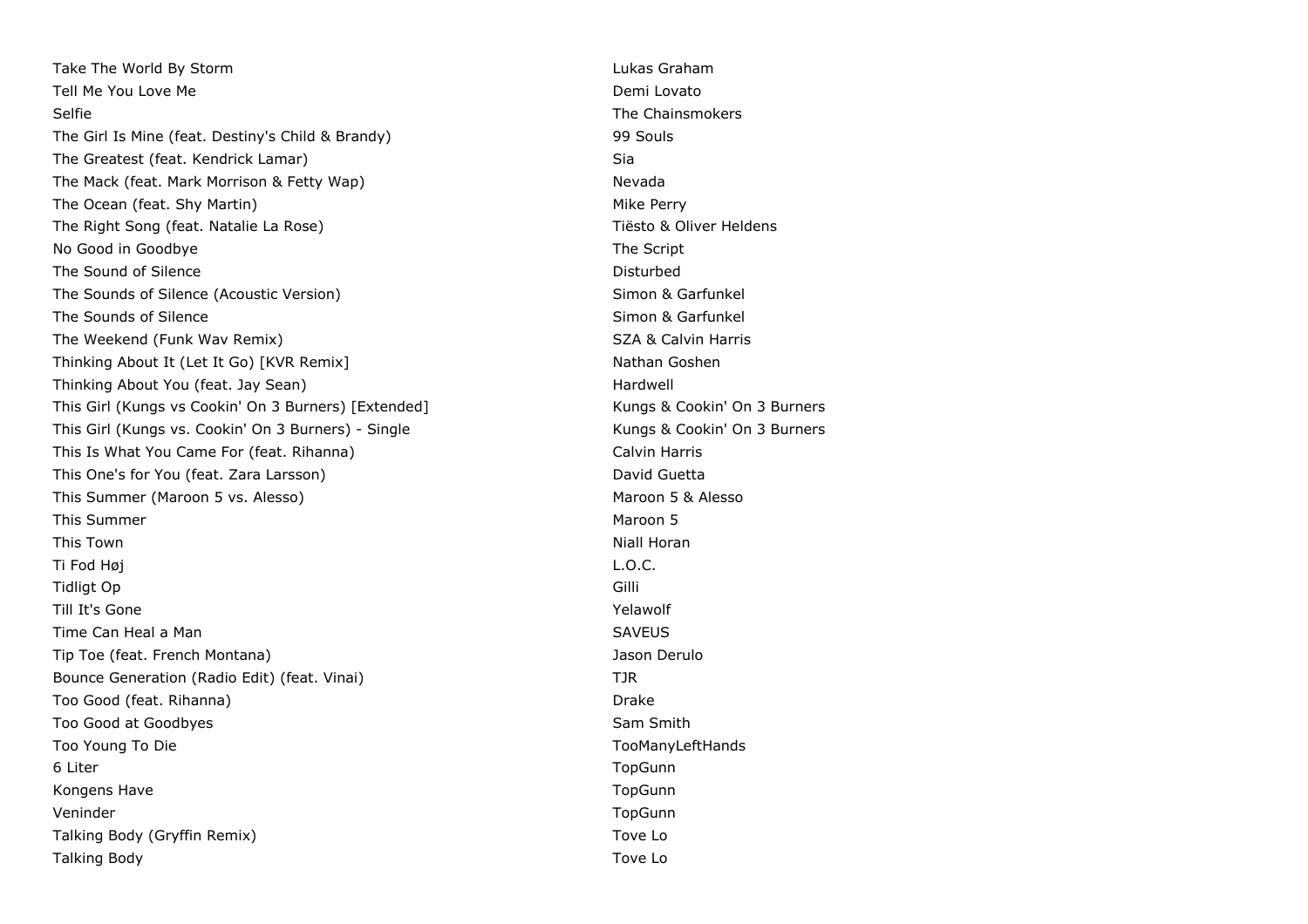Treat You Better Shawn Mendes All the Shawn Mendes Shawn Mendes True Disaster Towe Lot 2008 and the United States of the United States of the United States of the United States of the United States of the United States of the United States of the United States of the United States of t Trust Nobody (feat. Selena Gomez & Tory Lanez) Cashmere Cat Tulips Christopher Samsara Tungevaag & Raaban Tunnel Vision and Mads Langer and Mads Langer and Mads Langer and Mads Langer Der Går Min Klasselærer Tv-2 Stressed Out twenty one pilots and twenty one pilots of twenty one pilots of twenty one pilots of twenty one pilots of twenty one pilots of twenty one pilots of twenty one pilots of twenty one pilots of twenty one pilots o Ud Af Mørket (feat. Medina) Shaka Loveless Shaka Loveless Halvnøgen Ulige Numre Unreliable Scarlet Pleasure Unstoppable Sia Until You Were Gone (feat. Emily Warren) The Chainsmokers & Tritonal Upn Gulddreng UFO Vigiland Without You [Kato Edit] Vittrup Communication of the United States of the United States of the United States of the United States of the United States of the United States of the United States of the United States of the U wait the contract of the contract of the contract of the contract of the contract of the contract of the contract of the contract of the contract of the contract of the contract of the contract of the contract of the contr Waiting For Love **Avicii Avicii Avicii Avicii Avicii Avicii Avicii Avicii Avicii Avicii Avicii Avicii Avicii Avicii Avicii Avicii Avicii Avicii Avicii Avicii Avicii Avicii Avicii** Walk On Water (Acoustic) Manuson Communication of Thirty Seconds to Mars Walk On Water (feat. Beyoncé) **Eminem** Eminem Wasnt Expecting That **Jamie Lawson Wasnt Expecting That** Watch the World SAVEUS and the World SAVEUS of the World SAVEUS of the SAVEUS of the SAVEUS of the SAVEUS of the SAVEUS of the SAVEUS of the SAVEUS of the SAVEUS of the SAVEUS of the SAVEUS of the SAVEUS of the SAVEUS of t Way Down We Go **Kaleo** We Don't Talk Anymore (feat. Selena Gomez) Charlie Puth Weekend Joey Moe What Do You Love (feat. Jacob Banks) Seeb What Happened To Perfect **Lukas Graham** Computer Lukas Graham Lukas Graham Wherever I Go **One Republic** Whole Heart Gryffin & Bipolar Sunshine Wild Child **Kongsted & Cisilia** Wild Things **Alessia Cara** Wildest Dreams Taylor Swift Will Somebody Save Us **SAVEUS** SAVEUS See You Again (feat. Charlie Puth) Wiz Khalifa Wolf **Tungevaag & Raaban** Wolves Selena Gomez & Marshmello